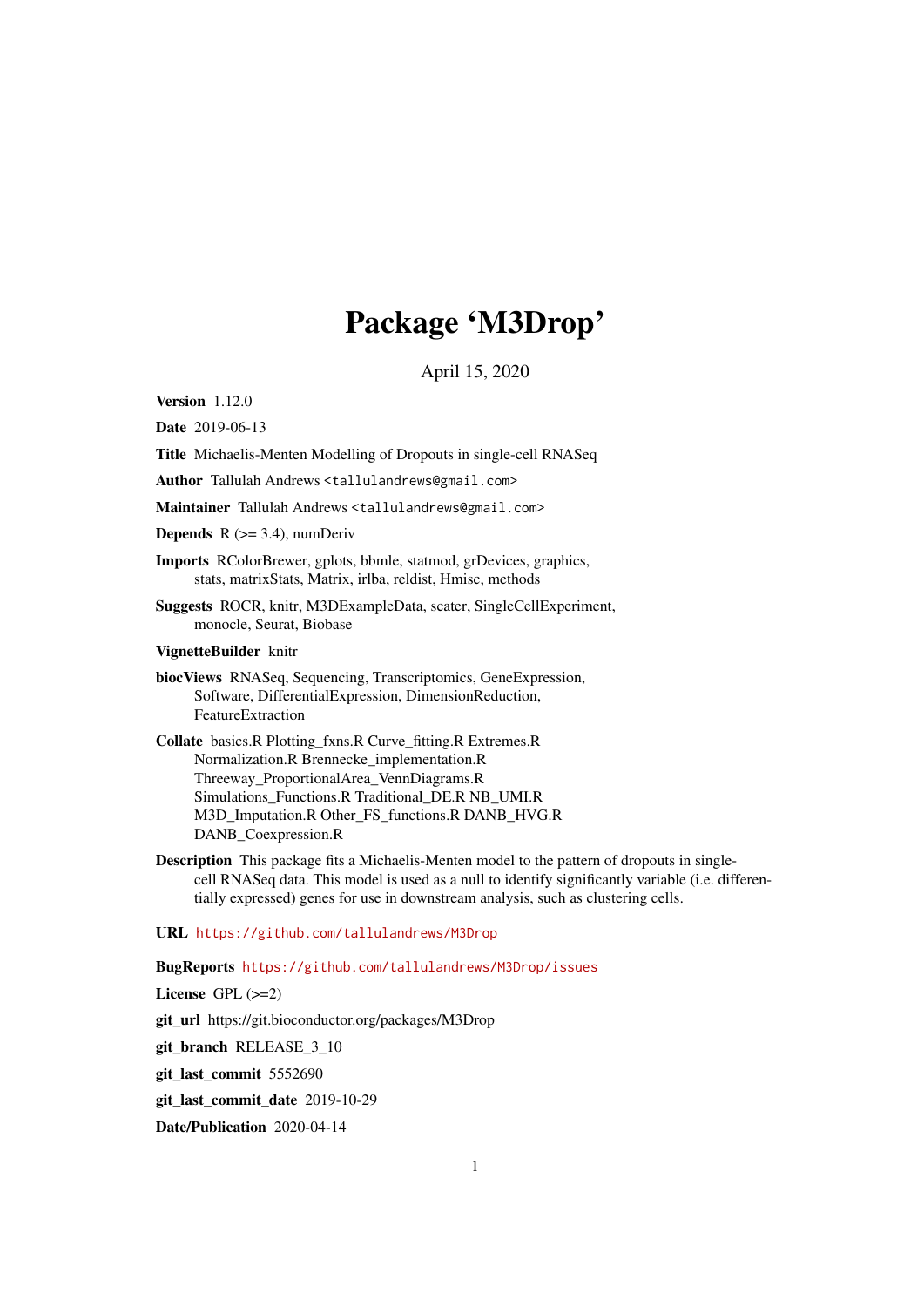# R topics documented:

| 3                    |
|----------------------|
| 3<br>bg              |
| $\overline{4}$<br>bg |
| 5                    |
| 6                    |
| bg<br>6              |
| $\overline{7}$       |
| 8                    |
| 9                    |
| 10                   |
| 11                   |
| 12                   |
| 13                   |
| 14                   |
| 15                   |
| 16                   |
| 17                   |
| 18                   |
| 19                   |
| 20                   |
| 21                   |
| 22                   |
| 23                   |
| 24                   |
| 25                   |
| 25                   |
| 27                   |
| 28                   |
| 29                   |
| 29                   |
| 31                   |
|                      |
| 33                   |
| 33                   |
| 34                   |
| 35                   |
| 36                   |
| 37                   |
| 38                   |
| 39                   |
|                      |

**Index** [41](#page-40-0)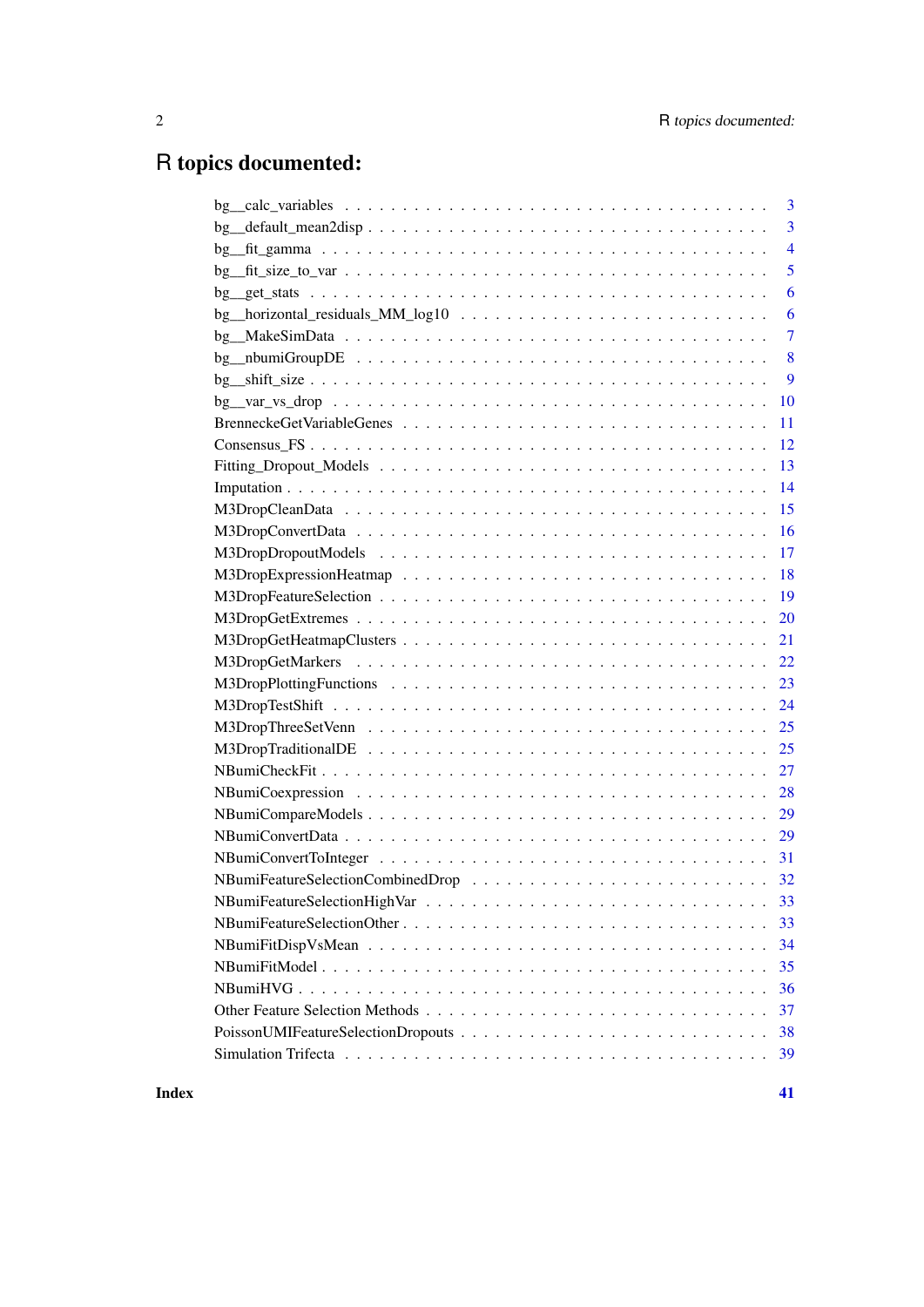<span id="page-2-0"></span>bg\_\_calc\_variables *Calculate Gene Variables*

#### Description

Calculates a suite of gene-specific variables including: mean, dropout rate, and their standard errors.

### Usage

```
bg__calc_variables(expr_mat)
```
#### Arguments

expr\_mat a numeric matrix of normalized (not log-transformed) expression values, columns = samples, rows = genes.

### Details

Calculates mean expression and its standard error  $\left( \frac{\text{sd}}{\text{sqrt}} \right)$ , and the dropout rate, proportion of observations that are zero, and its standard error ( $sqrt(P*(1-p)/n)$ ) for each gene in the dataset. Performs various checks to ensure expression matrix is of suitable format for M3Drop. Removes undetected genes if they are present.

### Value

Named list of calculated values:  $s =$  vector of mean expression for each gene s\_stderr = vector of mean expression standard error for each gene  $p =$  vector of dropout rate for each gene  $p$ \_stderr = vector of dropout rate standard error for each gene

bg\_\_default\_mean2disp *Mean to Dispersion*

### Description

Default function to calculate the negative binomial dispersion parameter given the mean expression of the gene.

### Usage

bg\_\_default\_mean2disp(mu, coeffs=c(3.967816,-1.855054))

| mu     | mean expression of the gene(s)                                                                           |
|--------|----------------------------------------------------------------------------------------------------------|
| coeffs | coefficients of linear regression between $log(cv2)$ and $log10$ (mean expression)<br>for observed data. |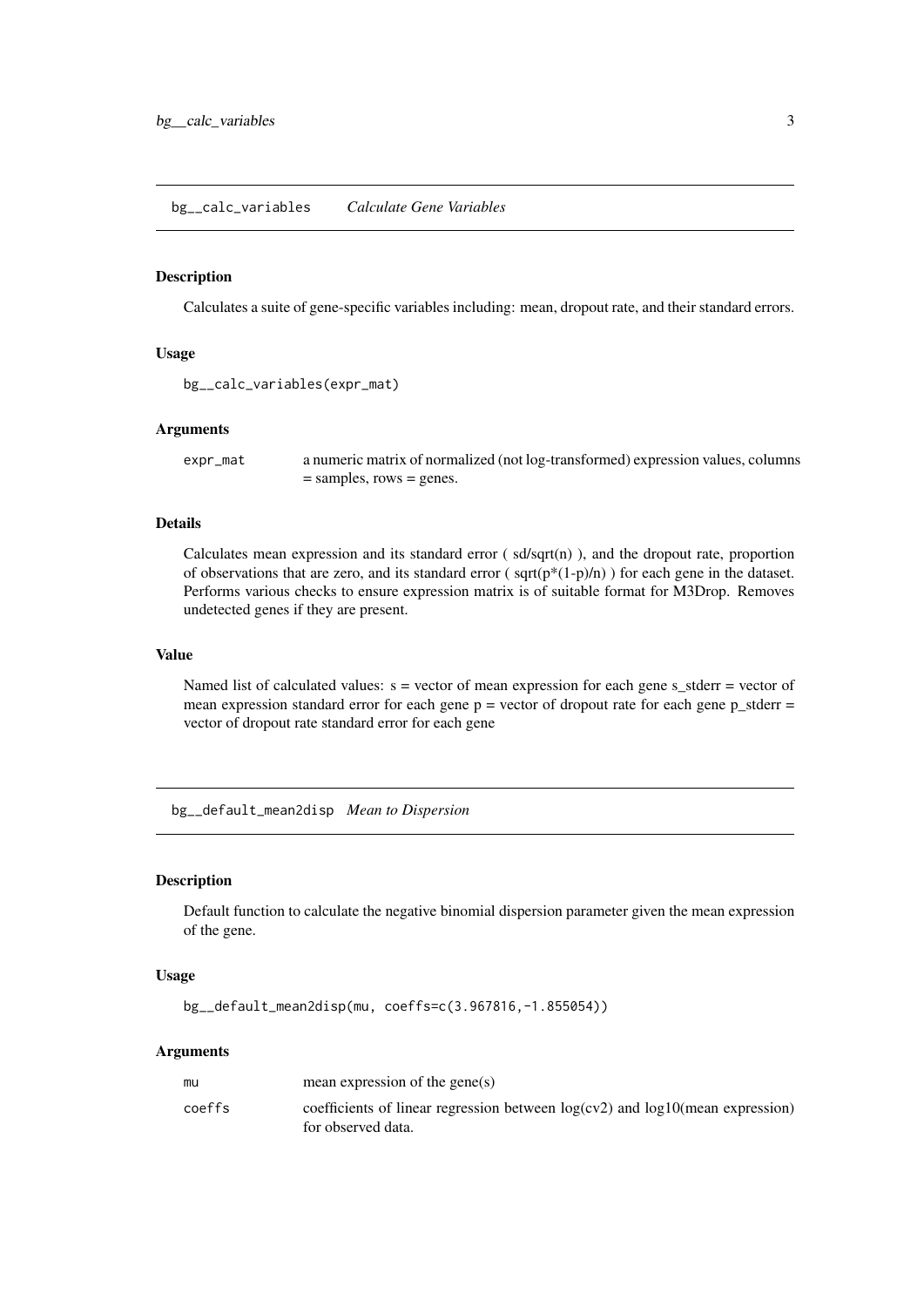<span id="page-3-0"></span>Given the coefficients of a linear regression between the natural logarithm of the squared coefficient of variation and log base 10 of mean expression, calculates the dispersion parameter (1/size) of the negative binomial distribution for a given expression level.

Default coefficients were fit to the Buettner at al.[1] single cell mESC data.

### Value

the dispersion parameter (1/size) for the (mu,size) paramterization of the rnbinom function.

### References

[1] Buettner et al. (2015) Computational analysis of cell-to-cell heterogeneity in single-cell RNAsequencing data reveals hidden subpopulations of cells. Nature Biotechnology 33 : 155-160.

### Examples

```
# mu <- 100
# r <- bg__default_mean2disp(mu)
# n_cells <- 50
# sim <- rnbinom(n_cells, size=1/r, mu=mu)
```
bg\_\_fit\_gamma *Fit Gamma Distribution*

### Description

Fits the parameters of a gamma distribution to a set of observations

#### Usage

bg\_\_fit\_gamma(x)

#### Arguments

x vector of observations to fit.

### Details

 $scale = var(x)/mean(x) shape = mean(x)/scale$ 

### Value

list with two entries: shape and size.

### Examples

# dat <- rgamma(100, 0.1, 1) # params <- bg\_\_fit\_gamma(dat)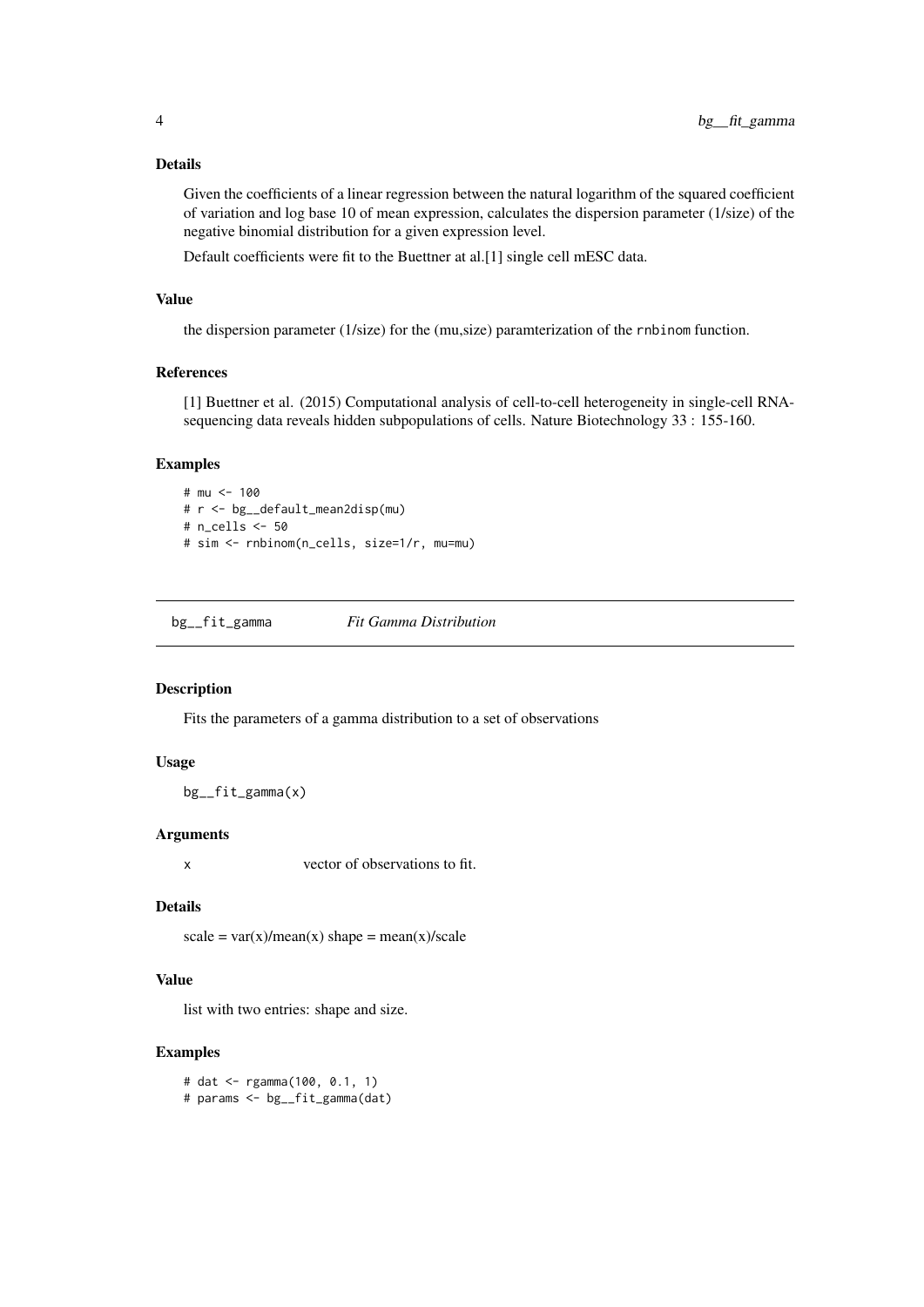### <span id="page-4-0"></span>Description

Fits dispersion for a specific gene for the depth-adjusted negative binomial. Functions tagged with "bg\_\_" are not meant for direct usage and are not available in the Bioconductor release.

### Usage

bg\_\_fit\_size\_to\_var(obs, mu\_vec, max\_size, min\_size=10^-10, convergence=0.001)

### Arguments

| obs         | observed variance corrected for library size.                        |
|-------------|----------------------------------------------------------------------|
| $mu\_vec$   | expectation of depth-adjusted negative-binomial for each observation |
| max_size    | maximum dispersion for genes that exhibit Poissonian expression.     |
| min_size    | initial dispersion estimate.                                         |
| convergence | acceptable error on dispersion estimate.                             |

#### Details

Minimized the difference between the mean of expected variances for each observation based on the depth-adjust negative binomial(DANB) and the observed variance. The observed variance is corrected for library size by subtracting the observation specific mean as per the DANB from the observed UMI counts prior to calculating the variance. The optimization is done using an iterative method similar to Newton's method, which ends when the difference between estimates is less than "convergence" or if the estimated dispersion exceeds "max\_size" or after 1000 iterations.

### Value

Estimated dispersion.

```
# library(M3DExampleData)
# counts <- as.matrix(Mmus_example_list$data);
# counts <- counts[rowSums(counts) > 0,];
# fit <- NBumiFitModel(counts);
# coeffs <- NBumiFitDispVsMean(fit, suppress.plot=TRUE);
```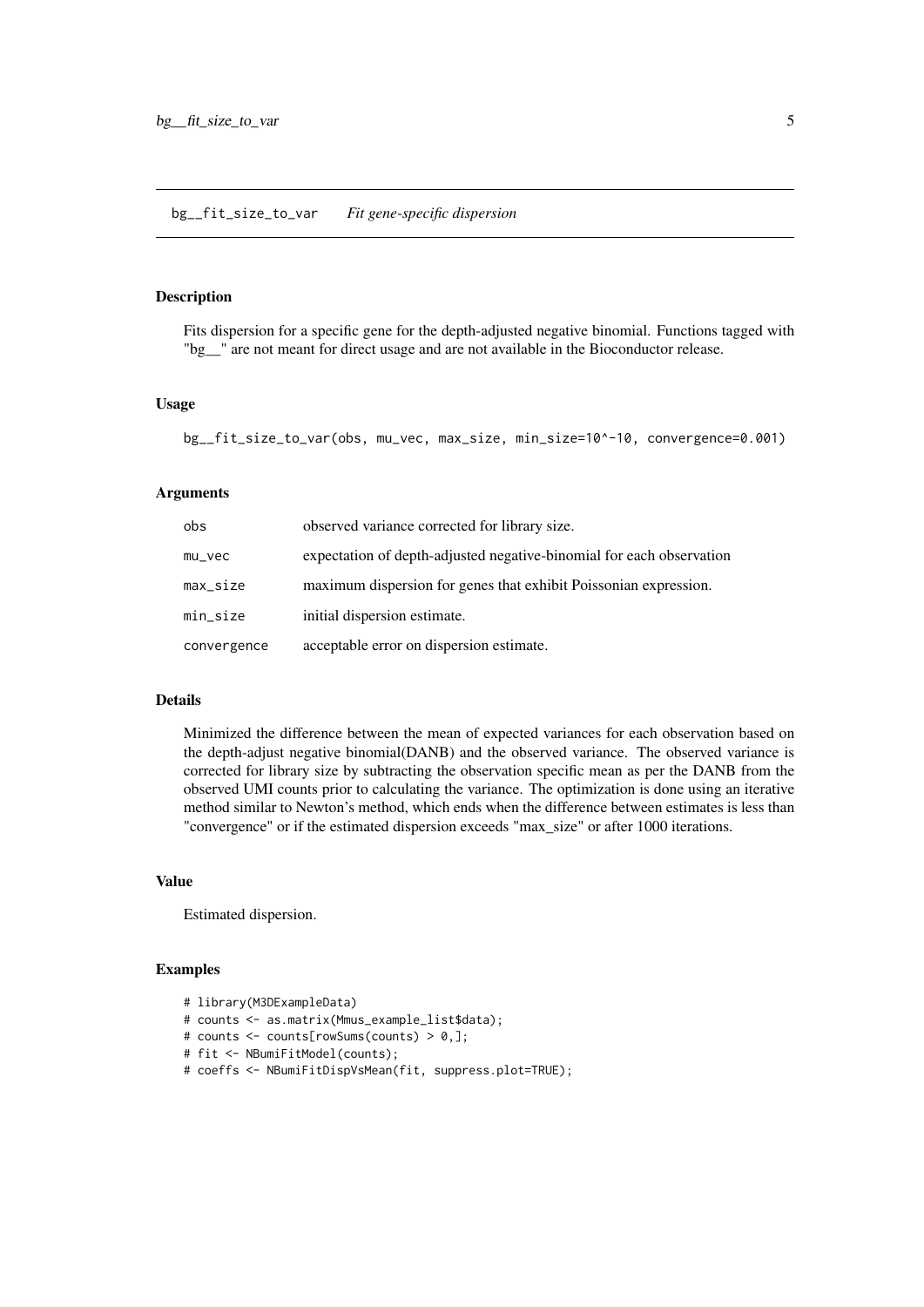<span id="page-5-0"></span>

#### Description

Given significant genes and a ground truth calculates the false discovery rate and false negative rate of the significance calls.

### Usage

bg\_\_get\_stats(sig, TP, ngenes)

### Arguments

| sig    | vector of gene IDs/names which were called as significant by some method. |
|--------|---------------------------------------------------------------------------|
| ТP     | vector of gene IDs/names which known to be positives (ground truth).      |
| ngenes | number of total genes under consideration.                                |

### Details

False discovery rate (FDR) is the proportion of all genes considered significant which are not in the ground truth. False negative rate (FNR) is the proportion of all ground truth genes which are not considered significant.

#### Value

vector of two elements: (FDR, FNR).

### Examples

```
# Calls <- c(1,3,5,8,10)
# Truth <- c(2,3,5,9)# total=10
# stats <- bg__get_stats(Calls, Truth, total)
```
bg\_\_horizontal\_residuals\_MM\_log10 *Calculate Horizontal Residuals*

### Description

Calculates horizontal residuals from the Michaelis-Menten Function. Functions tagged with "bg\_\_" are not meant for direct usage and are not available in the Bioconductor release.

### Usage

```
bg__horizontal_residuals_MM_log10(K, p, s)
```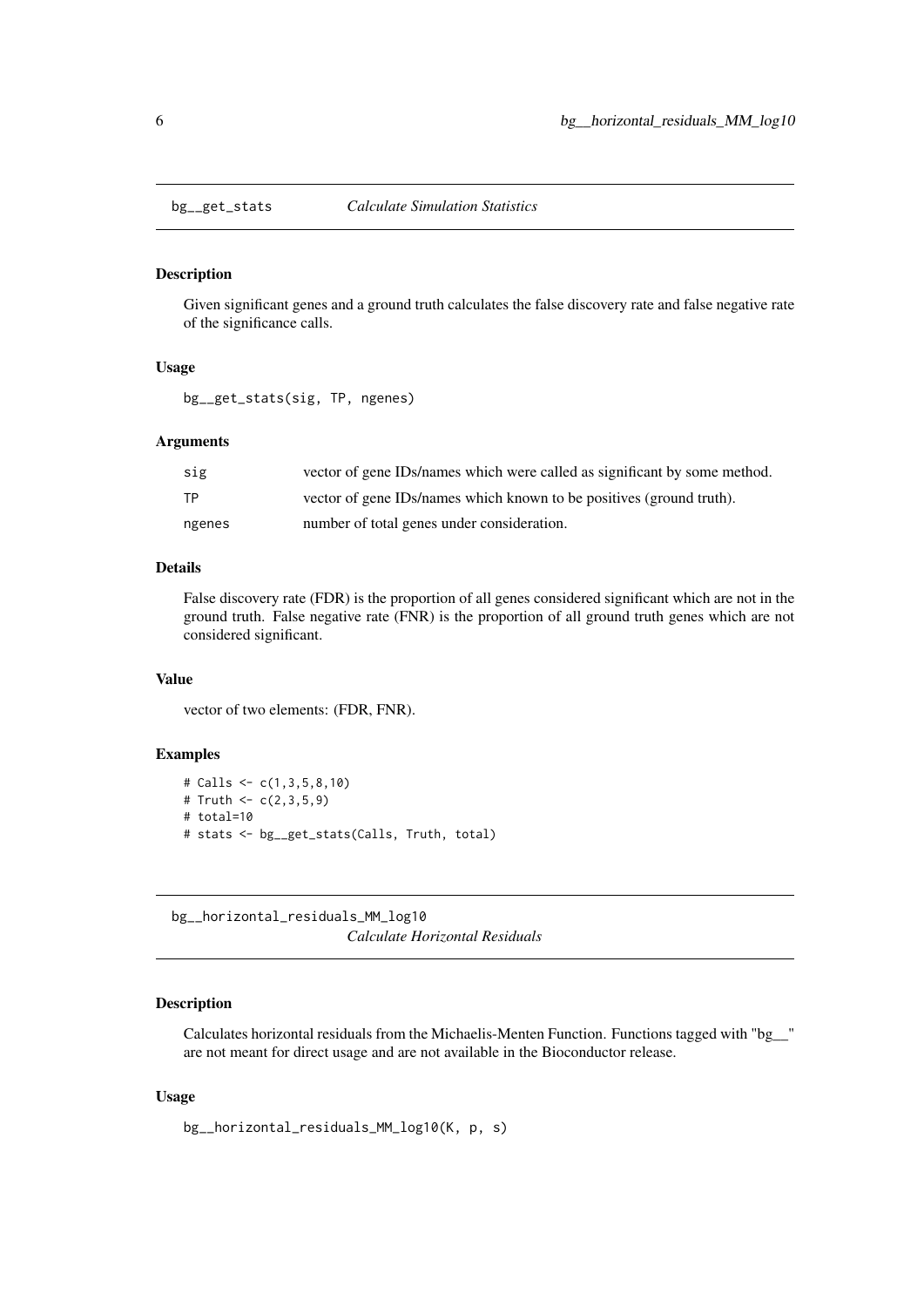#### <span id="page-6-0"></span>Arguments

|     | fitted Michaelis-Menten constant. |
|-----|-----------------------------------|
| - p | Observed dropout rate.            |
| - S | Observed mean expression.         |

### Details

Calculates the log-transformed horizontal residuals from the Michaelis-Menten function. Input values may be single values or vectors.

$$
r = log10(S) - \frac{(1 - P)K}{P}
$$

#### Value

Value of horizontal residual.

#### Examples

# s <- c(10,100,100) #  $p \leftarrow c(0.9, 0.5, 0.1)$ # res <- bg\_\_horizontal\_residuals\_MM\_log10(10, p, s)

bg\_\_MakeSimData *Make Simulated Data*

#### Description

Makes simulated data based on a negative binomial distribution inflated with zeros based on the Michaelis-Menten equation.

#### Usage

```
bg__MakeSimData(dispersion_fun=bg__default_mean2disp, n_cells=300, dispersion_factor=1, base_mean
bg__MakeSimDE(dispersion_fun=bg__default_mean2disp, fold_change=10, frac_change=0.1, n_cells=300,
bg__MakeSimDVar(dispersion_fun=bg__default_mean2disp, fold_change=10, frac_change=0.1, n_cells=30
bg__MakeSimHVar(dispersion_fun=bg__default_mean2disp, fold_change=10, frac_change=0.1, n_cells=30
```

|                   | dispersion_fun a function which takes mean expersion and returns the dispersion parameter of<br>the negative binomial distribution. |  |
|-------------------|-------------------------------------------------------------------------------------------------------------------------------------|--|
| n_cells           | total number of cells (columns) in the simulated dataset.                                                                           |  |
| sub_pop           | proportion of cells with changed expression.                                                                                        |  |
| frac_change       | proportion of genes with changed expression.                                                                                        |  |
| fold_change       | fold change in dispersion or mean expression.                                                                                       |  |
| dispersion_factor |                                                                                                                                     |  |
|                   | a factor that multiplies the calculated mean-specific dispersion for all genes.                                                     |  |
| base_means        | a vector of background mean expression values.                                                                                      |  |
| К                 | K of the Michaelis-Menten function                                                                                                  |  |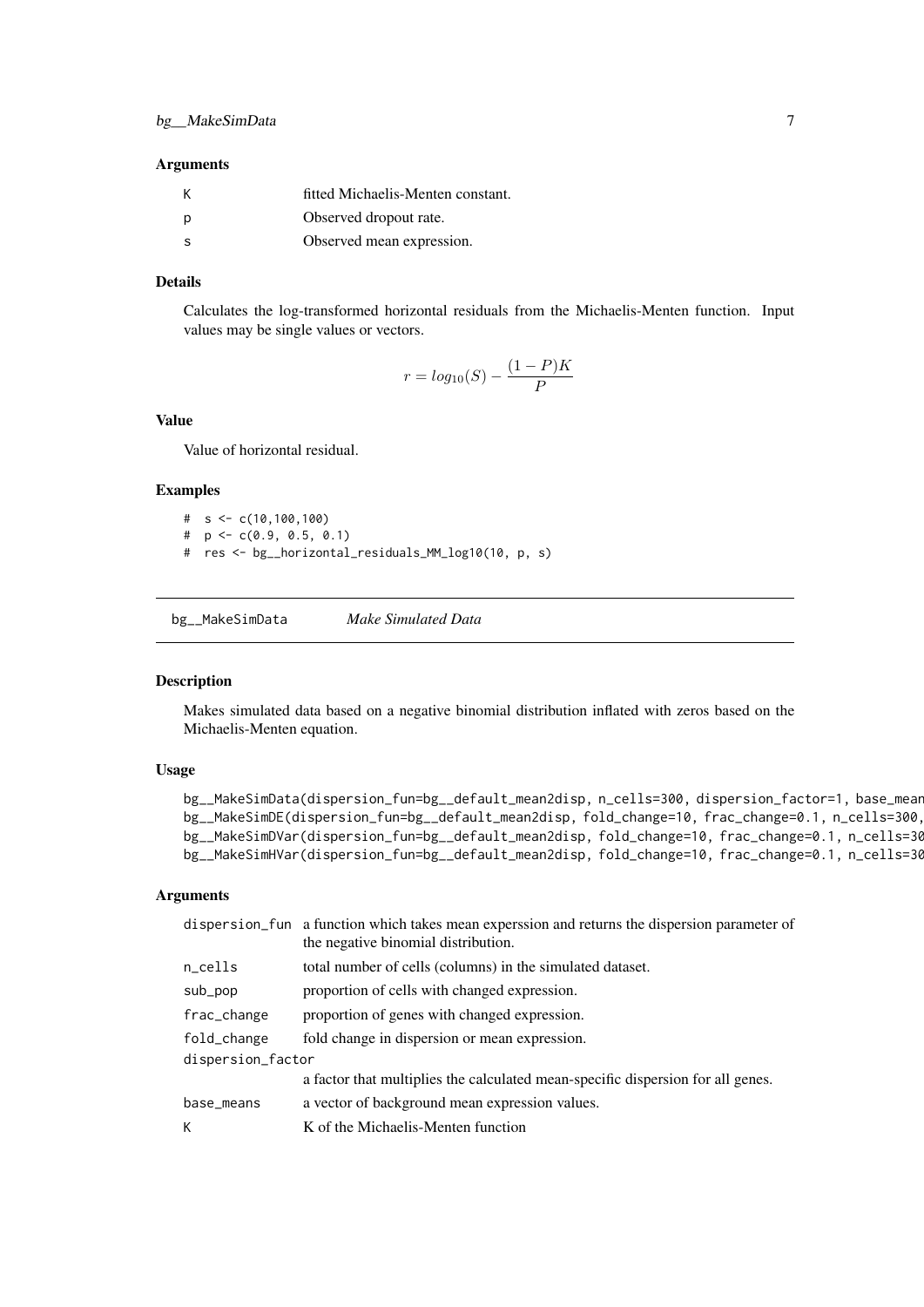Generates simulated single-cell gene expression data using a zero-inflated negative binomial distribution. A user-supplied function relates the dispersion parameter (1/size of the R parameterization of the negative binomial distribution). Zeros are added based on a Michaelis-Menten function.

Default values of base\_means, K, and dispersion\_fun were fit to the Buettner et al. 2015 data [1].

bg\_\_MakeSimData generates simulated single-cell data for a single homogeneous population.

bg\_\_MakeSimDE generates simulated single-cell data for two different populations where a proportion of genes have a fold\_change difference in the mean for population "2".

bg\_\_MakeSimDVar generates simulated single-cell data for two different populations where a proportion of genes have a fold\_change difference in the dispersion for population "2".

bg\_\_MakeSimHVar generates simulated single-cell data for a single homogeneous population where a proportion of genes have a fold\_change increase in dispersion over the expectation given the mean expression of the gene.

### Value

bg\_\_MakeSimData : a gene expression matrix where rows are genes, columns are cells. bg\_\_MakeSimDE, bg\_\_MakeSimDVar, bg\_\_MakeSimHVar : a list of three named items: data : the gene expression matrix where rows are genes, columns are cells cell\_labels : a vector of 1 or 2 indicating which cells are the unchanged ("1") or changed ("2") population. TP : a vector of row IDs of those genes that change (true positives).

#### References

[1] Buettner et al. (2015) Computational analysis of cell-to-cell heterogeneity in single-cell RNAsequencing data reveals hidden subpopulations of cells. Nature Biotechnology 33 : 155-160.

#### Examples

- # means =  $c(1, 2, 5, 10, 20, 50, 100, 200, 500, 1000, 2000, 5000)$
- # population1 <- bg\_\_MakeSimData(n\_cells=10, base\_means=means)
- # population2 <- bg\_\_MakeSimData(n\_cells=10, base\_means=means\*2, dispersion\_factor=0.5)
- # sim\_DE <- bg\_\_MakeSimDE(n\_cells=100, base\_means=means)
- # sim\_DVar <- bg\_\_MakeSimDVar(n\_cells=100, sub\_pop=0.25, base\_means=means)
- # sim\_HVar <- bg\_\_MakeSimHVar(base\_means=means, fold\_change=3)

bg\_\_nbumiGroupDE *Perform Traditional Differential Expression*

#### Description

Performs traditional (i.e. compare defined groups) differential expression using a negative binomial model with MM zero-inflation. Functions tagged with "bg\_\_" are not meant for direct usage and are not available in the Bioconductor release.

| counts | a numeric matrix of raw UMI counts, columns $=$ samples, rows $=$ genes. |
|--------|--------------------------------------------------------------------------|
| fit    | fit NB UMI model from NBumiFitModel                                      |
| groups | a vector of biological group IDs for each cell (columns).                |

<span id="page-7-0"></span>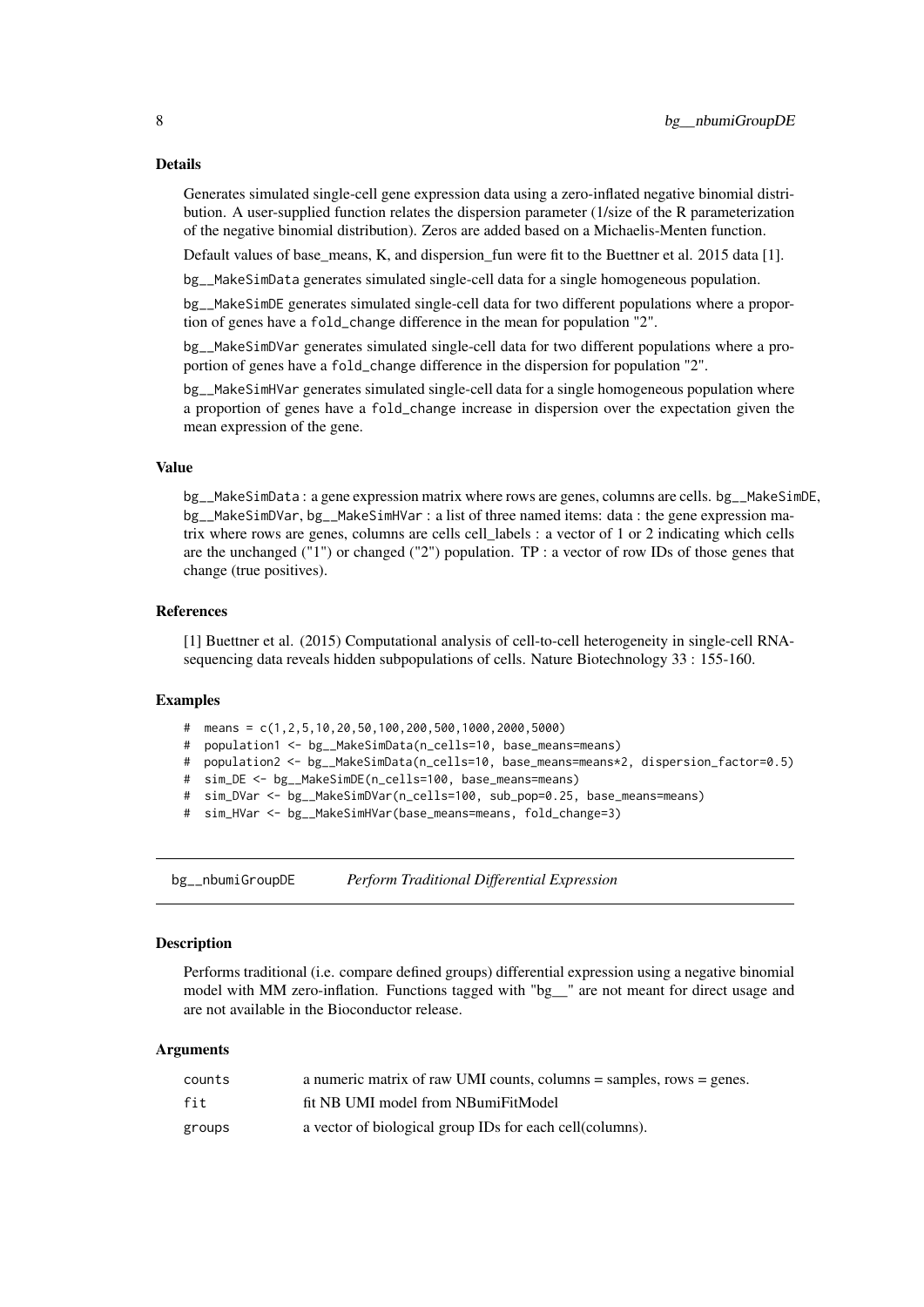#### <span id="page-8-0"></span>THIS FUNCTION SHOULD NOT BE USED.

unfinished\_\_nbumiGroupDE Uses a log-likelihood ratio test to perform model selection between a model of constant mean expression vs a model of different mean expression across the biological groups. Probabilities of observing the data given the model are calculated using a negative binomial distribution with means adjusted for the total molecules detected per cell and dispersion fit to observed variance and adjusted to the mean of each group based on a globally fit power-law relationship. Significance is evaluated using the chi-square distribution.

### Value

A table of fold mean expression differences for each biological group relative to the global mean expression level with raw p-values and FDR corrected p-values for each gene.

#### Examples

```
#library(M3DExampleData)
#counts <- as.matrix(Mmus_example_list$data);
#counts <- counts[rowSums(counts) > 0,];
#counts <- counts[1:1000,]
#fit <- NBumiFitModel(counts);
#DE_output <- bg__nbumiGroupDE(counts, fit, Mmus_example_list$labels)
```
bg\_\_shift\_size *Shift Size Parameter*

#### Description

Shifts a fitted size paramter according to the a power-law relationship.

### Usage

```
bg__shift_size(mu_all, size_all, mu_group, coeffs)
```
#### Arguments

| $mu_2$ all | vector of original mus            |
|------------|-----------------------------------|
| size_all   | vector of original sizes          |
| mu_group   | vector of new mus                 |
| coeffs     | coefficients of the power-law fit |

#### Details

Wrapper of short function which converts values to their logs then shifts them using the parameters of a linear fit before un-logging them.

#### Value

vector of new size parameters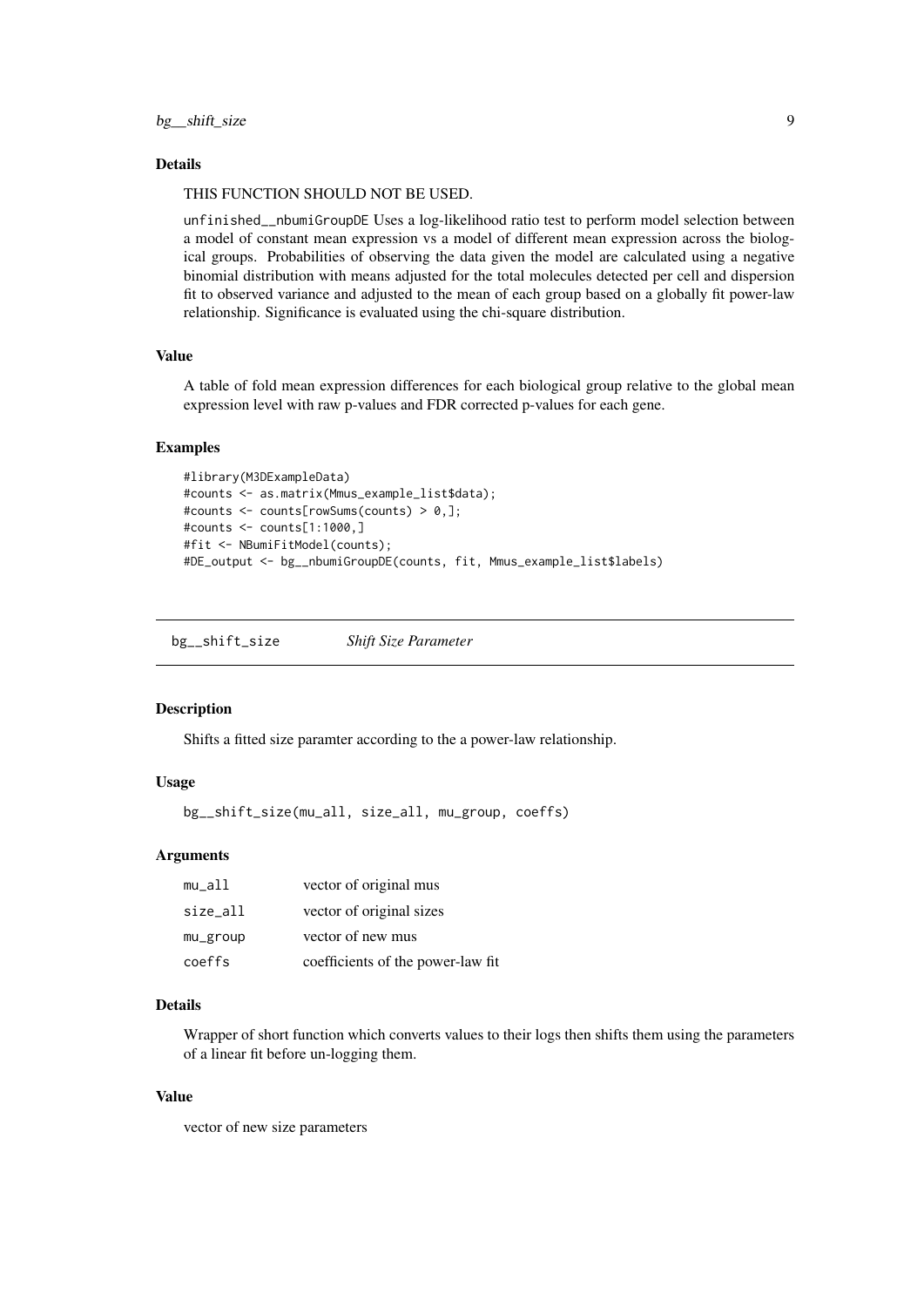### Examples

```
#require("M3DExampleData")
#counts <- NBumiConvertData(Mmus_example_list$data, is.counts=TRUE);
#fit <- NBumiFitModel(counts);
#ceoffs <- NBumiFitDispVsMean(fit, suppress.plot=TRUE)
#new_size <- bg__shift_size(rowMeans(counts), fit$size, rowMeans(counts)*2, coeffs)
```
bg\_\_var\_vs\_drop *Variance vs Dropout Rate*

#### Description

Fixes the mean expression level and simulates a single gene with different fold changes across two equally sized subpopulations.

### Usage

bg\_\_var\_vs\_drop(pop\_size, fixed\_mean, K=10.3, dispersion\_from\_mean=bg\_\_default\_mean2disp, suppres

### Arguments

| pop_size             | size of each subpopulation, i.e. 1/2 the total number of cells.                                                                      |  |
|----------------------|--------------------------------------------------------------------------------------------------------------------------------------|--|
| fixed_mean           | expected mean expression across all cells.                                                                                           |  |
| K                    | K of the Michaelis-Menten function.                                                                                                  |  |
| dispersion_from_mean |                                                                                                                                      |  |
|                      | function which calculates the dispersion parameter of the negative binomial dis-<br>tribution given the mean expression of the gene. |  |
| suppress.plot        | Whether to plot variance vs fold change and dropout rate vs fold change plots.                                                       |  |

#### Details

Simulates a single gene that is differentially expressed across two equally sized cell populations (pop\_size) with a constant expected mean expression across all cells. Simulations are performed for fold changes of every integer value from 1 (no DE) to 100. Simulations use a negative binomial distribution inflated with zeros according to a Michaelis-Menten function.

Default mean2disp relationship and K were fit to the Buettner et al. [1] mESC data.

Calculates pearson correlations between observed sample variance and dropout rate and fold change of the differential expression. Sample variance is decomposed into between subpopulation and within subpopulation variance ANOVA. Optionally plots the relationship between observed sample variance and dropout rate and the fold change.

#### Value

Name list of values:  $var_r =$  pearson correlation between observed sample variance and fold change.  $drop_r =$  pearson correlation between observed dropout rate and fold change. vars  $=$  vector of observed sample variances drops  $=$  vector of observed dropout rates fc  $=$  vector of expected fold changes Vbtw = vector of between subpopulation variances Vwithin = vector of within subpopulation variances

<span id="page-9-0"></span>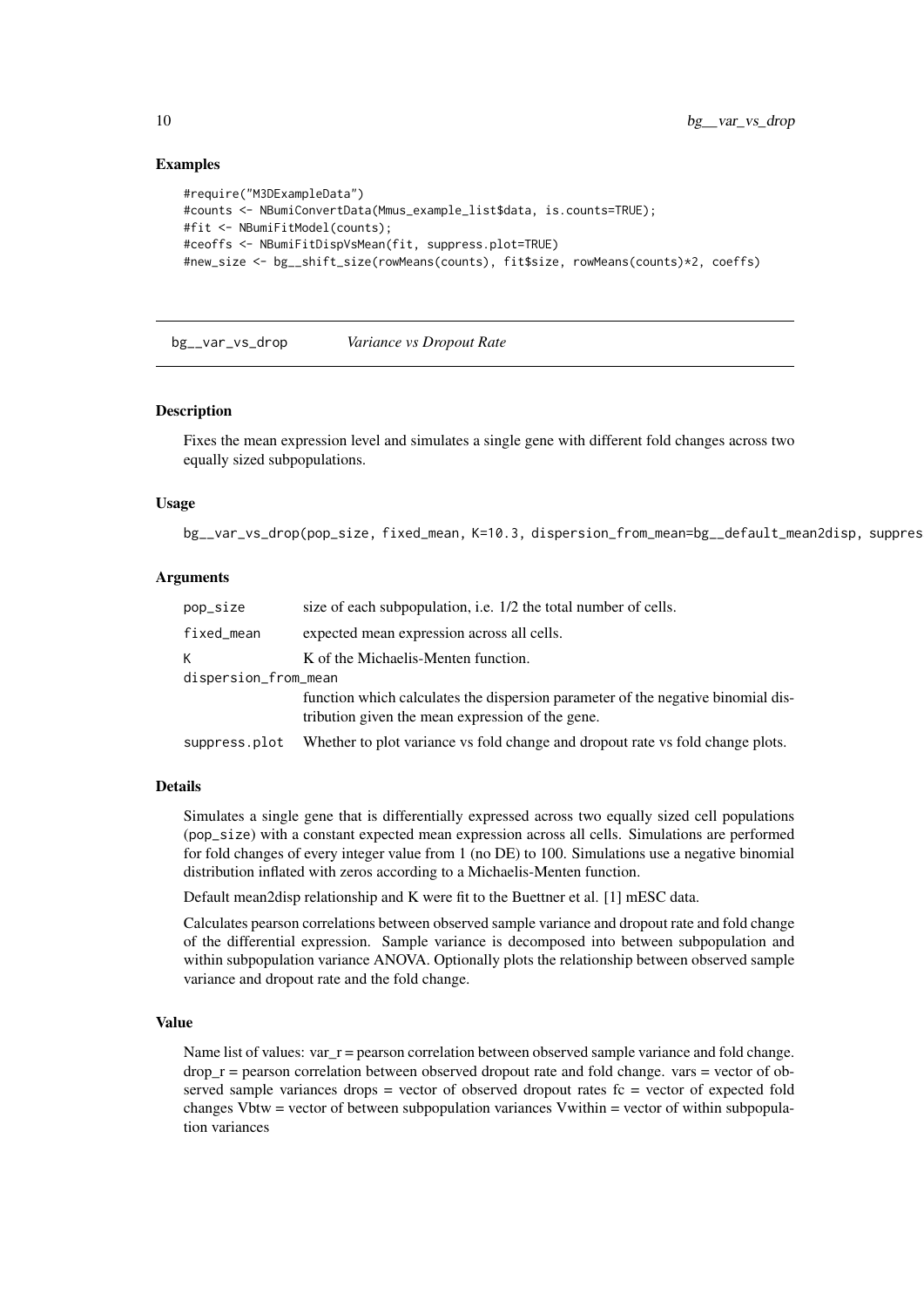#### <span id="page-10-0"></span>References

[1] Buettner et al. (2015) Computational analysis of cell-to-cell heterogeneity in single-cell RNAsequencing data reveals hidden subpopulations of cells. Nature Biotechnology 33 : 155-160.

### Examples

# mu100\_N200 <- bg\_\_var\_vs\_drop(100,100, suppress.plot=FALSE)

- # mu100\_N2000 <- bg\_\_var\_vs\_drop(1000,100)
- # mu1000\_N200 <- bg\_\_var\_vs\_drop(1000,100)
- # c(mu100\_N200\$var\_r,mu100\_N2000\$var\_r,mu1000\_N200\$var\_r)

BrenneckeGetVariableGenes

*Identify Highly Variable Genes*

#### Description

Implements the method of Brennecke et al. (2013) to identify highly variable genes.

#### Usage

```
BrenneckeGetVariableGenes(expr_mat, spikes=NA, suppress.plot=FALSE, fdr=0.1, minBiolDisp=0.5, fitI
```
#### Arguments

| expr_mat        | a numeric matrix of normalized or raw (not log-transformed) expression values,<br>$columns = samples, rows = genes.$ |  |
|-----------------|----------------------------------------------------------------------------------------------------------------------|--|
| spikes          | a vector of gene names of row numbers of spike-in genes which are subject to<br>only technical variance.             |  |
| suppress.plot   | Whether to make the plot or just calculate the requisite values.                                                     |  |
| fdr             | Use FDR to identify significantly highly variable genes.                                                             |  |
| minBiolDisp     | Minimum percentage of variance due to biological factors.                                                            |  |
| fitMeanQuantile |                                                                                                                      |  |
|                 | Threshold for genes to be used in fitting. May need to be decreased in low-                                          |  |
|                 | depth/umi-tagged datasets to achieve good fit.                                                                       |  |

#### Details

Identifies significantly highly variable genes as detailed in Brennecked et al [1]. If spike-ins are provided they are used fit a function to the relationship between gene expression and variance due to technical factors. If spike-ins are not provided then all genes are used in the fitting.

### Value

Vector of names of highly variable genes.

#### References

Brennecke et al. (2013) Accounting for technical noise in single-cell RNA-seq experiments. Nature Methods 10, 1093-1095. doi:10.1038/nmeth.2645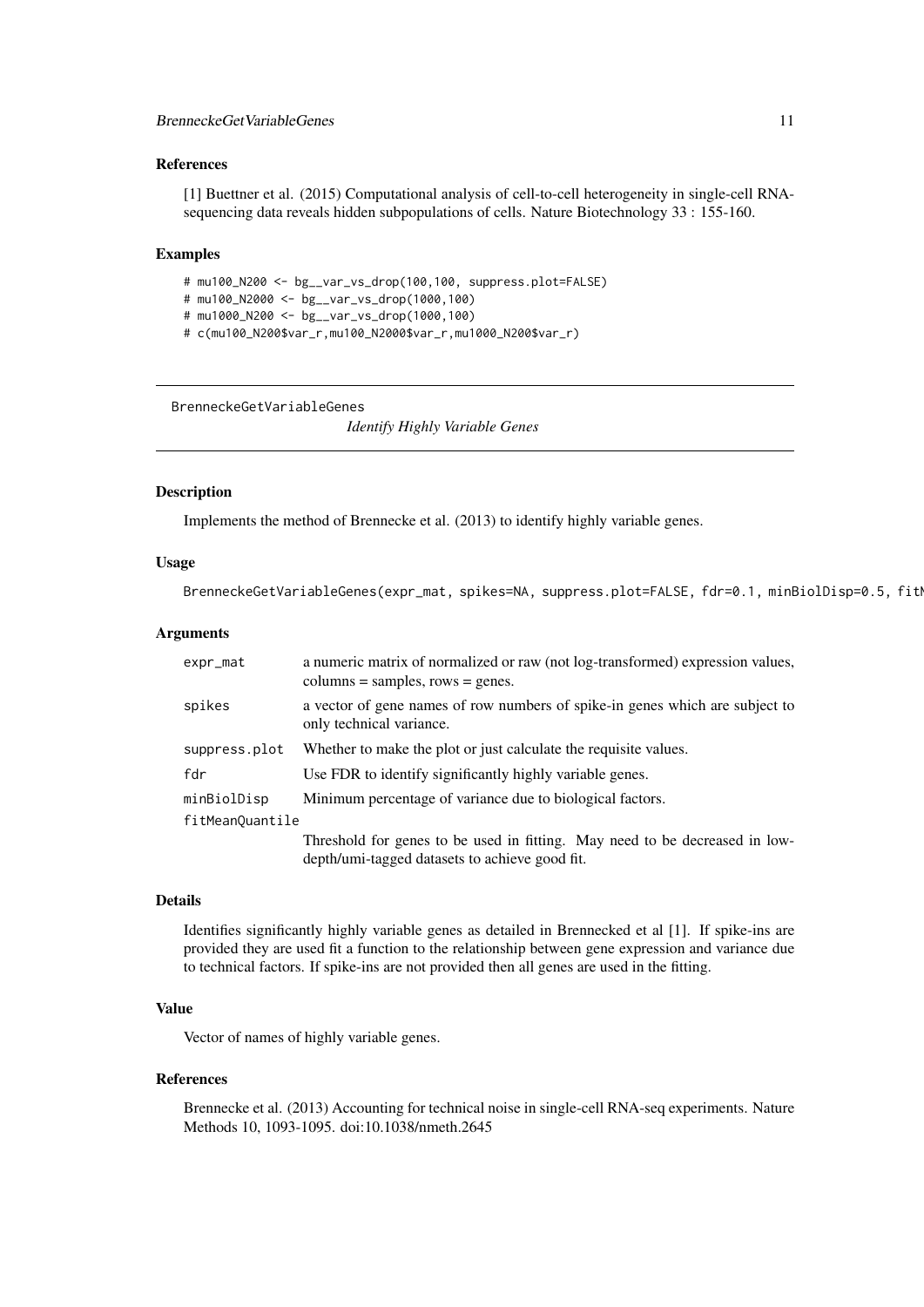### Examples

```
library(M3DExampleData)
HVG <- BrenneckeGetVariableGenes(Mmus_example_list$data)
HVG_spike <- BrenneckeGetVariableGenes(Mmus_example_list$data, spikes=5550:5600)
```
Consensus\_FS *Consensus Feature Selection*

#### **Description**

Performs seven different feature selection methods then calculates the consensus ranking of features from that.

#### Usage

```
Consensus_FS(counts, norm=NA, is.spike=rep(FALSE, times=nrow(counts)), pcs=c(2,3), include_cors=TI
```
#### Arguments

| counts       | raw count matrix, rows=genes, cols=cells                                                                            |
|--------------|---------------------------------------------------------------------------------------------------------------------|
| norm         | normalized but not log-transformed gene expression matrix, rows=genes, cols=cells                                   |
| is.spike     | logical, vector of whether each gene is/isn't a spike-in                                                            |
| pcs          | which principle components to use to score genes                                                                    |
| include_cors | logical, whether to perform gene-gene correlation feature selection which is<br>much slower than all other methods. |

### Details

Performs: NBumiFeatureSelectionCombinedDrop (aka: DANB\_drop) NBumiFeatureSelectionHighVar (aka: DANB\_var) BrenneckeGetVariableGenes (aka: HVG) M3DropFeatureSelection (aka: M3Drop) giniFS irlbaPcaFS (with provided PCs) corFS ("both" direction)

Genes are ranked by each method and the consensus (Cons) is calculated as the average of those ranks.

Automatically removes invariant genes. If only raw counts are provided then will apply counts per million normalization (scaled to the median library size) for those methods which require normalized data.

### Value

Table of ranking of each gene by each method including the consensus (Cons). Columns are feature selection methods named using the shorter aliases (see: Details).

```
library(M3DExampleData)
norm <- as.matrix(Mmus_example_list$data[1:500,]);
norm \leq norm[rowSums(norm) > 0,];
counts <- NBumiConvertToInteger(norm);
spikes <- sample(1:nrow(counts), 50);
spikes <- rownames(norm)[spikes];
spikes <- rownames(norm)
Features_consensus <- Consensus_FS(counts, norm, is.spike=spikes);
```
<span id="page-11-0"></span>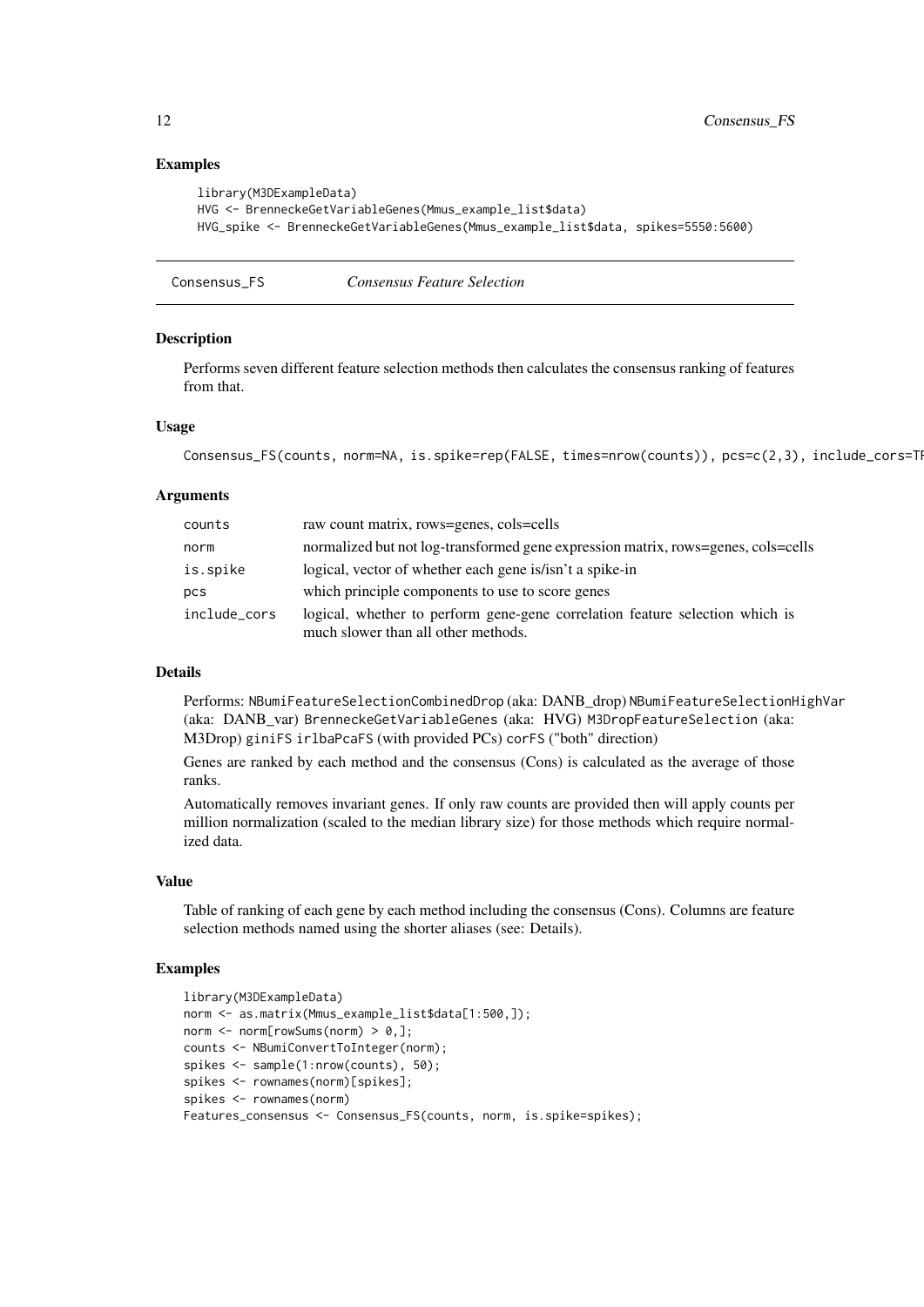<span id="page-12-0"></span>Fitting\_Dropout\_Models

*Fit functions to the dropouts vs expression distribution.*

#### Description

Fits the modified Michaelis-Menten equation (MM), a logistic regession (logistic), or a double exponential (ZIFA) function to the relationship between mean expression and dropout-rate (proportion of zero values).

#### Usage

```
bg__fit_MM(p, s)
bg__fit_logistic(p, s)
bg__fit_ZIFA(p, s)
```
#### Arguments

| a vector of dropout rates for each gene.                                   |
|----------------------------------------------------------------------------|
| a vector of mean expression values for each gene. Must be the same order & |
| length as p.                                                               |

#### Details

Fits one of different models to the relationship between dropout rate and mean expression. The three models are: bg\_\_fit\_MM : the Michaelis-Menten function

$$
P = 1 - \frac{S}{S + K}
$$

(see: [1]). Fit using mle2 using normally distributed error. bg\_\_fit\_logistic : a logistic regression between P and log base 10 of S (used by [2]). Fit using glm (excludes genes where  $S = 0$ ). bg\_\_fit\_ZIFA : a double exponential

 $P = e^{\lambda S^2}$ 

(used by [3]). Fit using  $\text{Im}$  after log-transformation (genes were  $P = 0$  are assigned a value of one tenth of the smallest P which is not 0).

### Value

Named list including: K,fitted\_err/B0,B1/lambda,fitted\_err : the fitted parameters predictions : predicted values of p for each gene SSr/SAr : sum of squared/absolute residuals model : vector of string descriptors of the fit

#### References

[1] Keener, J.; Sneyd, J. (2008). Mathematical Physiology: I: Cellular Physiology (2 ed.). Springer. ISBN 978-0-387-75846-6 [2] Kharchenko, PV; Silberstein, L; Scadden, DT. (2014) Bayesian approach to single-cell differential expression analysis. Nature Methods. 11:740-742 [3] Pierson, E; Yau, C. (2015) ZIFA: Dimensionality reduction for zero-inflated single-cell gene expression analysis. Genome Biology. 16:241 doi:10.1186/s13059-015-0805-z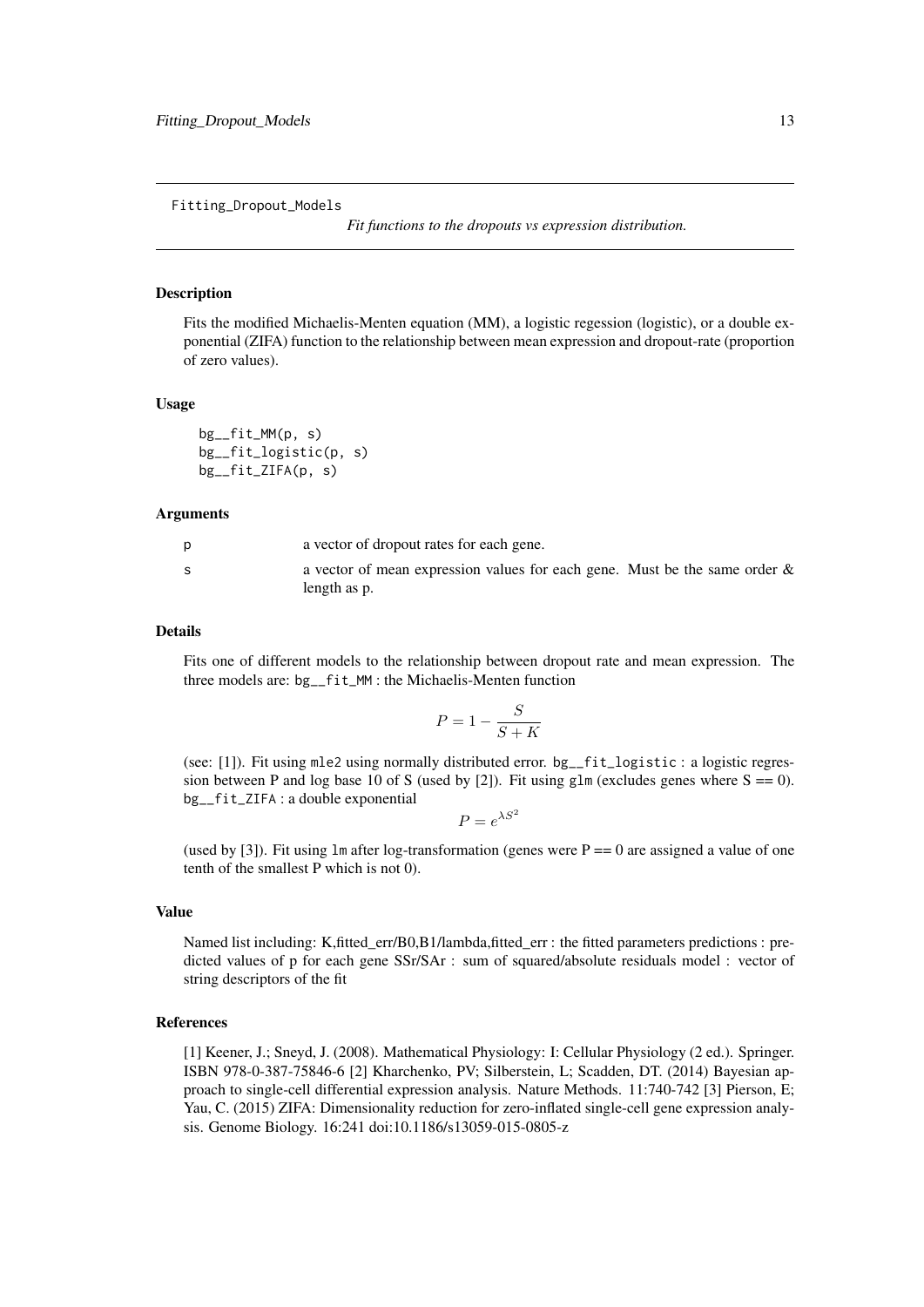### Examples

- # library(M3DExampleData)
- # gene\_info = bg\_\_calc\_variables(Mmus\_example\_list\$data)
- # MM\_fit = bg\_\_fit\_MM(gene\_info\$p, gene\_info\$s)
- # logistic\_fit = bg\_\_fit\_logistic(gene\_info\$p, gene\_info\$s)
- # ZIFA\_fit = bg\_\_fit\_ZIFA(gene\_info\$p, gene\_info\$s)

Imputation *Normalized Data using the DANB model*

#### Description

Normalizes data to a common library size, imputing zeros as needed.

#### Usage

```
NBumiImputeNorm(counts, fit, total_counts_per_cell=median(fit$vals$tis))
```
### Arguments

| counts                | raw count matrix, rows=genes, cols=cells          |  |
|-----------------------|---------------------------------------------------|--|
| fit                   | Output from NBumiFitModel                         |  |
| total_counts_per_cell |                                                   |  |
|                       | reference library size to normalize all cells to. |  |

### Details

Converts raw counts into positions in the CDF for the depth-adjusted negative binomial model fit to each observation. Adjusts the DANB parameters (mean and size) for the new library size. Then calculate the normalized counts for the equivalent position in the CDF for the NB using the new parameters.

### Value

Normalized count matrix.

```
library(M3DExampleData)
counts <- as.matrix(Mmus_example_list$data);
counts \leq counts[rowSums(counts) > 0,];
fit <- NBumiFitModel(counts);
normed_counts <- NBumiImputeNorm(counts, fit, 1000000)
```
<span id="page-13-0"></span>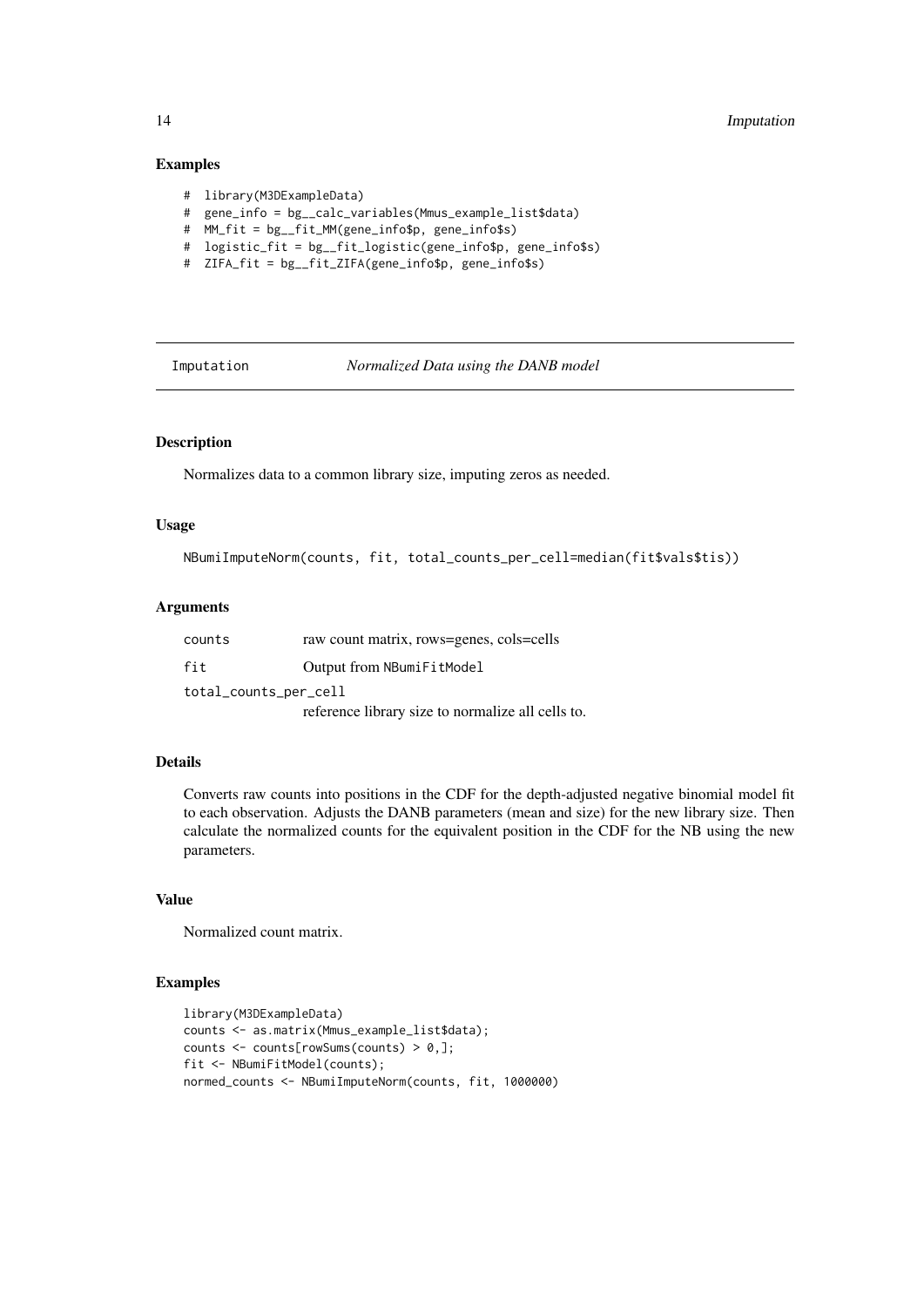<span id="page-14-0"></span>M3DropCleanData *Filter Expression Data*

## Description

Filters and normalizes a given expression matrix. Removes low quality cells and undetected genes, and normalizes counts to counts per million. Functions tagged with "bg\_\_" are not meant for direct usage and are not available in the Bioconductor release.

#### Usage

```
M3DropCleanData(expr_mat, labels = NA, is.counts = TRUE, suppress.plot = FALSE, pseudo_genes = NA,
bg__filter_cells(expr_mat, labels = NA, suppress.plot = FALSE, min_detected_genes = NA)
```
#### Arguments

| expr_mat           | a numeric matrix of raw or normalized (not log-transformed) expression values,<br>$columns = samples/cells, rows = genes.$ |
|--------------------|----------------------------------------------------------------------------------------------------------------------------|
| labels             | a vector of length equal to the number of columns of expr_mat with names or<br>group IDs for each cell.                    |
| is.counts          | logical, whether the provided data is unnormalized read/fragment counts.                                                   |
| suppress.plot      | logical, whether to plot the distribution of number of detected genes per cell.                                            |
| pseudo_genes       | a vector of gene names of known pseudogenes which will be removed from the<br>cleaned data.                                |
| min_detected_genes |                                                                                                                            |
|                    | minimum number of genes/cell for a cell to be included in the cleaned data.                                                |

### Details

Retains genes detected (expression>0) in more than 3 cells and with mean normalized expression  $\geq$  10^-5. If min detected genes is defined all cells not reaching the threshold are removed. Otherwise, fits a normal distribution to the distribution of detected genes/cell and removes those cells with significantly few detected genes (FDR 5%). This fit is plotted for visual inspection. If is.counts==TRUE then each column is converted to counts per million (ignoring ERCC spike-ins if present).

### Value

A list with elements: data, the normalized filtered expression matrix; and labels, labels of the remaining cells.

```
library(M3DExampleData)
  # Remove all cells with < 2000 detected genes and convert to cpm
  cpm <- M3DropCleanData(Mmus_example_list$data, Mmus_example_list$labels,
is.counts=TRUE, min_detected_genes=2000)
  # Removes cells with significantly few detected genes (FDR=5%)
  filtered_only <- M3DropCleanData(Mmus_example_list$data, Mmus_example_list$labels,
is.counts=FALSE)
# QCed <- bg__filter_cells(Mmus_example_list$data[,1:10], Mmus_example_list$labels[1:10], suppress.plot=TRU
```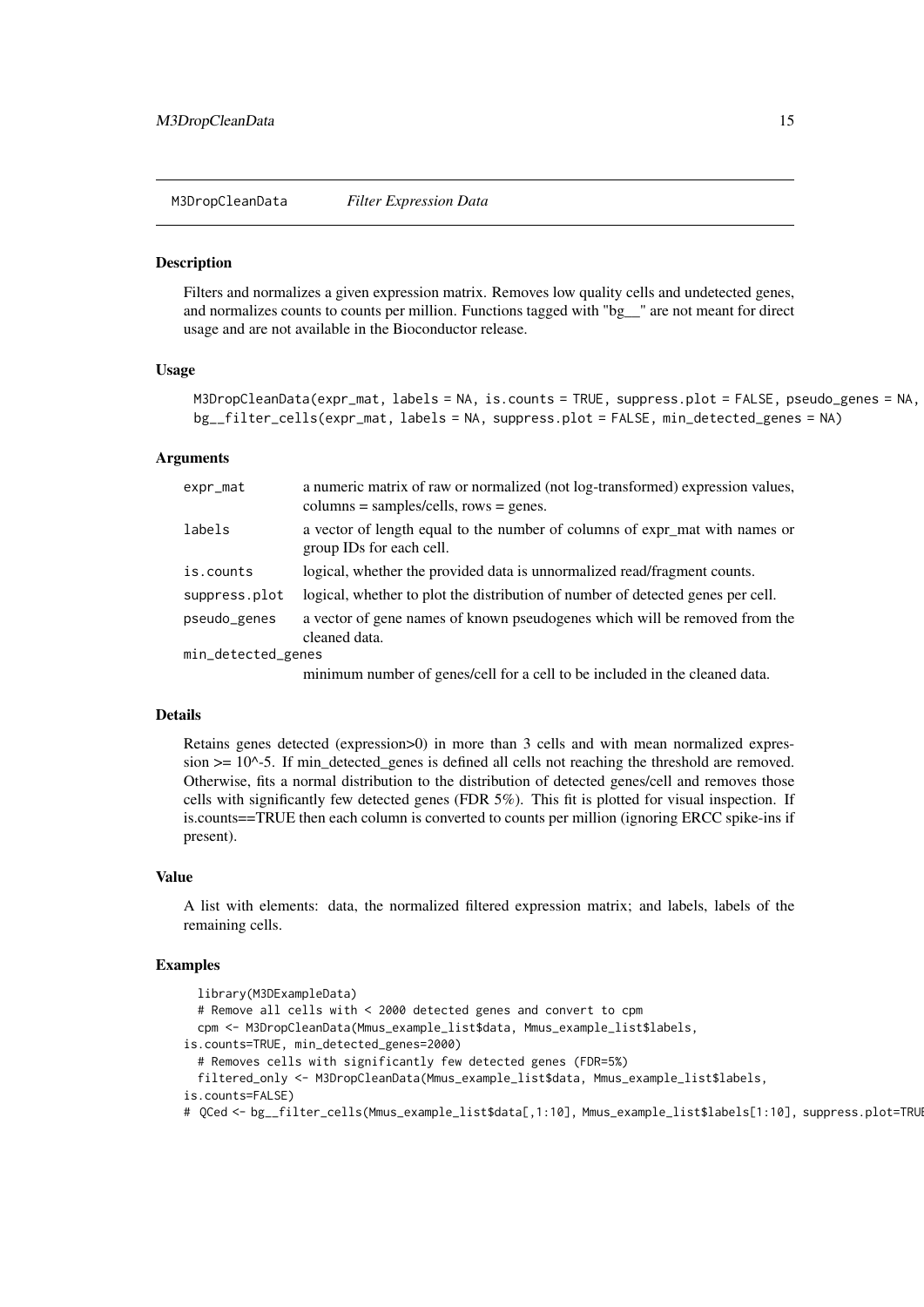<span id="page-15-0"></span>M3DropConvertData *Convert Data to be suitable for M3Drop*

#### Description

Recognizes a variety of R objects/classes and extracts expression matrices from them then converts that to a normalized but not-log transformed matrix appropriate for input into M3Drop functions.

### Usage

M3DropConvertData(input, is.log=FALSE, is.counts=FALSE, pseudocount=1)

#### Arguments

| input       | a matrix, data frame or object                                                |
|-------------|-------------------------------------------------------------------------------|
| is.log      | has the data been log-transformed? (assumes log-base 2 with pseudocount of 1) |
| is.counts   | is the data raw unnormalized counts? (raw counts will be CPM normalized)      |
| pseudocount | pseudocount added before log-transformation                                   |

#### Details

You must have loaded the respective packages (in parentheses) into your namespace before running this function on the respective objects. Note that to maintain scalability sparse matrices will remain as such.

Supported classes/objects:

SCESet (scater <= 1.4.0) uses "exprs" or if unavailable then "counts"

**SingleCellExperiment (scater**  $>= 1.6.0$ **)** uses "normcounts" if available, then "logcounts", which is assumed to be log-normalized, then "counts"

CellDataSet (monocle) uses "exprs", specify log/counts using arguments

ExpressionSet (Biobase) uses "exprs", specify log/counts using arguments

seurat (Seurat) uses "raw.data" as counts.

Matrix/Dataframe classes :

dgCMatrix (Matrix) specify log/counts using arguments data.table (data.table) specify log/counts using arguments DataTable (S4Vectors) specify log/counts using arguments DataFrame (S4Vectors) specify log/counts using arguments AnnotatedDataFrame (Biobase) specify log/counts using arguments matrix (base-r) specify log/counts using arguments data.frame (base-r) specify log/counts using arguments

### Value

A normalized but not log-transformed matrix appropriate for input into M3Drop functions.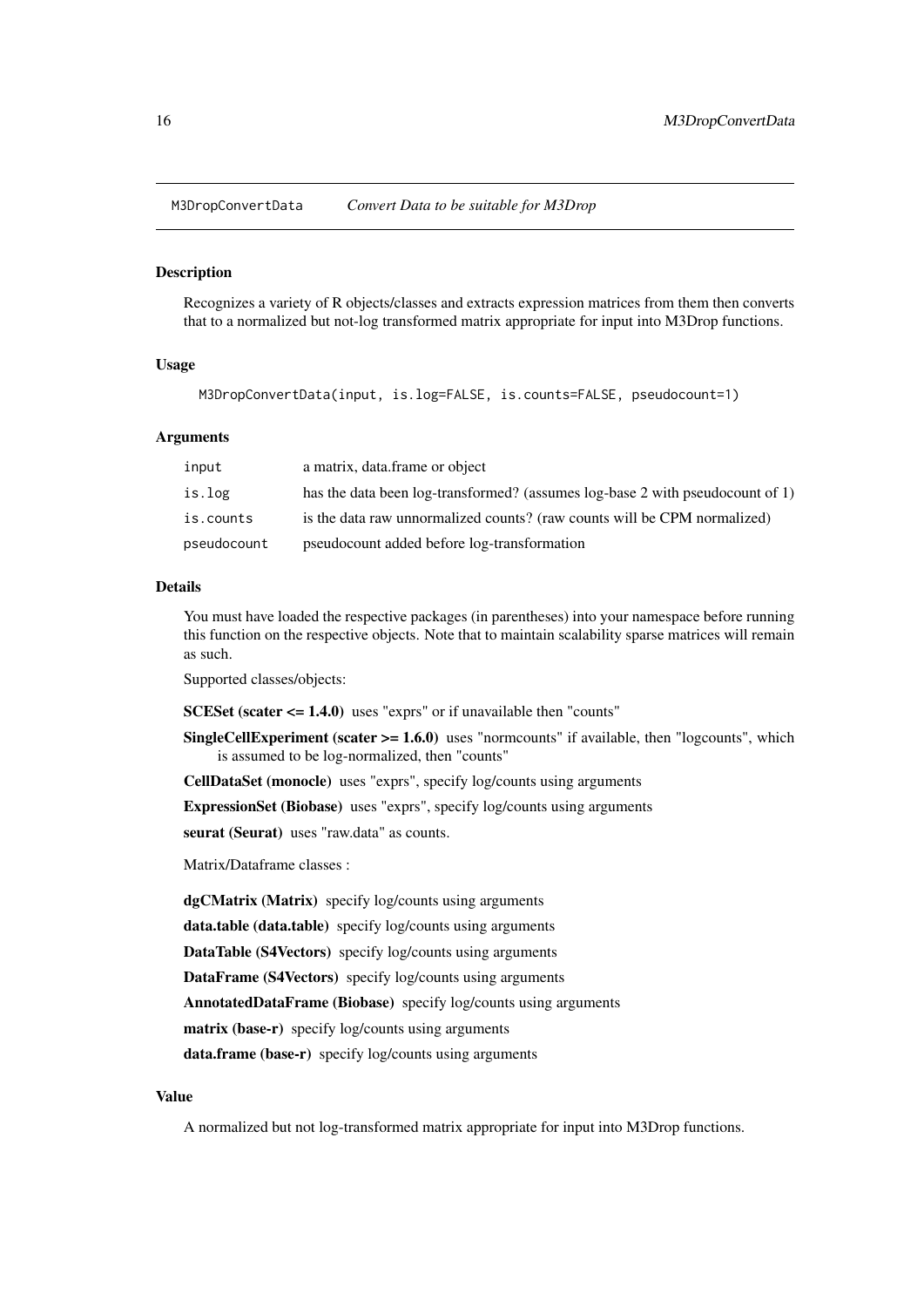#### <span id="page-16-0"></span>M3DropDropoutModels 17

#### Examples

```
# Simulated raw count matrix:
set.seed(42)
counts <- matrix(rpois(200, lambda=3), ncol=10)
expr_mat <- M3DropConvertData(counts, is.counts=TRUE)
# log normalized data frame
lognorm <-log2( t(t(counts)/colSums(counts)*100)+1 )
lognorm <- as.data.frame(lognorm)
expr_mat <- M3DropConvertData(lognorm)
# Sparse matrix
require("Matrix")
counts <- Matrix(counts, sparse=TRUE)
expr_mat <- M3DropConvertData(counts, is.counts=TRUE)
# SingleCellExperiment Object
require("SingleCellExperiment")
SCE <- SingleCellExperiment(assays=list(counts=counts))
expr_mat <- M3DropConvertData(SCE)
# monocle Object
require("monocle")
obj <- suppressWarnings(newCellDataSet(as.matrix(lognorm)))
expr_mat <- M3DropConvertData(obj, is.log=TRUE)
```
M3DropDropoutModels *Fit functions to the dropouts vs expression distribution.*

#### Description

Fits the modified Michaelis-Menten equation (MM), a logistic regession (logistic), or a double exponential (ZIFA) function to the relationship between mean expression and dropout-rate (proportion of zero values).

#### Usage

M3DropDropoutModels(expr\_mat, xlim=NA, suppress.plot=FALSE)

#### Arguments

| expr_mat      | a numeric matrix of normalized (not log-transformed) expression values, columns |
|---------------|---------------------------------------------------------------------------------|
|               | $=$ samples, rows $=$ genes.                                                    |
| xlim          | limits for x-axis of plot.                                                      |
| suppress.plot | logical, whether to plot fit curves or not.                                     |

### Details

Plots the dropout-rate (P) vs average gene expression (S) for all genes. Fits three different models and adds the fitted curves to the plot. The three models are: MMfit : the Michaelis-Menten function

$$
P = 1 - \frac{S}{S + K}
$$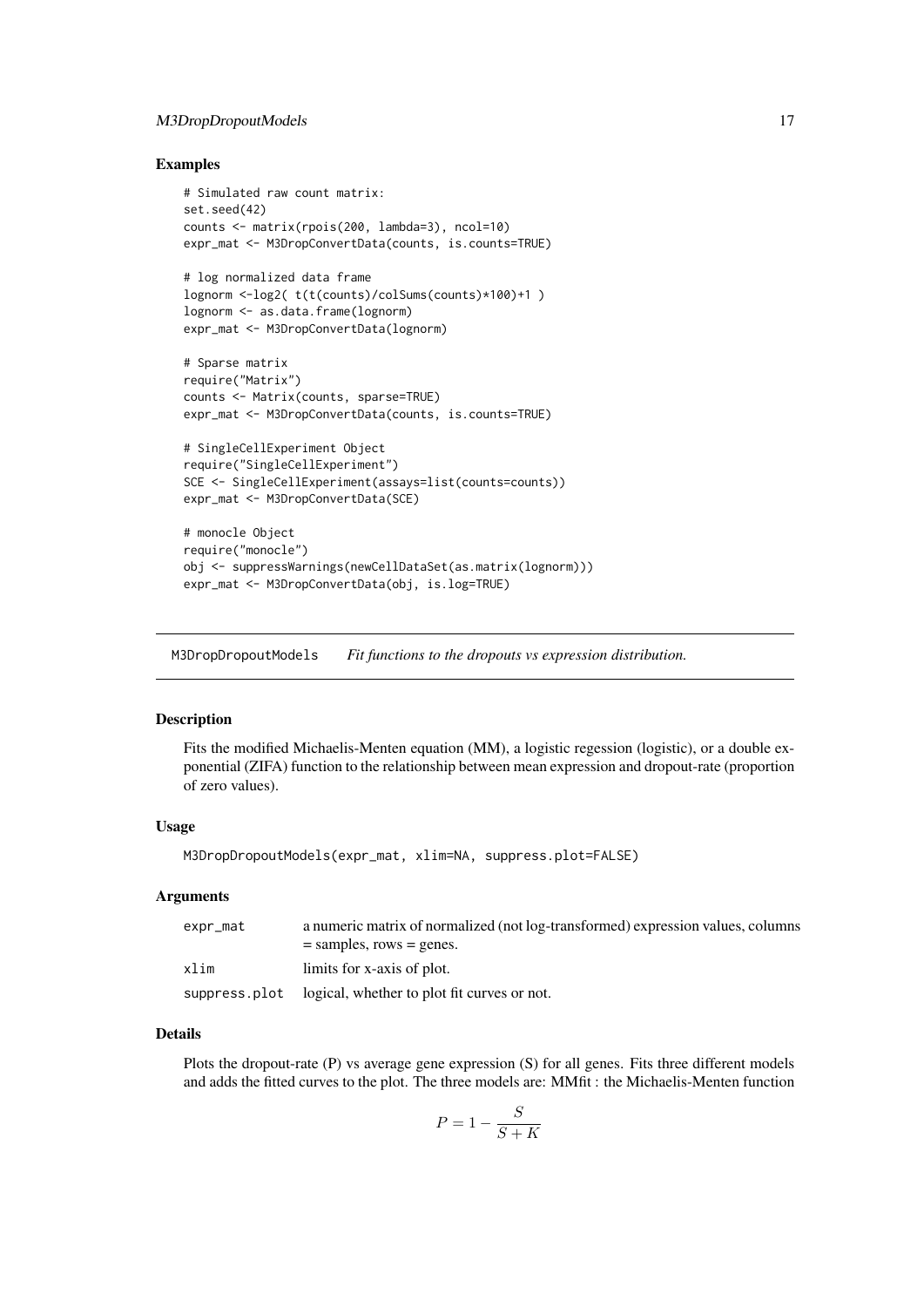(see: [1]). LogiFit : a logistic regression between P and log base 10 of S (used by [2]). ExpoFit : a double exponential

 $P = e^{\lambda S^2}$ 

(used by [3]).

### Value

Invisibly, a list of output from each fit (MMfit, LogiFit, ExpoFit).

### References

[1] Keener, J.; Sneyd, J. (2008). Mathematical Physiology: I: Cellular Physiology (2 ed.). Springer. ISBN 978-0-387-75846-6 [2] Kharchenko, PV; Silberstein, L; Scadden, DT. (2014) Bayesian approach to single-cell differential expression analysis. Nature Methods. 11:740-742 [3] Pierson, E; Yau, C. (2015) ZIFA: Dimensionality reduction for zero-inflated single-cell gene expression analysis. Genome Biology. 16:241 doi:10.1186/s13059-015-0805-z

### Examples

```
library(M3DExampleData)
norm <- M3DropConvertData(Mmus_example_list$data, is.counts=TRUE)
M3DropDropoutModels(norm)
```
M3DropExpressionHeatmap

*Plot Heatmap of Gene Expression*

### Description

Plots a customized heatmap of scaled log expression values. Functions tagged with "bg\_\_" are not meant for direct usage and are not available in the Bioconductor release.

#### Usage

M3DropExpressionHeatmap(genes, expr\_mat, cell\_labels=NA, interesting\_genes=NA, key\_genes=genes, bg\_\_expression\_heatmap(genes, expr\_mat, cell\_labels=NA, gene\_labels=NA, key\_genes=genes, key\_cel

| genes             | a character vector of gene names to be plot.                                          |  |
|-------------------|---------------------------------------------------------------------------------------|--|
| expr_mat          | a numeric matrix of normalized (not log-transformed) expression values, columns       |  |
|                   | $=$ samples, rows $=$ genes.                                                          |  |
| cell_labels       | factor of labels for each cell in the expression matrix that will be used to colour   |  |
|                   | the bar on the top of the heatmap.                                                    |  |
| interesting_genes |                                                                                       |  |
|                   | list of vectors of gene names that will be used to colour the bar to the left of the  |  |
|                   | heatmap.                                                                              |  |
| key_genes         | a character vector of gene names to be labelled on the heatmap.                       |  |
| key_cells         | a character vector of cells to be labelled on the heatmap. Unlabelled cells will      |  |
|                   | be assigned a numerical index                                                         |  |
| gene_labels       | factor of labels for each gene that will be used to colour the bar on the left of the |  |
|                   | heatmap.                                                                              |  |
|                   |                                                                                       |  |

<span id="page-17-0"></span>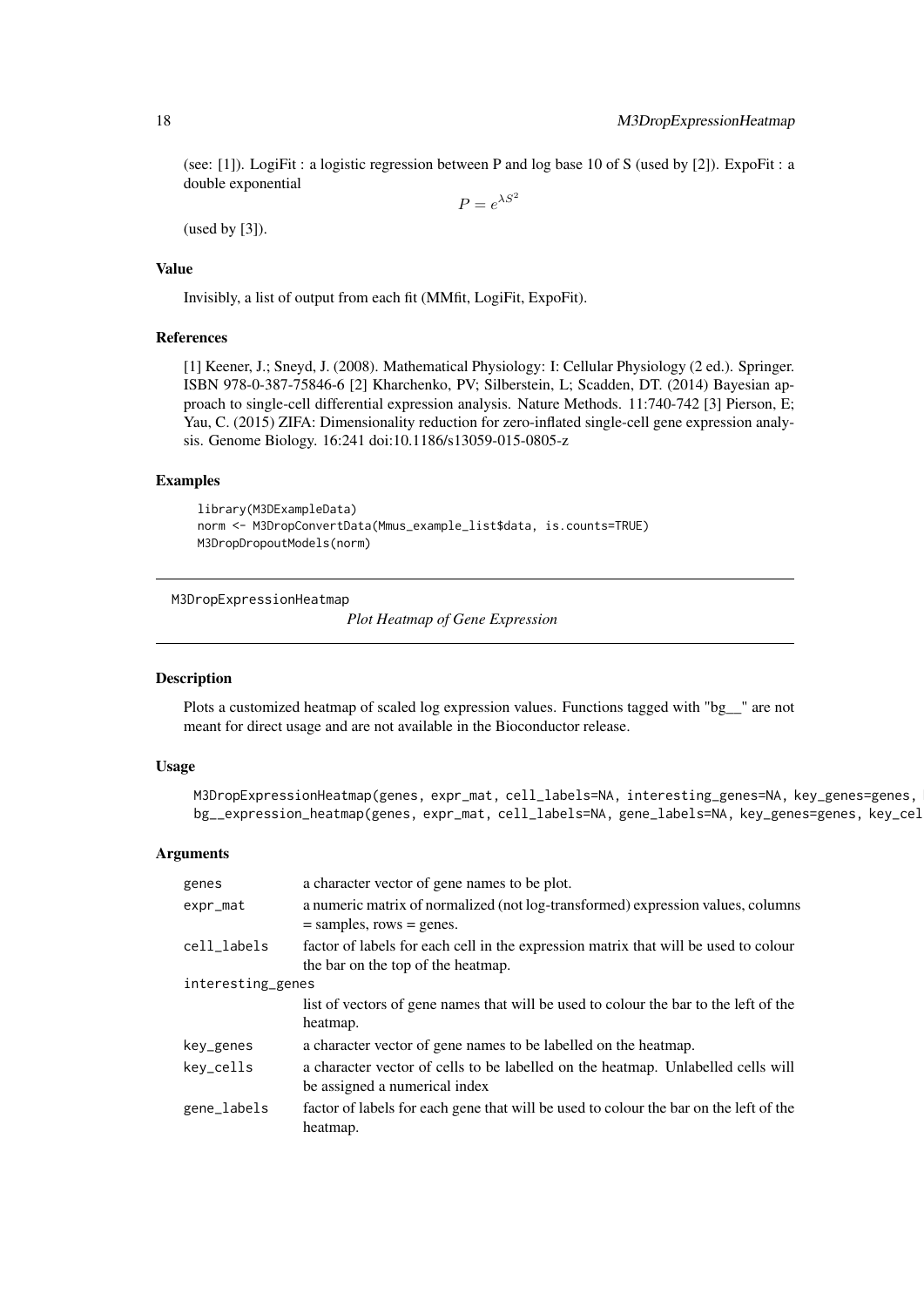<span id="page-18-0"></span>Modifies the gplots function heatmap.2 to replace the row dendrogram with a legend of the colours used in the columns colour bar (cell\_labels) and use a custom colour scalling. Expression is displayed as Z-scores of log transformed expression (adding a pseudocount of 1) coloured blue-whitered centered at 0 and binned in the range [-2,2].

M3DropExpressionHeatmap is a wrapper for bg\_\_expression\_heatmap that checks and reformats provided arguments.

### Value

Invisibly, output from heatmap.2 call.

### Examples

```
library(M3DExampleData)
```

```
M3DropExpressionHeatmap(head(rownames(Mmus_example_list$data),20),Mmus_example_list$data, cell_labels = Mmus_example_list$labels)
```
# bg\_\_expression\_heatmap(head(rownames(Mmus\_example\_list\$data),20),Mmus\_example\_list\$data, cell\_labels = Mm

M3DropFeatureSelection

*Differentially Expressed Genes.*

### Description

Use Michaelis-Menten curve to find differentially expressed (DE) genes. Functions tagged with "bg\_\_" are not meant for direct usage and are not available in the Bioconductor release.

#### Usage

M3DropFeatureSelection(expr\_mat, mt\_method="bon", mt\_threshold=0.05, suppress.plot=FALSE, xlim=N bg\_\_test\_DE\_K\_equiv(gene\_info, fit=NA)

| expr_mat      | a numeric matrix of normalized (not log-transformed) expression values, columns<br>$=$ samples, rows $=$ genes. |
|---------------|-----------------------------------------------------------------------------------------------------------------|
| mt_method     | the multiple testing method used in p. adjust                                                                   |
| mt_threshold  | the threshold for identifying significantly DE genes.                                                           |
| suppress.plot | logical, whether to plot the fitted curve and highlight selected features.                                      |
| xlim          | specify the limits of the x-axis of the plot.                                                                   |
| fit           | Output from fitting the Michaelis-Menten equation (see: bg_fit_MM)                                              |
| gene_info     | List of calculated gene-specific values output by bg_calc_variables                                             |
|               |                                                                                                                 |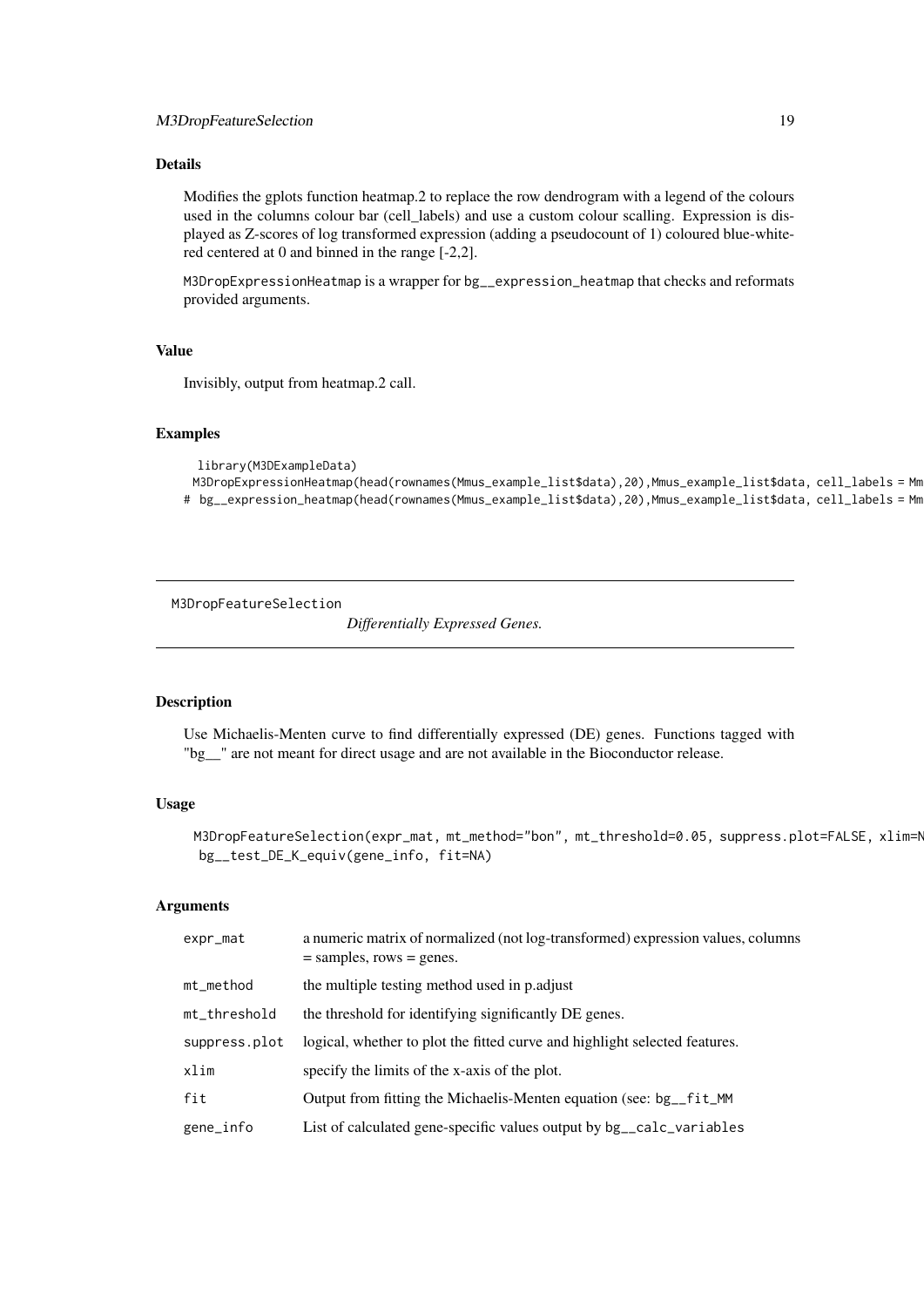<span id="page-19-0"></span>Fits a Michaelis-Menten function to the dropout-rate (if not provided) of the provided expression matrix. Identifies genes where the gene-specific K calculated as  $(S = mean$  expression,  $P = dropout$ rate):

$$
K = \frac{S \ast P}{1 - P}
$$

is significantly larger than the K fitted to the entire dataset. Combines standard errors of the fitted K, the gene-specific dropout rate and the gene-specific average expression using error propagation rules. Determines the signficance of the gene-specific K using a Z-test of the log-transformed Ks with the propagated error then applies the specified multiple testing correction to identify DE genes. Plots the dropout rate vs gene expression with the fitted MM curve and highlights in purple the significantly DE genes.

### Value

M3DropFeatureSelection : a data.frame of significantly differentially expressed genes with columns: Gene, p.value, q.value bg\_\_test\_DE\_K\_equiv : a named list of containing: pval : the significance of differential expression for each gene fold\_change : ratio of gene-specific K to globally fit K

#### Examples

```
library(M3DExampleData)
norm <- M3DropConvertData(Mmus_example_list$data, is.counts=TRUE)
DE_genes <- M3DropFeatureSelection(norm,
mt_method="fdr", mt_threshold=0.01)
# gene_info <- bg__calc_variables(Normalized_data$data[1:1000,])
# DE_output <- bg__test_DE_K_equiv(gene_info)
```
M3DropGetExtremes *Get outliers from MM curve.*

#### Description

Identifies outliers left and right of a fitted Michaelis-Menten curve. Functions tagged with "bg\_\_" are not meant for direct usage and are not available in the Bioconductor release.

#### Usage

```
M3DropGetExtremes(expr_mat, fdr_threshold=0.1, percent=NA, v_threshold=c(0.05,0.95), suppress.pl
bg__get_extreme_residuals(expr_mat, fit=NA, fdr_threshold=0.1, percent=NA, v_threshold=c(0.05, 0.
```

| expr_mat      | a numeric matrix of normalized (not log-transformed) expression values, columns                                    |  |
|---------------|--------------------------------------------------------------------------------------------------------------------|--|
|               | $=$ samples, rows $=$ genes.                                                                                       |  |
| fit           | output from fitting the Michaelis-Menten equation, see bg_fit_MM                                                   |  |
| fdr_threshold | the threshold for identifying significant outliers after multiple testing correction.                              |  |
| percent       | identify this percentage of data that is most extreme in each direction.                                           |  |
| v_threshold   | restrict to this range of dropout rates to avoid poorly fit regions of the data.                                   |  |
| direction     | "left" or "right", which tail of outliers to examine.                                                              |  |
| suppress.plot | logical, whether to plot the fitted Michaelis-Menten curve and highlight to iden-<br>tified most extreme outliers. |  |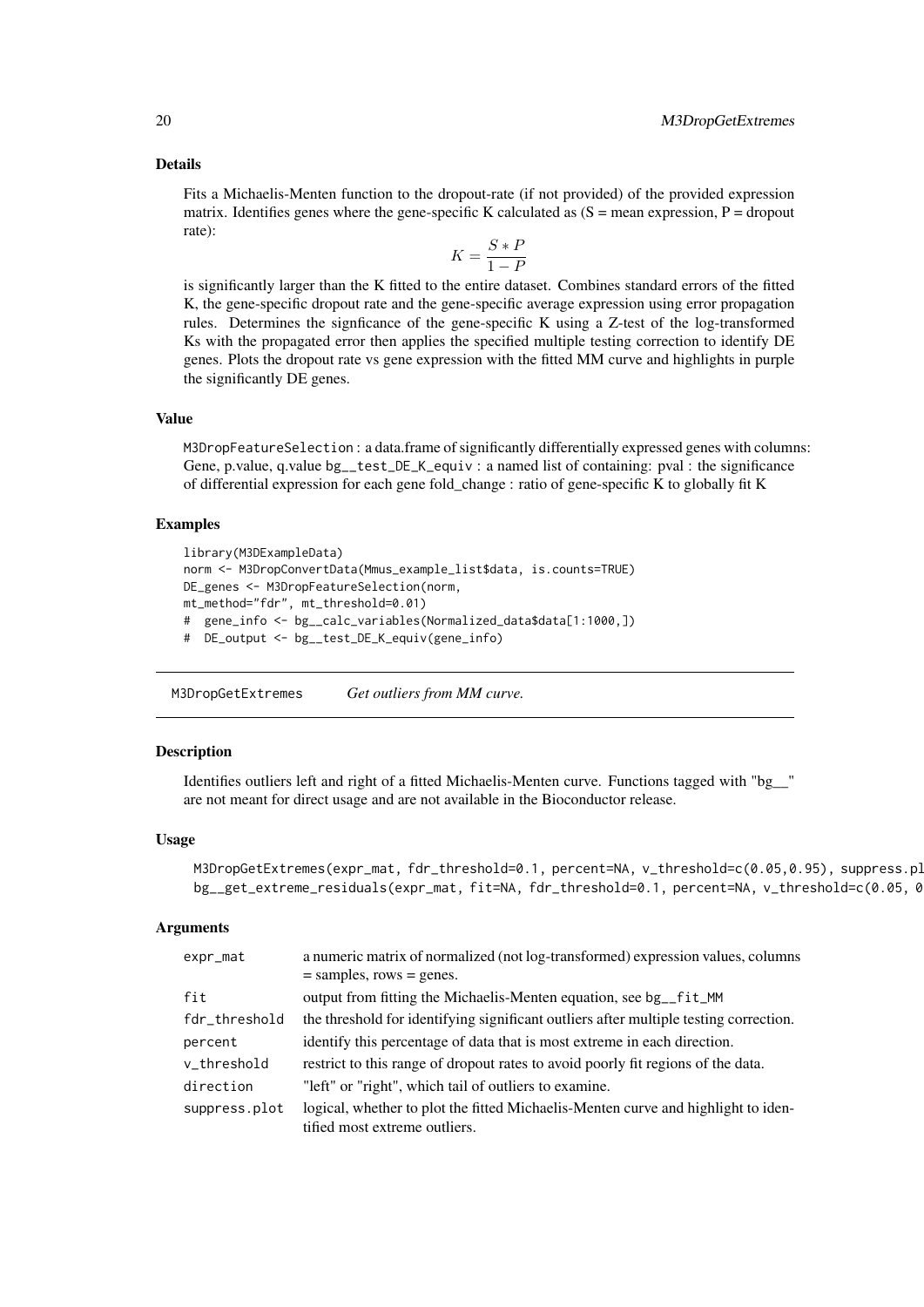<span id="page-20-0"></span>Fits a Michaelis-Menten function to the dropout-rate of the provided data, then identifies the most extreme left and/or right outliers from the curve. Horizontal residuals are calculated as :

$$
\log_{10} S - \log_{10} \frac{K * (1 - P)}{P}
$$

. Extreme left[right] outliers are identified either as the percent smallest[largest] horizontal residuals. If percent is undefined (default) a normal distribution is fitted to the horizontal residuals and a Z-test is used to identify significant outliers after FDR multiple testing correction.

Only genes with dropout rates within v\_threshold will be considered to avoid the skewing of residuals due to the exponential parts of the MM curve near  $P = 0 \& P = 1$ .

M3DropGetExtremes identifies both left and right residuals using the provided thresholds in each direction. Eg. will return the percent smallest and percent largest residuals. It also plots the fitted MM curve and highlights the left and right extreme outliers unless suppress.plot=TRUE . bg\_\_get\_extreme\_residuals identifies one-sided extreme outliers.

### Value

M3DropGetExtremes List containing elements left and right, vectors of the names of the extreme genes to the left and right of the curve respectively. bg\_\_get\_extreme\_residuals A vector of names of the extreme genes in the specified direction.

### Examples

```
library(M3DExampleData)
  norm <- M3DropConvertData(Mmus_example_list$data, is.counts=TRUE)
  extreme_gene_lists <- M3DropGetExtremes(norm, fdr_threshold=0.1)
  extreme_gene_lists <- M3DropGetExtremes(norm, percent=0.01)
# Lextremes <- bg__get_extreme_residuals(norm, fdr_threshold=0.1, direction="left")
```
M3DropGetHeatmapClusters

*Extracts clusters/ordered names from heatmap output*

#### Description

Extracts the groupings correponding to the given number of clusters from heatmap output.

#### Usage

```
M3DropGetHeatmapClusters(heatout, k, type="cell")
M3DropGetHeatmapNames(heatout, type="cell")
```

| heatout | Output from a gene-expression heatmap.                                                                    |  |
|---------|-----------------------------------------------------------------------------------------------------------|--|
| k.      | Number of clusters.                                                                                       |  |
| type    | One of "cell" or "gene" indicating whether to get clusters or names of cells (columns)<br>or genes(rows). |  |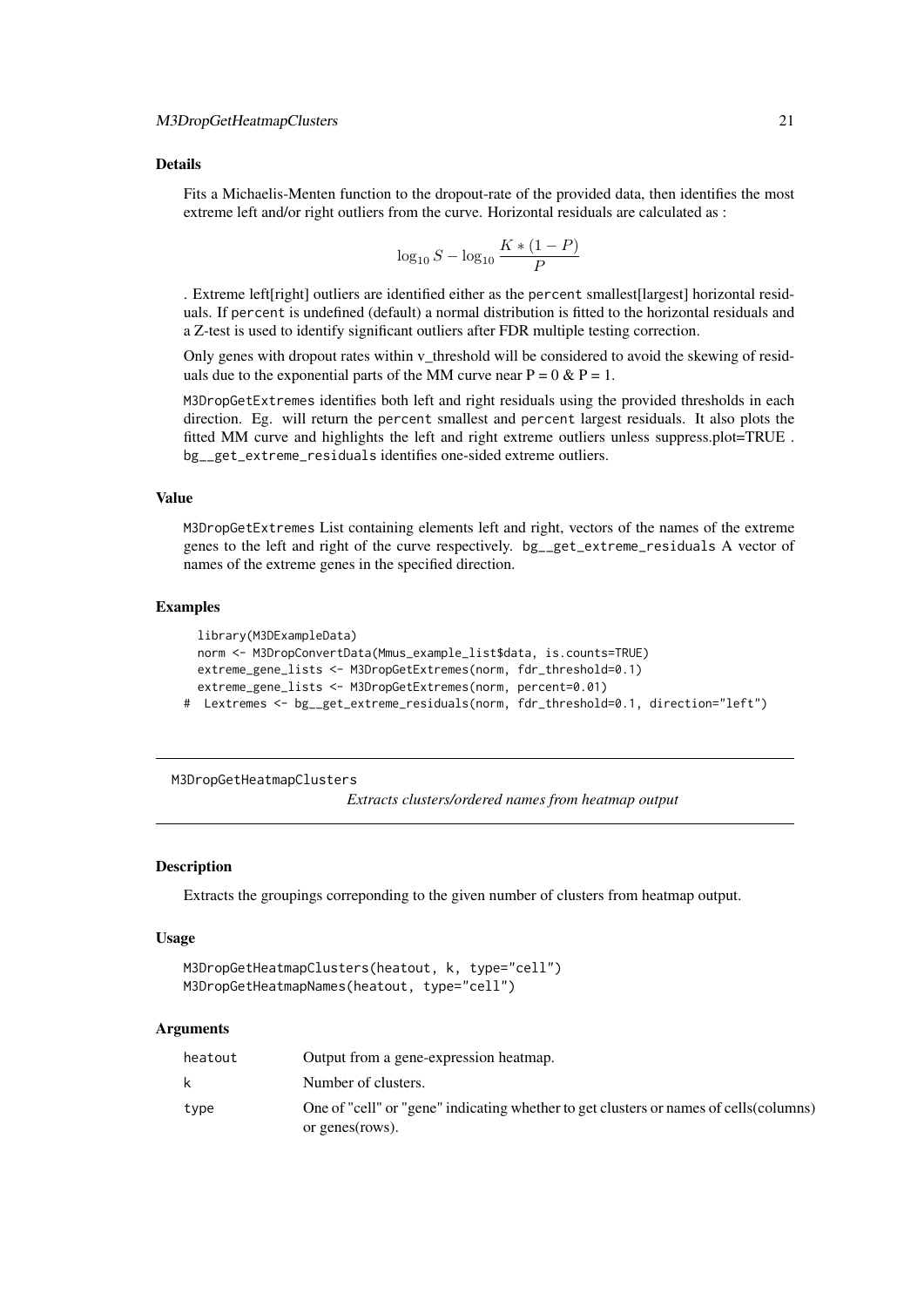M3DropGetHeatmapClusters : Traverses down the row or column dendrogram and cuts at the first point where there are at least k clusters. M3DropGetHeatmapNames: gets the names of the cells/genes in the order that they appear on the dendrogram.

### Value

A vector of cluster labels for each cell.

#### Examples

```
library(M3DExampleData)
genes <- rownames(Mmus_example_list$data)[1:20]
heatmap_out <- M3DropExpressionHeatmap(genes, Mmus_example_list$data)
clusters <- M3DropGetHeatmapClusters(heatmap_out, k=5)
heatmap_gene_labels <- M3DropGetHeatmapNames(heatmap_out, type="gene")
```
M3DropGetMarkers *Identify marker genes*

#### Description

Calculates area under the ROC curve for each gene to predict the best group of cells from all other cells.

### Usage

M3DropGetMarkers(expr\_mat, labels)

#### Arguments

| expr_mat | a numeric matrix of normalized expression values, columns $=$ samples, rows $=$ |
|----------|---------------------------------------------------------------------------------|
|          | genes.                                                                          |
| labels   | a vector of group ids for each cell/sample.                                     |

### Details

Uses the ROCR package to calculate the AUC for each gene for the group with the highest average rank. Significant is calculated using a Wilcox rank-sum test.

### Value

A dataframe with a row for each gene and columns: AUC, Group (which label this gene had the highest average rank for), and pval (uncorrected p-value of prediction).

```
library(M3DExampleData)
norm <- M3DropConvertData(Mmus_example_list$data, is.counts=TRUE)
marker_gene_table <- M3DropGetMarkers(norm, Mmus_example_list$labels)
```
<span id="page-21-0"></span>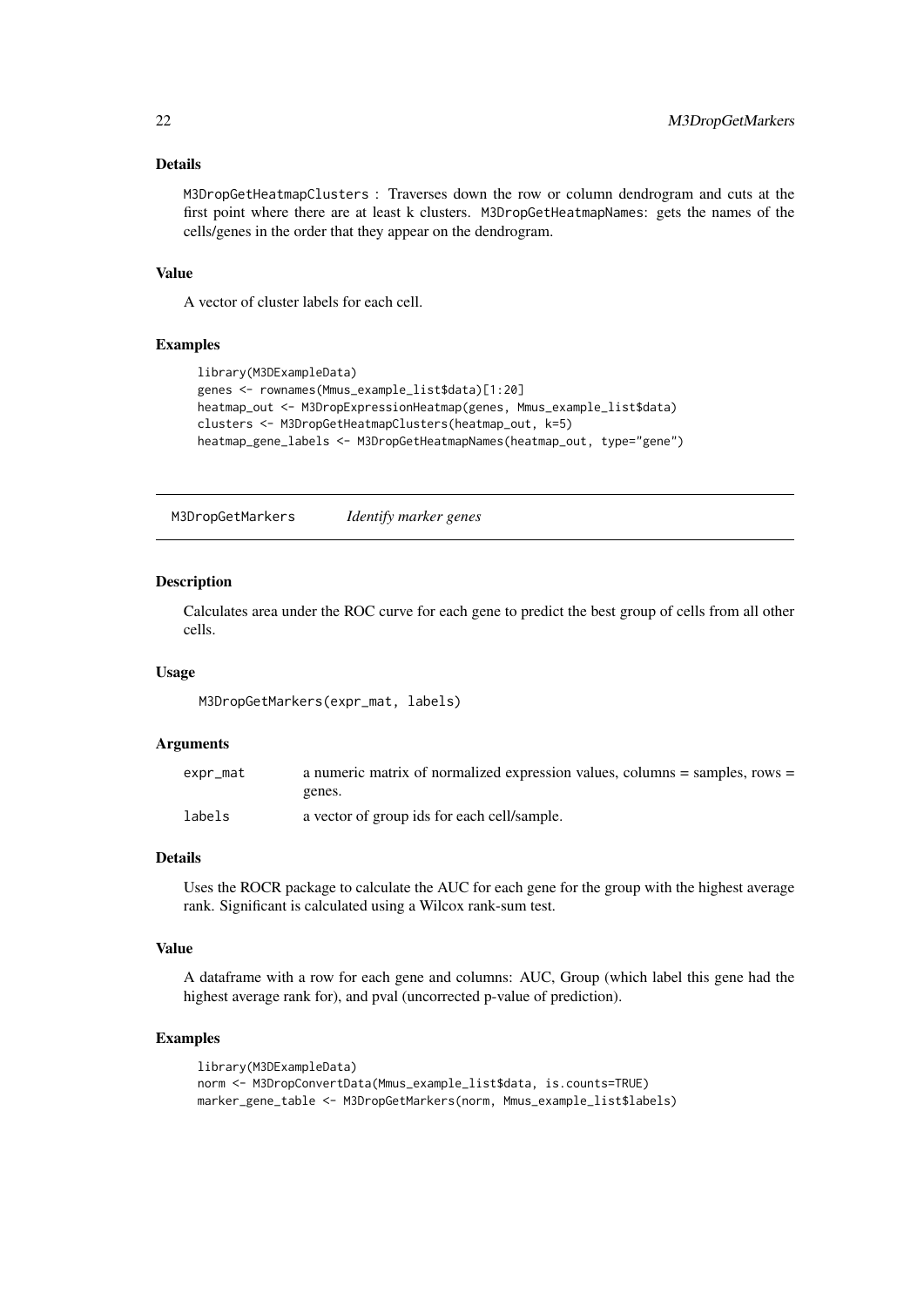<span id="page-22-0"></span>M3DropPlottingFunctions

*Make M3Drop Plots*

### Description

Background functions used for making M3Drop plots. Functions tagged with "bg\_\_" are not meant for direct usage and are not available in the Bioconductor release.

### Usage

```
bg__dropout_plot_base(expr_mat, xlim=NA, suppress.plot=FALSE)
bg__add_model_to_plot(fitted_model, base_plot, lty=1, lwd=1, col="dodgerblue", legend_loc="topright")
bg__highlight_genes(base_plot, expr_mat, genes, col="darkorange", pch=16)
```
### Arguments

| expr_mat           | a numeric matrix of normalized (not log-transformed) expression values, columns<br>$=$ samples, rows $=$ genes. |
|--------------------|-----------------------------------------------------------------------------------------------------------------|
| xlim               | limits of x-axis of plot, for comparing distributions across many datasets.                                     |
| suppress.plot      | Whether to make the plot or just return values.                                                                 |
| fitted_model       | output from fitting a model to dropout rate vs mean expression, see bg_fit_MM,bg_fit_ZIFA,bg_f                  |
| base_plot          | output from bg__dropout_plot_base                                                                               |
| legend_loc         | coordinates of top-right corner of the legend.                                                                  |
| genes              | list of genes to be highlighted.                                                                                |
| col, lty, lwd, pch |                                                                                                                 |
|                    | Graphical parameters passed to plotted points & lines respectively.                                             |

### Details

bg\_\_dropout\_plot\_base plots grey-scale distribution of dropout-rate vs log10(mean expression) for each each. Colour indicates density of points light-grey  $=$  low, black  $=$  high.

bg\_\_add\_model\_to\_plot adds a line based on the predicted dropout rate for each gene from a particular model.

bg\_\_highlight\_genes highlights specified genes in the given colour.

#### Value

 $bg$ <sub>-dropout\_plot\_base A named list of output: p = dropout rate for each gene s = mean expres-</sub> sion of each gene  $x \ge \log 10$  transformed mean expression of each gene data = original expression matrix order = ordering of xes from smallest to largest bg\_\_add\_model\_to\_plot Invisibly location of the plotted legend. bg\_\_highlight\_genes Invisibly the coordinates of the highlighted genes.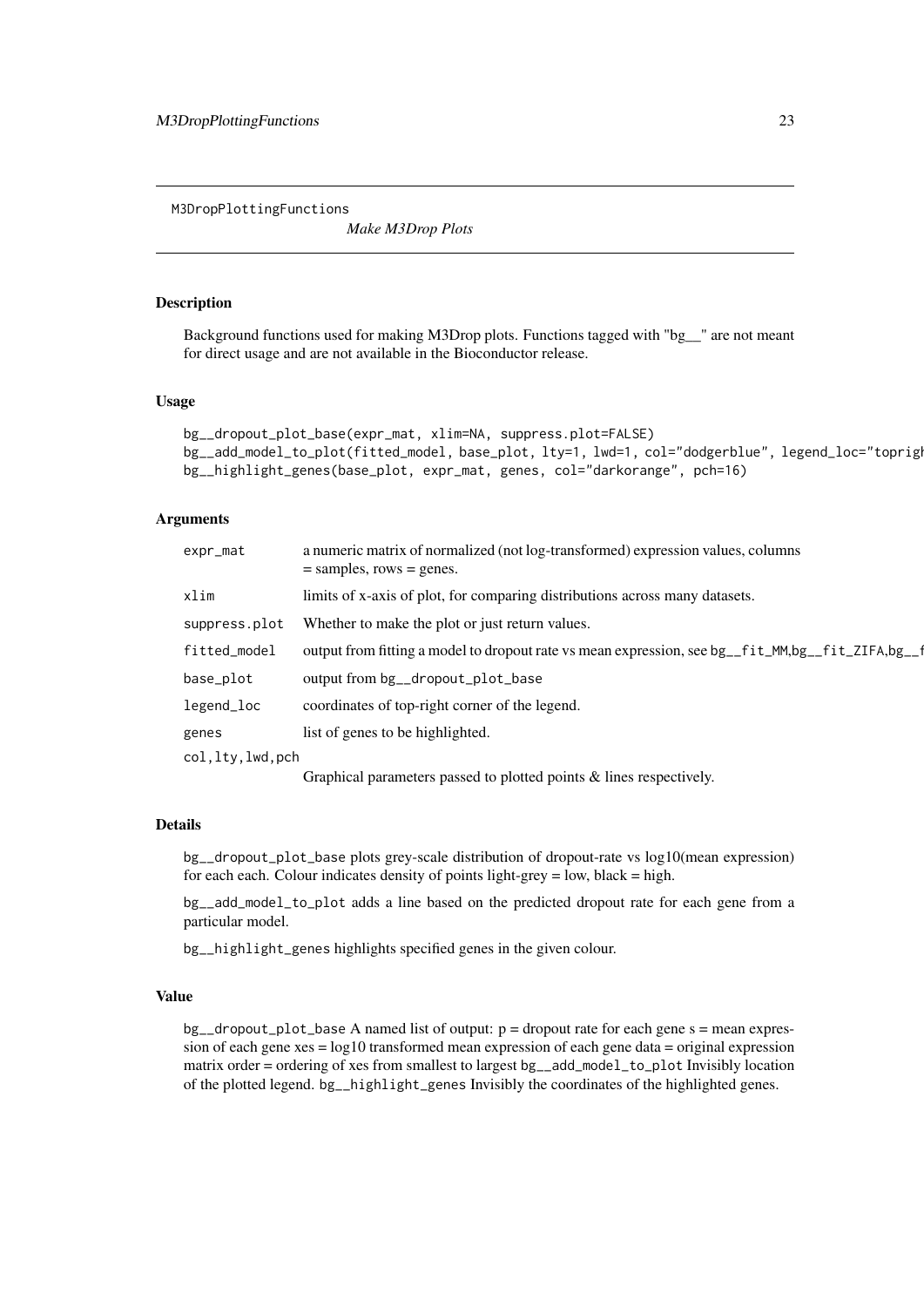<span id="page-23-0"></span>M3DropTestShift *Test for horizontal shift.*

### Description

Tests whether a given set of genes are significantly shifted to the left or right of the Michaelis-Menten curve.

### Usage

```
M3DropTestShift(expr_mat, genes_to_test, name="", background=rownames(expr_mat), suppress.plot=F
```
#### Arguments

| expr_mat      | a numeric matrix of normalized (not log-transformed) expression values, columns<br>$=$ samples, rows $=$ genes. |
|---------------|-----------------------------------------------------------------------------------------------------------------|
| genes_to_test | vector of gene names to test.                                                                                   |
| name          | string used to title the plot.                                                                                  |
| background    | vector of gene names to test against. (default $=$ all genes)                                                   |
| suppress.plot | logical, whether to the fitted Michaelis-Menten curve and highlight the given set<br>of genes to test.          |

### Details

Fits a Michaelis-Menten function to the dropout-rate of the provided data, then tests whether a given set of genes (eg. pseudogenes) is significantly shifted left or right of the curve. Horizontal residuals are calculated as :

$$
\log_{10} S - \log_{10} \frac{K * (1 - P)}{P}
$$

. Uses a Wilcox rank-sum test/Mann-Whitney U test to compare the residuals for the given genes to the residuals for all genes.

### Value

A one row dataframe with columns: sample (median horizontal residual of genes in the test set), pop (median horizontal residual of genes in the background set), p.value

```
library(M3DExampleData)
gene_set <- c("Dppa2","Tdgf1","Rnf130","Tet1","Uhrf1","Pttg1","Zfp600","Stat1")
shift_output <- M3DropTestShift(Mmus_example_list$data, gene_set)
```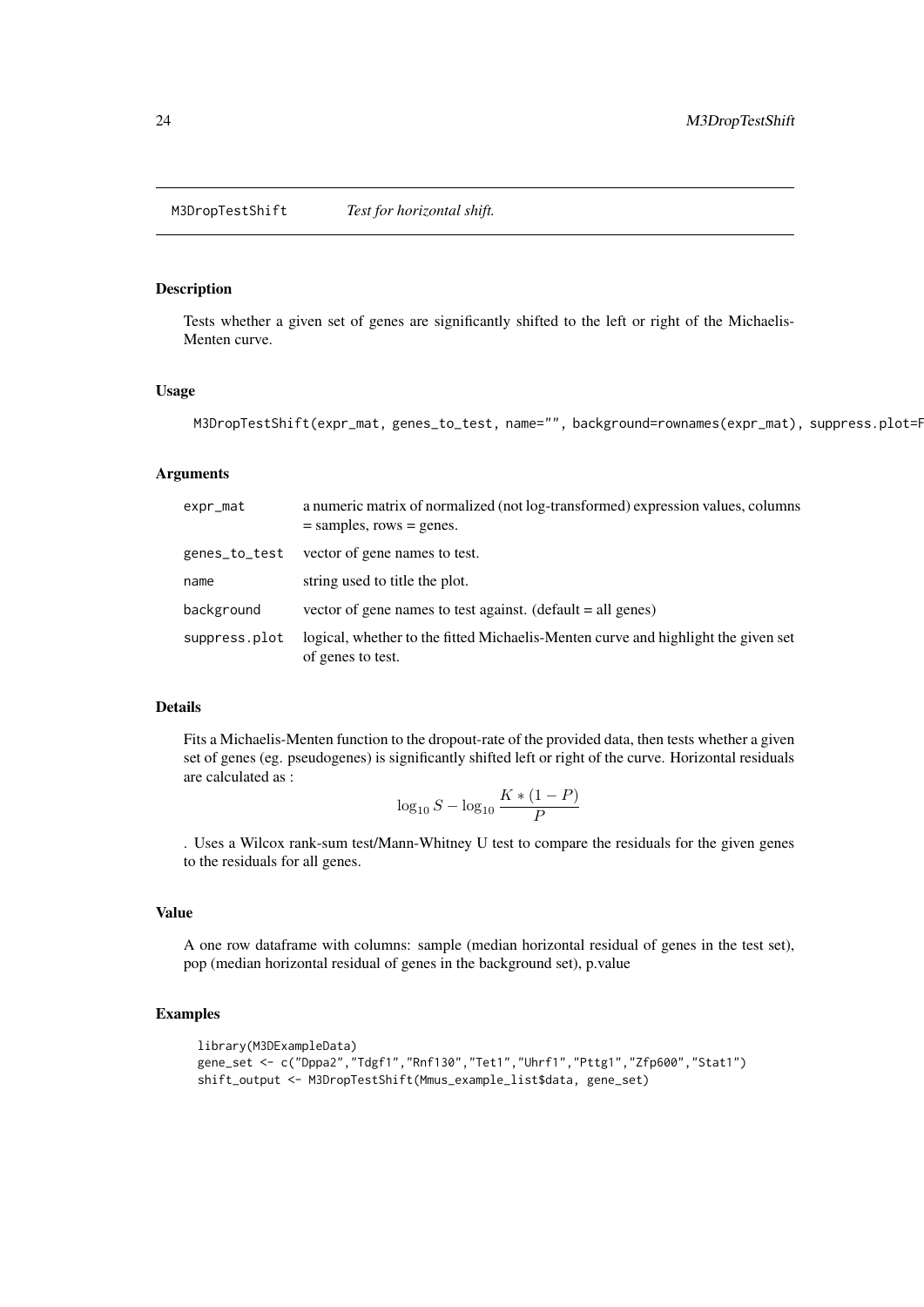<span id="page-24-0"></span>M3DropThreeSetVenn *Three-way Venn Diagram*

### Description

Plot an area-proportional three-set Venn Diagram with labels.

#### Usage

M3DropThreeSetVenn(set1, set2, set3, names)

### Arguments

| set1  | a vector of items in the first set.  |
|-------|--------------------------------------|
| set2  | a vector of items in the second set. |
| set3  | a vector of items in the third set.  |
| names | a vector of names of each set        |

### Details

Approximates area-proportional three-set Venn Diagram with code by David J. States (available at: http://tolstoy.newcastle.edu.au/R/help/03a/1115.html). Then places labels within each circle and overlap-region using code by Tallulah Andrews.

### Value

None

### Examples

```
SetA <- c(1:20)SetB <- c(15:30)
SetC <- c(5,10,15,20,25,30,35,40,45,50,55,60)
M3DropThreeSetVenn(SetA, SetB, SetC, names=c("A","B","C"))
```
M3DropTraditionalDE *Perform Traditional Differential Expression*

### Description

Performs traditional (i.e. compare defined groups) differential expression using a negative binomial model with MM zero-inflation. Functions tagged with "bg\_\_" are not meant for direct usage and are not available in the Bioconductor release.

### Usage

bg\_\_get\_mean2disp(expr\_mat) bg\_\_fitdispersion(expr\_mat)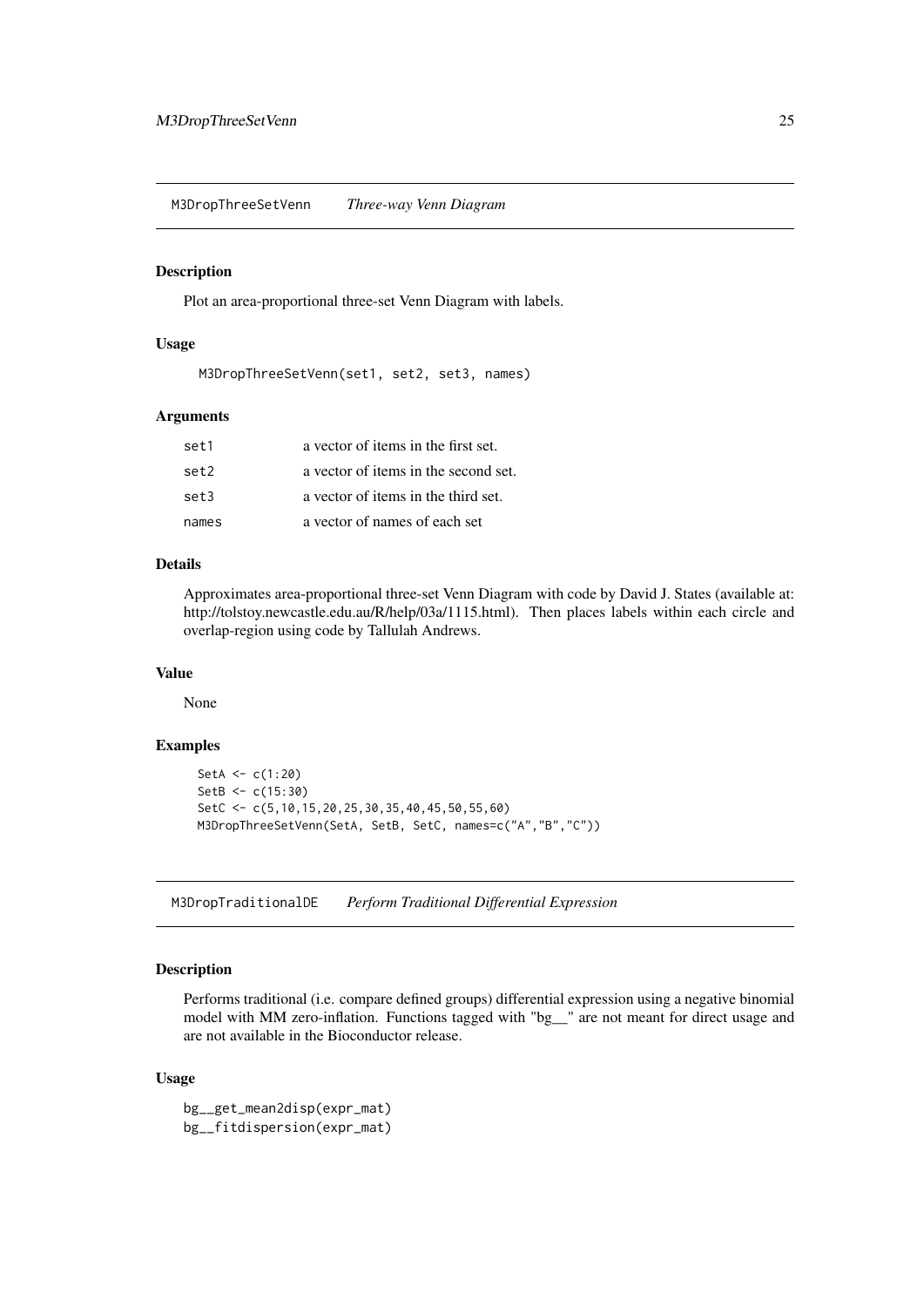### Arguments

expr\_mat a numeric matrix of library-size normalized expression values, columns = samples, rows = genes.

### **Details**

#### THESE FUNCTIONS SHOULD NOT BE USED.

unfinished\_\_m3dropTraditionalDE : Uses a log-likelihood ratio test to perform model selection between a model of constant mean expression vs a model of different mean expression across the biological groups. Probabilities of observing the data given the model are calculated using a zeroinflated negative binomial distribution. Global relationships between mean and dispersion (powerlaw) as well as mean and dropouts (Michaelis-Menten) for genes are fit independently for each batch. Dispersions are fixed for each batch and calculated using the fitted power-law using the global mean expression of each gene. Significance is evaluated using the chi-square distribution.

unfinished\_\_m3dropTraditionalDEShiftDisp: Uses a log-likelihood ratio test to perform model selection between a model of constant mean expression vs a model of different mean expression across the biological groups. Probabilities of observing the data given the model are calculated using a zero-inflated negative binomial distribution. Global relationships between mean and dispersion (power-law) as well as mean and dropouts (Michaelis-Menten) for genes are fit independently for each batch. Dispersions are shifted from the global variance according to the mean expression for each biological group, using batch-specific power-laws. Significance is evaluated using the chi-square distribution.

broken\_\_m3dropCTraditionalDE : Uses a log-likelihood ratio test to perform model selection between a model of constant mean expression vs a model of different mean expression across the biological groups. Probabilities of observing the data given the model are calculated using a zero-inflated negative binomial distribution. Global relationships between mean and dispersion (power-law) as well as mean and dropouts (Michaelis-Menten) for genes are fit to the full dataset. Significance is evaluated using the chi-square distribution.

bg\_\_get\_mean2disp fits a power-law relationship between the squared coefficient of variation and mean expression of each gene, which is used to calculate the expected dispersion parameter for the negative binomial distribution from a given mean expression value.

bg\_\_fitdispersion estimates gene-specific dispersions from the mean and variance of gene expression values

$$
r = \frac{\mu^2}{\sigma^2 - \mu}
$$

. Then fits a power-law relationship between the estimated dispersion and mean exprssion.

### Value

bg\_\_m3dropTraditionalDE : a table of observed mean expression levels for each biological group and each batch with raw p-values and FDR corrected p-values for each gene. bg\_m3dropTraditionalDEShiftDisp : a table of observed mean expression levels for each biological group and each batch with raw pvalues and FDR corrected p-values for each gene. broken\_\_m3dropCTraditionalDE : a table of observed mean expression levels for each biological group with raw p-values and FDR corrected p-values for each gene. bg\_\_get\_mean2disp : a function which calculates the expected dispersion given the mean expression. bg\_\_fitdispersion : exponent of the power-law relationship between dispersion and mean expression.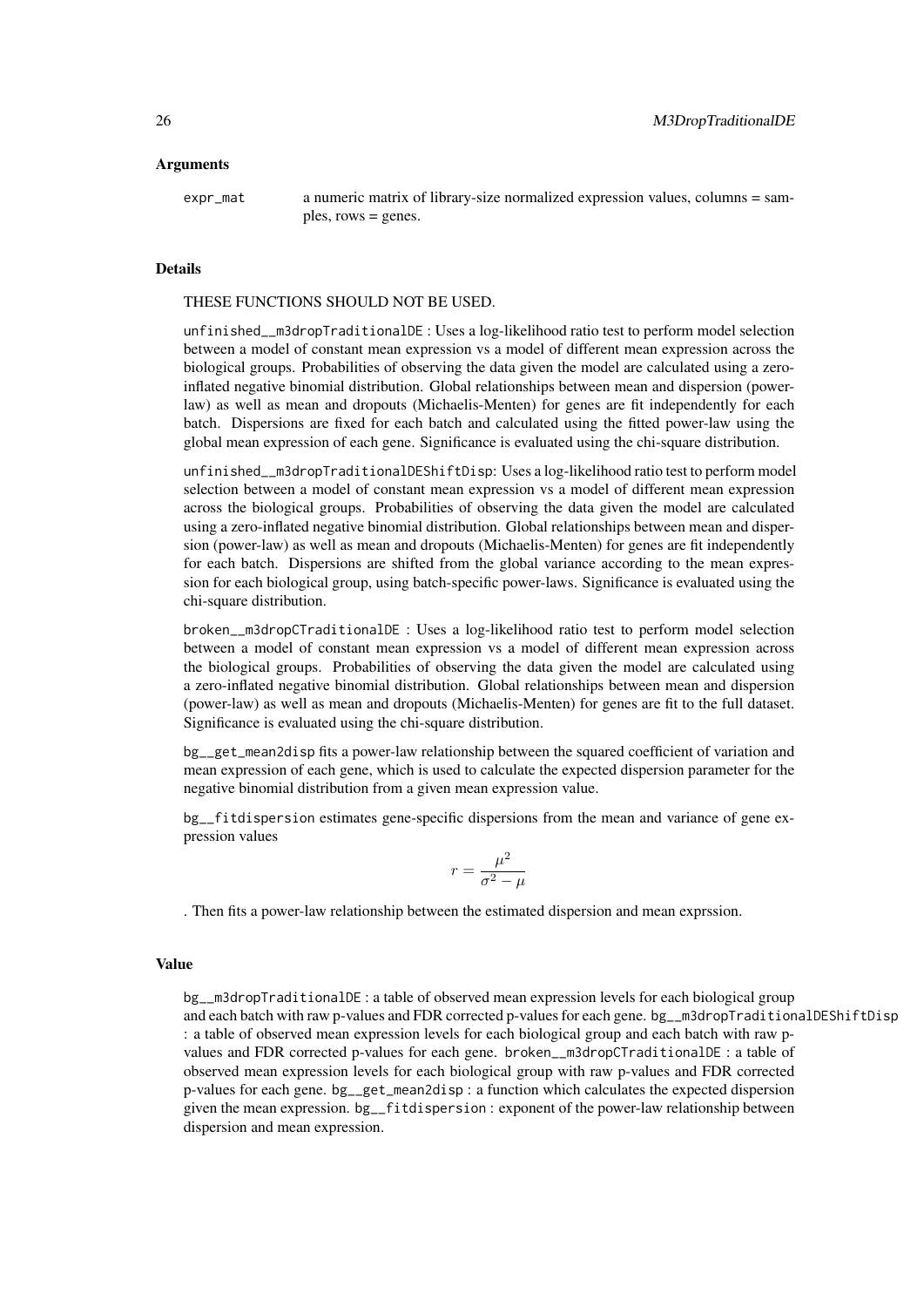#### <span id="page-26-0"></span>NBumiCheckFit 27

#### Examples

```
library(M3DExampleData)
#Normalized_data <- M3DropCleanData(Mmus_example_list$data,
# labels = Mmus_example_list$labels,
# is.counts=TRUE, min_detected_genes=2000)
#DE_output <- bg__m3dropTraditionalDE(Normalized_data$data[1:100,], Normalized_data$labels)
#DE_shifted_output <- bg__m3dropTraditionalDEShiftDisp(Normalized_data$data[1:100,], Normalized_data$labels)
#DE_output_batches <- bg__m3dropTraditionalDE(Normalized_data$data[1:100,], Normalized_data$labels, batches=
```
NBumiCheckFit *Check Fit Quality*

#### Description

Checks the quality of the fit of the depth-adjusted negative binomial model.

#### Usage

```
NBumiCheckFit(counts, fit, suppress.plot=FALSE)
NBumiCheckFitFS(counts, fit, suppress.plot=FALSE)
```
#### Arguments

| counts        | a numeric matrix of raw UMI counts, columns $=$ samples, rows $=$ genes.             |
|---------------|--------------------------------------------------------------------------------------|
| fit           | output from NBumiFitModel or NBumiFitBasicModel.                                     |
| suppress.plot | Whether to plot the observed vs expected frequency of dropouts for genes &<br>cells. |

### Details

Calculates expected dropouts for genes and cells and compares to observed values. Optionally plots observed vs expected dropouts for both genes and cells. NBumiCheckFit uses depth-adjusted negative binomial with gene-specific dispersions. NBumiCheckFitFS uses depth-adjusted negative binomial with dispersions calculated from the power-law between gene-specific dispersion and mean expression (as is used for feature selection).

### Value

Invisibly, named list of output: gene\_error = sum of squared error between observed and expected gene-specific total dropouts cell\_error = sum of squared error between observed and expected cellspecific total dropouts  $\exp ps = \text{gene by sample matrix of probability of a dropout for the negative}$ binomial model fitted to each observation.

```
library(M3DExampleData)
counts <- NBumiConvertData(Mmus_example_list$data)
fit <- NBumiFitModel(counts);
fit_quality <- NBumiCheckFitFS(counts, fit);
```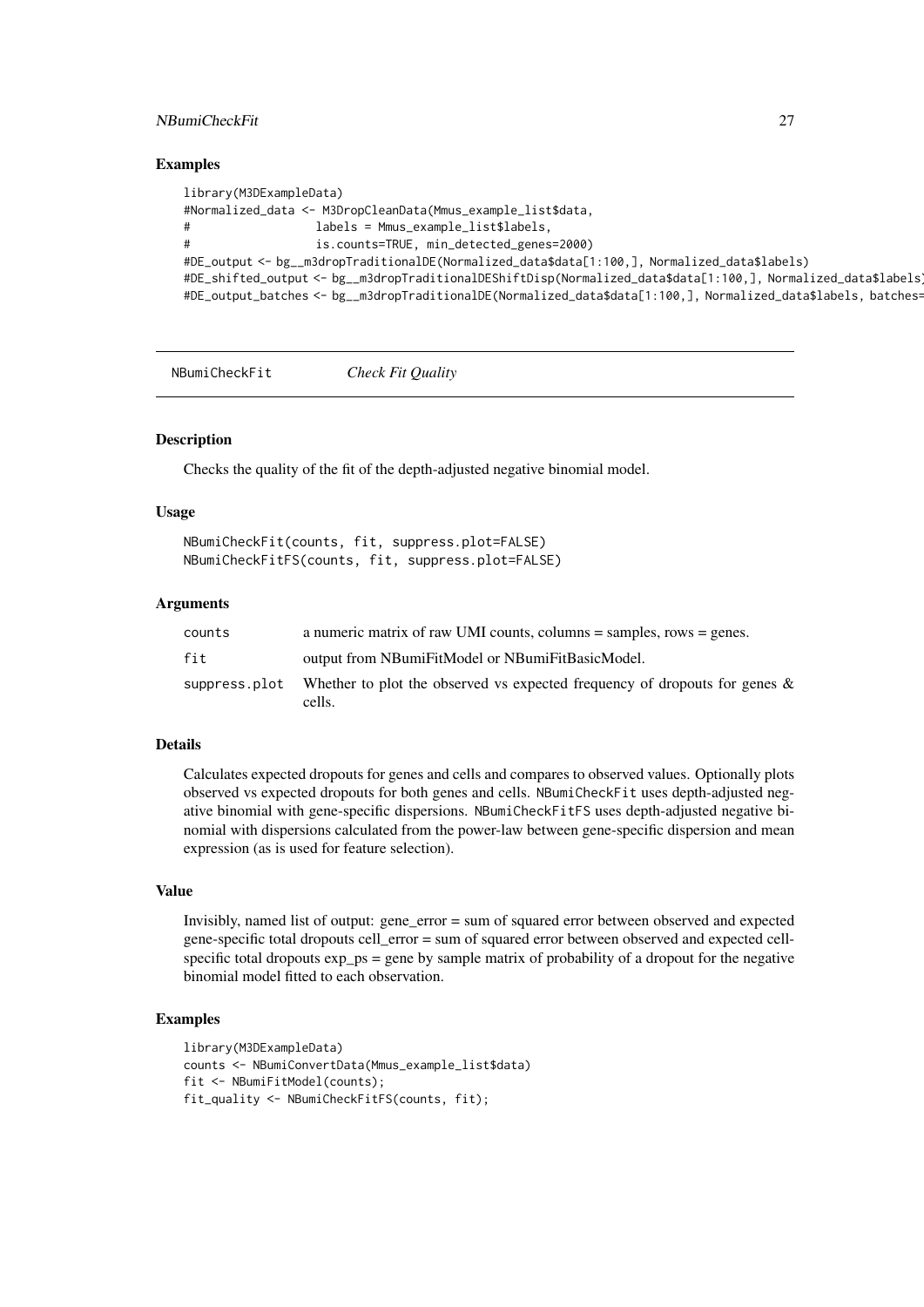<span id="page-27-0"></span>NBumiCoexpression *Variance-based Feature Selection*

#### Description

Ranks genes by residual dispersion from mean-dispersion power-law relationship.

### Usage

```
NBumiCoexpression(counts, fit, gene_list=NULL, method=c("both", "on", "off"))
```
#### Arguments

| counts    | raw count matrix (e.g. from NBumiConvertData).   |
|-----------|--------------------------------------------------|
| fit       | output from NBumiFitModel or NBumiFitBasicModel. |
| gene_list | set of gene names to test coexpression of.       |
| method    | type of coexpression to test (see: Details).     |

#### Details

Tests for co-expression using the normal approximation of a binomial test. Co-expression is defined according to the method argument as follows:

- on two genes are both >0 in more cells than expected.
- off two genes are both 0 in more cells than expected.

**both** two genes are either both  $>0$  or both 0 in more cells than expected.

In all cases the null expectation is calculated using the fit library-size adjusted negative binomial model. This remove spurious co-expression due to cells with differing numbers of detected genes.

#### Value

a matrix of Z-scores for each pair of genes in the provided gene list.

```
library(M3DExampleData)
counts <- NBumiConvertData(Mmus_example_list$data)
fit <- NBumiFitModel(counts);
genes <- c("Sox2", "Eomes", "Zscan4d", "Obox1", "Obox3")
co <- NBumiCoexpression(counts, fit, genes, method="both");
on <- NBumiCoexpression(counts, fit, genes, method="on");
off <- NBumiCoexpression(counts, fit, genes, method="off");
```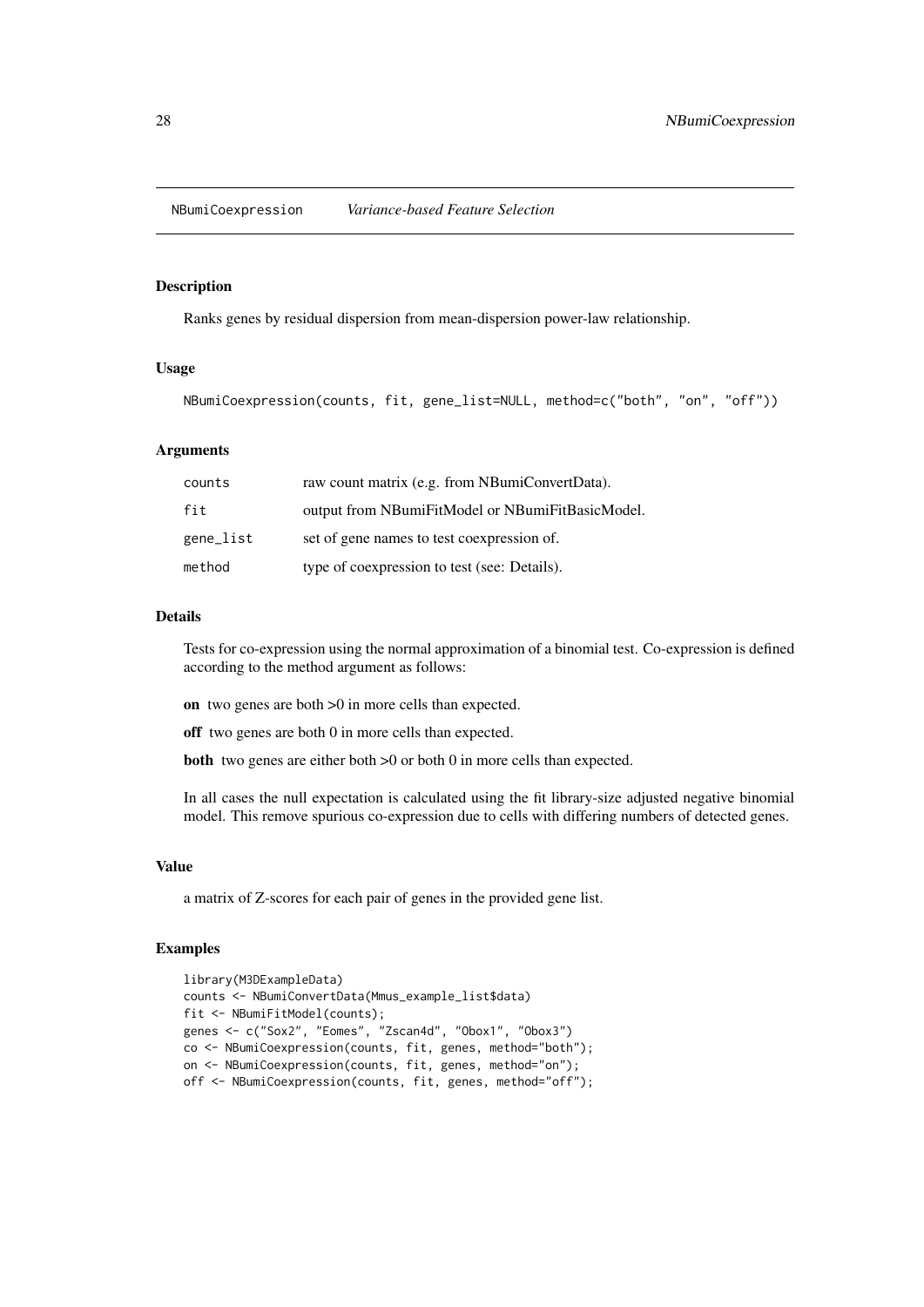<span id="page-28-0"></span>NBumiCompareModels *Compare negative binomial models*

#### Description

Compares the fit of the depth-adjusted negative binomial model and basic negative binomial model.

#### Usage

NBumiCompareModels(counts, size\_factor=(Matrix::colSums(counts)/median(Matrix::colSums(counts))))

#### Arguments

| counts      | a numeric matrix of raw UMI counts, columns = samples, rows = genes. |
|-------------|----------------------------------------------------------------------|
| size_factor | a calculated size factor for library size normalization.             |

#### Details

Compares the fit of the depth-adjusted negative binomial model and basic negative binomial model. Depth -adjusted negative binomial is fit to raw molecule counts. Basic negative binomial is fit to library-size normalized counts. The absolute error between observed gene-specific dropouts and expectations given each model is calculated. And a plot of fitted and observed mean-expression vs dropouts is created.

### Value

A named list containing: errors : Vector of errors for each model. basic\_fit : object for the basic negative binomial. adjusted\_fit : object for the depth-adjusted negative binomial.

### Examples

```
library(M3DExampleData)
counts <- NBumiConvertData(Mmus_example_list$data)
out <- NBumiCompareModels(counts);
out$errors
```
NBumiConvertData *Convert Data to be suitable for NBumi*

#### Description

Recognizes a variety of R objects/classes and extracts expression matrices from them then converts that to a count matrix for input into NBumi functions.

### Usage

NBumiConvertData(input, is.log=FALSE, is.counts=FALSE, pseudocount=1)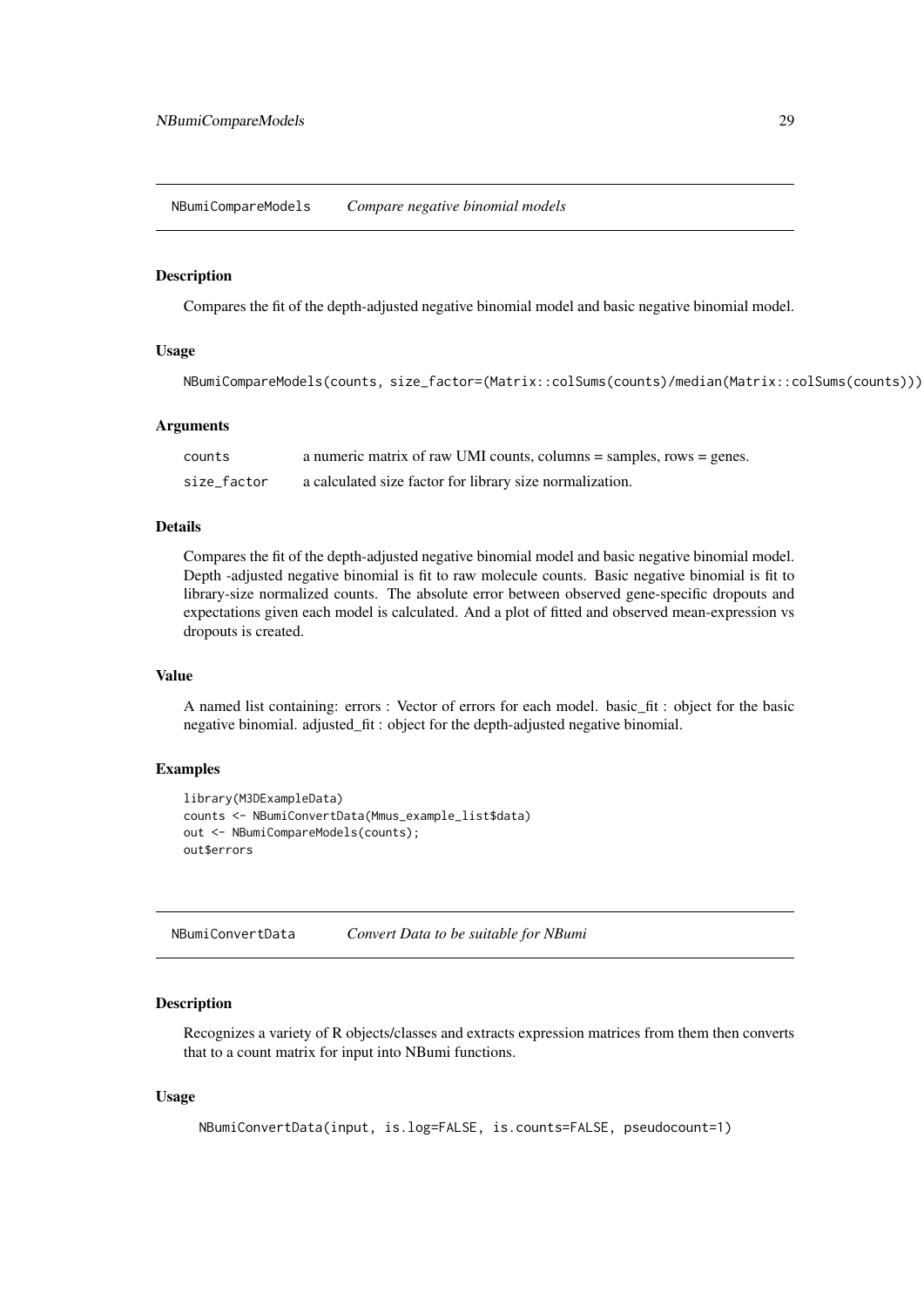#### Arguments

| input       | a matrix, data, frame or object                                               |
|-------------|-------------------------------------------------------------------------------|
| is.log      | has the data been log-transformed? (assumes log-base 2 with pseudocount of 1) |
| is.counts   | is the data raw unnormalized counts? (raw counts will be CPM normalized)      |
| pseudocount | pseudocount added before log-transformation                                   |

#### Details

You must have loaded the respective packages (in parentheses) into your namespace before running this function on the respective objects. Note that to maintain scalability sparse matrices will remain as such.

Supported classes/objects:

SCESet (scater  $\leq$  1.4.0) uses "counts" or if unavailable then "exprs"

**SingleCellExperiment (scater**  $>= 1.6.0$ **)** uses "counts", if unavailable then "logcounts", which is assumed to be log-normalized.

CellDataSet (monocle) uses "exprs", specify log/counts using arguments

ExpressionSet (Biobase) uses "exprs", specify log/counts using arguments

seurat (Seurat) uses "raw.data" as counts.

Matrix/Dataframe classes :

dgCMatrix (Matrix) specify log/counts using arguments data.table (data.table) specify log/counts using arguments DataTable (S4Vectors) specify log/counts using arguments DataFrame (S4Vectors) specify log/counts using arguments AnnotatedDataFrame (Biobase) specify log/counts using arguments matrix (base-r) specify log/counts using arguments data.frame (base-r) specify log/counts using arguments

Counts are rounded up to integers if necessary, if counts are unavailable then this will attempt to convert log2 normalized expression to counts by de-logging, subtracting the pseudocount, and then un-normalizing by rescaling cells based on their relative number of detected genes, finally expression is rounded up to integers for use as counts.

#### Value

A count matrix appropriate for input into NBumi functions.

```
# Simulated raw count matrix:
set.seed(42)
counts <- matrix(rpois(200, lambda=3), ncol=10)
input_counts <- NBumiConvertData(counts, is.counts=TRUE)
# log normalized data frame
lognorm <-log2( t(t(counts)/colSums(counts)*100)+1 )
lognorm <- as.data.frame(lognorm)
input_counts <- NBumiConvertData(lognorm)
```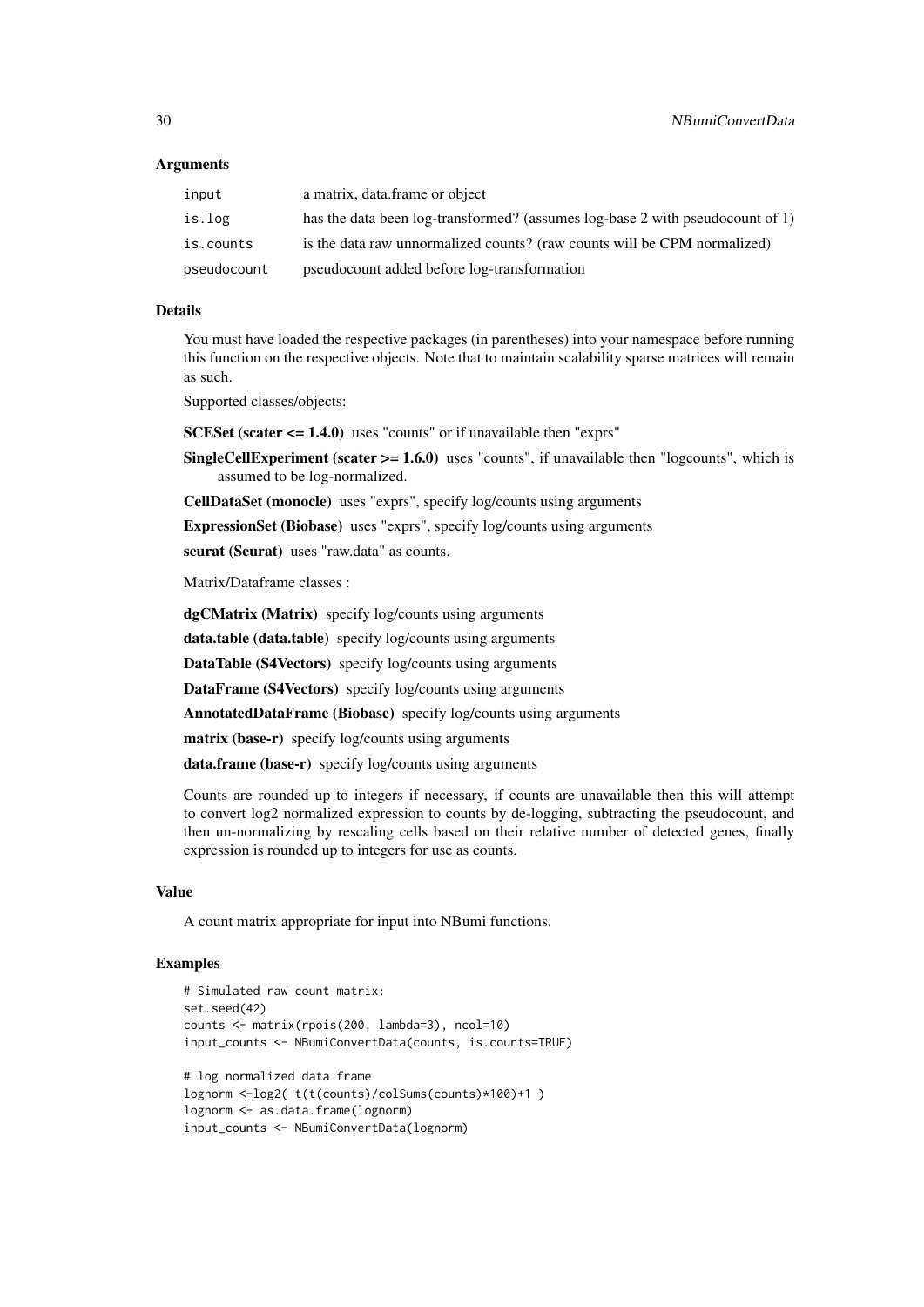#### <span id="page-30-0"></span>NBumiConvertToInteger 31

```
# Sparse matrix
require("Matrix")
counts <- Matrix(counts, sparse=TRUE)
input_counts <- NBumiConvertData(counts, is.counts=TRUE)
# SingleCellExperiment Object
require("SingleCellExperiment")
SCE <- SingleCellExperiment(assays=list(counts=counts))
input_counts <- NBumiConvertData(SCE)
# monocle Object
require("monocle")
obj <- suppressWarnings(newCellDataSet(as.matrix(lognorm)))
input_counts <- NBumiConvertData(obj, is.log=TRUE)
```
NBumiConvertToInteger *Turn a matrix of expression values into integer counts*

#### Description

Reformats a provided expression matrix to be compatible with NBumi modelling.

### Usage

```
NBumiConvertToInteger(mat)
```
### Arguments

mat a numeric matrix of expression values (ideally raw UMI counts), columns = samples, rows = genes.

### Details

Coerces the provided data to a matrix then rounds all values up (ceiling) to integers and removes all rows where all values are zero.

### Value

Rounded, integer matrix of the original data.

```
mat <- matrix(rgamma(1000, shape=10, scale=20), ncol=10)
mat_int <- NBumiConvertToInteger(mat)
is.integer(mat_int)
```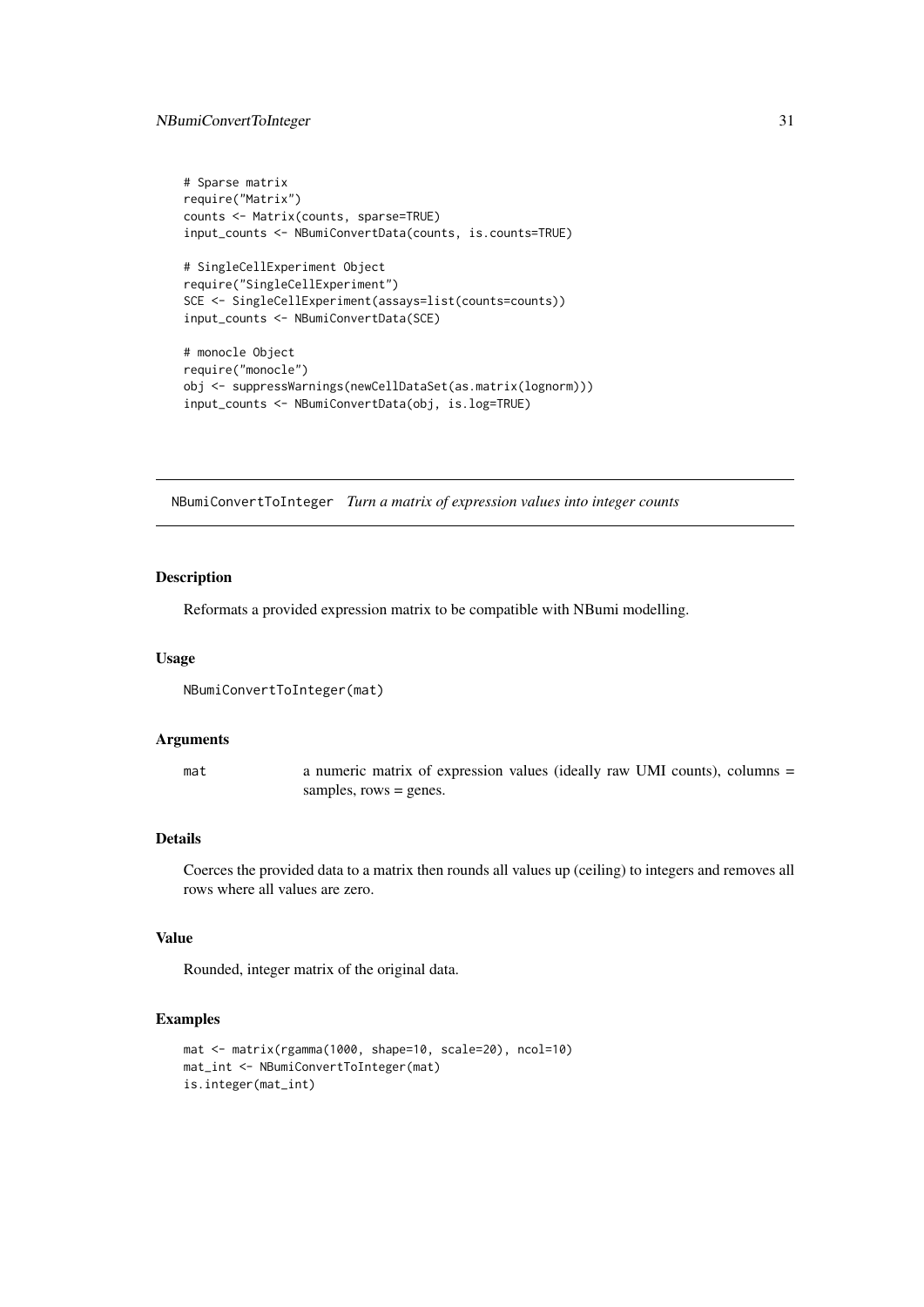<span id="page-31-0"></span>NBumiFeatureSelectionCombinedDrop

*Dropout-based Feature Selection*

#### Description

Ranks genes by significance of increase in dropouts compared to expectation.

#### Usage

NBumiFeatureSelectionCombinedDrop(fit, ntop=NULL, method="fdr", qval.thresh=2, suppress.plot=TRUE)

### Arguments

| fit           | output from NBumiFitModel or NBumiFitBasicModel.                                         |
|---------------|------------------------------------------------------------------------------------------|
| ntop          | number of top ranked genes to return                                                     |
| method        | correction method for multiple comparisons (check ?p.adjust.methods for more<br>details) |
| gval.thresh   | significant threshold                                                                    |
| suppress.plot | logical, whether to plot the fitted curve and highlight selected features                |

### Details

Calculates dropout probability for each observation using depth-adjusted negative binomial means and dispersions calculated from a fitted power-law relationship between mean and dispersion. Total dropouts per gene are modelled using the normal approximation of the sum of bernoulli variables. And significance is evaluated using a Z-test.

If provided, ntop will overrule the significance threshold.

### Value

dataframe with columns: Gene effect\_size (difference between observed and expected dropout rate) p.value q.value (corrected by adjustment method specifed by the method argument)

```
library(M3DExampleData)
counts <- NBumiConvertData(Mmus_example_list$data)
fit <- NBumiFitModel(counts);
Drop_features <- names(NBumiFeatureSelectionCombinedDrop(fit, qval.thresh=0.05));
```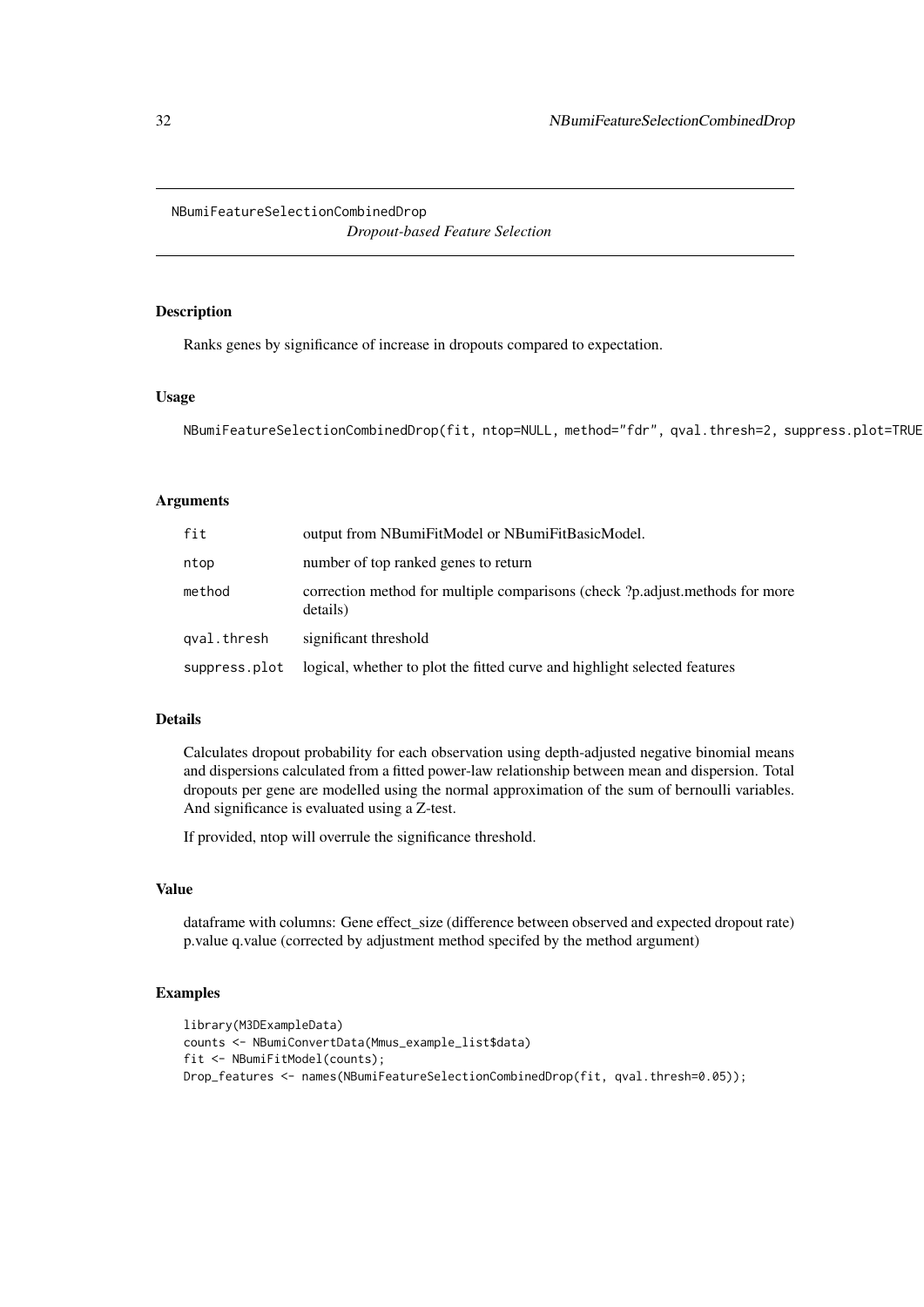<span id="page-32-0"></span>NBumiFeatureSelectionHighVar

*Variance-based Feature Selection*

### Description

Ranks genes by residual dispersion from mean-dispersion power-law relationship.

### Usage

```
NBumiFeatureSelectionHighVar(fit)
```
#### Arguments

fit output from NBumiFitModel or NBumiFitBasicModel.

### Details

Uses linear regression on log-transformed mean expression and fitted dispersions. Ranks genes by the residuals of this fit, negative  $=$  high variance, positive  $=$  low variance.

#### Value

Sorted vector of residuals.

### Examples

```
library(M3DExampleData)
counts <- NBumiConvertData(Mmus_example_list$data)
fit <- NBumiFitModel(counts);
HVGs <- names(NBumiFeatureSelectionHighVar(fit)[1:2000]);
```
NBumiFeatureSelectionOther

*Other Feature Selection Methods*

### Description

Ineffective alternative feature selection methods based on the depth-adjusted negative binomial model. Functions tagged with "bg\_\_" are not meant for direct usage and are not available in the Bioconductor release.

| fit         | output from NBumiFitModel or NBumiFitBasicModel. |
|-------------|--------------------------------------------------|
| window size | window for calculating the moving median.        |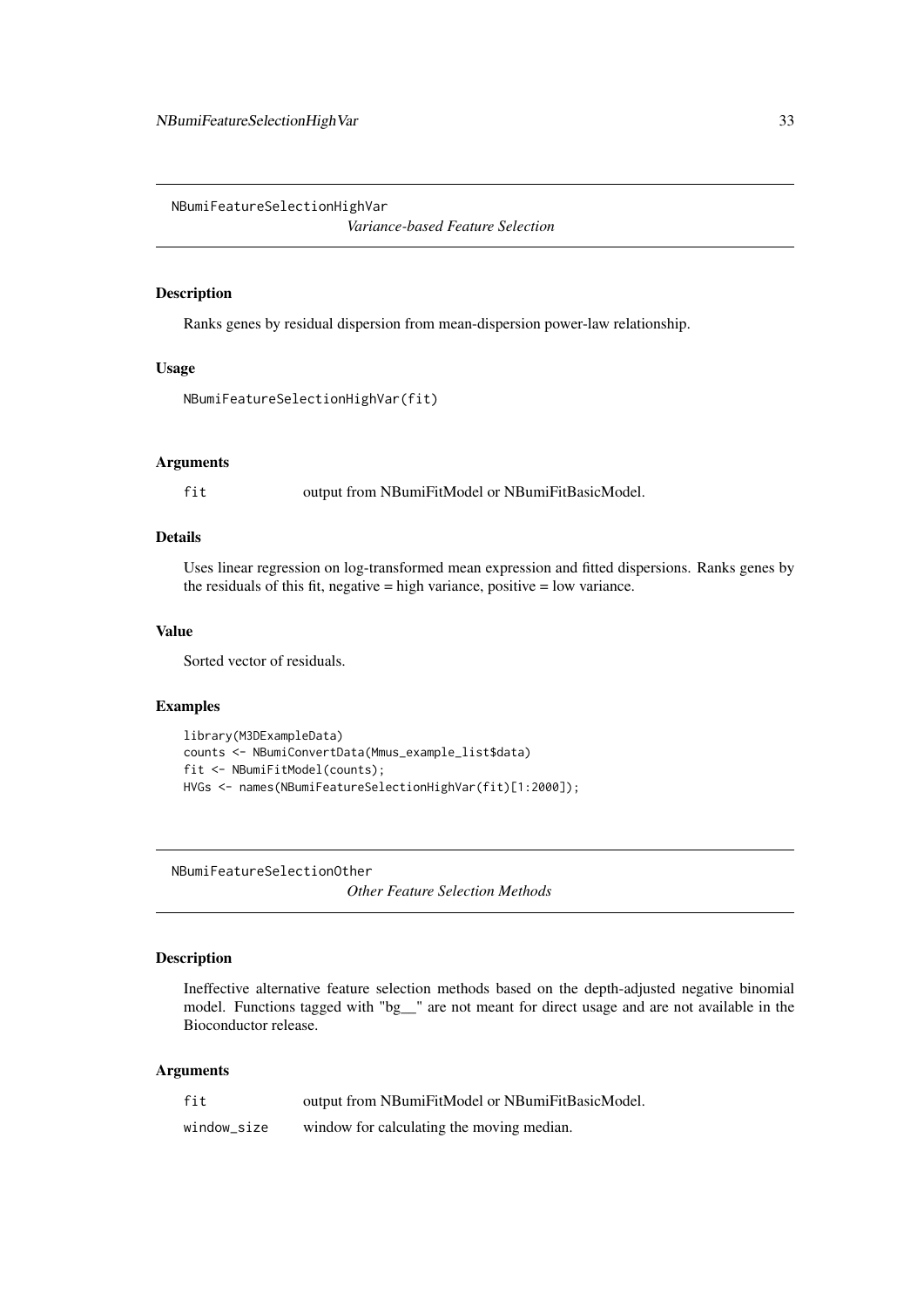Calculates dropout probability for each observation using depth-adjusted negative binomial means and dispersions calculated from a fitted power-law relationship between mean and dispersion. Total dropouts per gene are modelled using the normal approximation of the sum of bernoulli variables. And significance is evaluated using a Z-test.

obsolete\_\_nbumiFeatureSelectionDropouts Ranks genes by significance of increase in dropouts compared to expectation allowing for gene-specific dispersions. obsolete\_\_nbumiFeatureSelectionHighVarDist2Me Ranks genes by the distance to median of log-transformed estimated dispersions.

### Value

Sorted vector of p-values/distances.

#### Examples

```
library(M3DExampleData)
#counts <- as.matrix(Mmus_example_list$data);
#counts <- counts[rowSums(counts) > 0,];
#fit <- NBumiFitModel(counts);
#Dropout_features <- names(obsolete__nbumiFeatureSelectionDropouts(fit)[1:2000]);
#dist2med_features <- names(obsolete__nbumiFeatureSelectionHighVarDist2Med(fit)[1:2000]);
```
NBumiFitDispVsMean *Fit function between mean and dispersion*

#### Description

Fits a power-law relationship between mean expression and dispersion.

#### Usage

```
NBumiFitDispVsMean(fit, suppress.plot=TRUE)
```
### Arguments

fit output from NBumiFitModel or NBumiFitBasicModel.

suppress.plot Whether to plot the calculated fit.

### Details

Fits a power-law relationship between mean expression and fitted gene-specific dispersions, using linear regression on ln transformed values. Lowly expressed genes, mean expression  $\lt 2^{\lambda}4$ , are excluded as long as at least 2000 genes remain for fitting.

### Value

Coefficients of linear regression.

<span id="page-33-0"></span>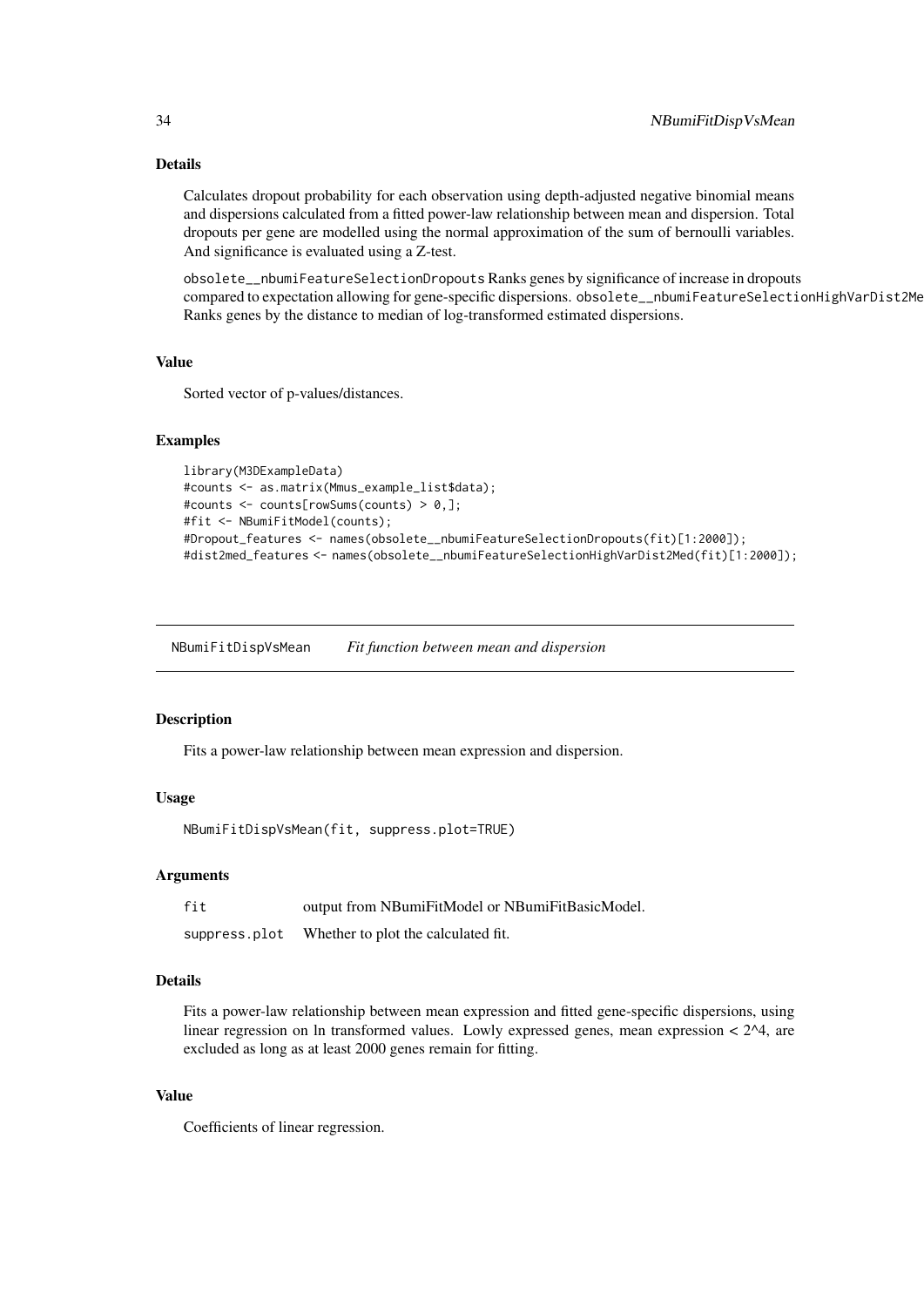#### <span id="page-34-0"></span>NBumiFitModel 35

#### Examples

```
library(M3DExampleData)
counts <- as.matrix(Mmus_example_list$data);
counts <- counts[rowSums(counts) > 0,];
fit <- NBumiFitModel(counts);
coeffs <- NBumiFitDispVsMean(fit, suppress.plot=TRUE);
```
NBumiFitModel *Fit Depth-Adjusted Negative Binomial Model*

#### Description

Fits means and dispersions for depth-adjusted or basic negative binomial models to a read/UMI count matrix.

### Usage

```
NBumiFitModel(counts)
NBumiFitBasicModel(counts)
```
#### Arguments

counts a numeric matrix of raw UMI counts, columns = samples, rows = genes.

### Details

NBumiFitModel Fits a depth-adjusted negative binomial model for each expression observation. Each expression is modelled using a negative binomial distribution with mean equal to

t\_i\*t\_j/T,

where t i is the total counts for sample i, t  $\dot{\ }$  is the total counts for gene j and T is the total counts. Dispersions (R 'siz'e parameter) are fit such that:

 $var_j(counts_i,-mu_j) = sum(mu_i)+mu_j^2/size_j).$ 

Cases where genes exhibit poissonian behavior (size->infinity) are assigned a size of  $10^{\text{A}}10$ .

NBumiFitBasicModel Fits a basic negative binomial model for each expression observation. Each expression is modelled using a negative binomial distribution with mean equal to

t\_j/n,

where  $t$  is the total counts for gene j and n is the number of cells. Dispersions (R 'size' parameter) are fit such that:

 $var_j(counts_i) = sum(mu_j+mu_j^2/size_j).$ 

Cases where genes exhibit poissonian behavior (size->infinity) are assigned a size of 10^10.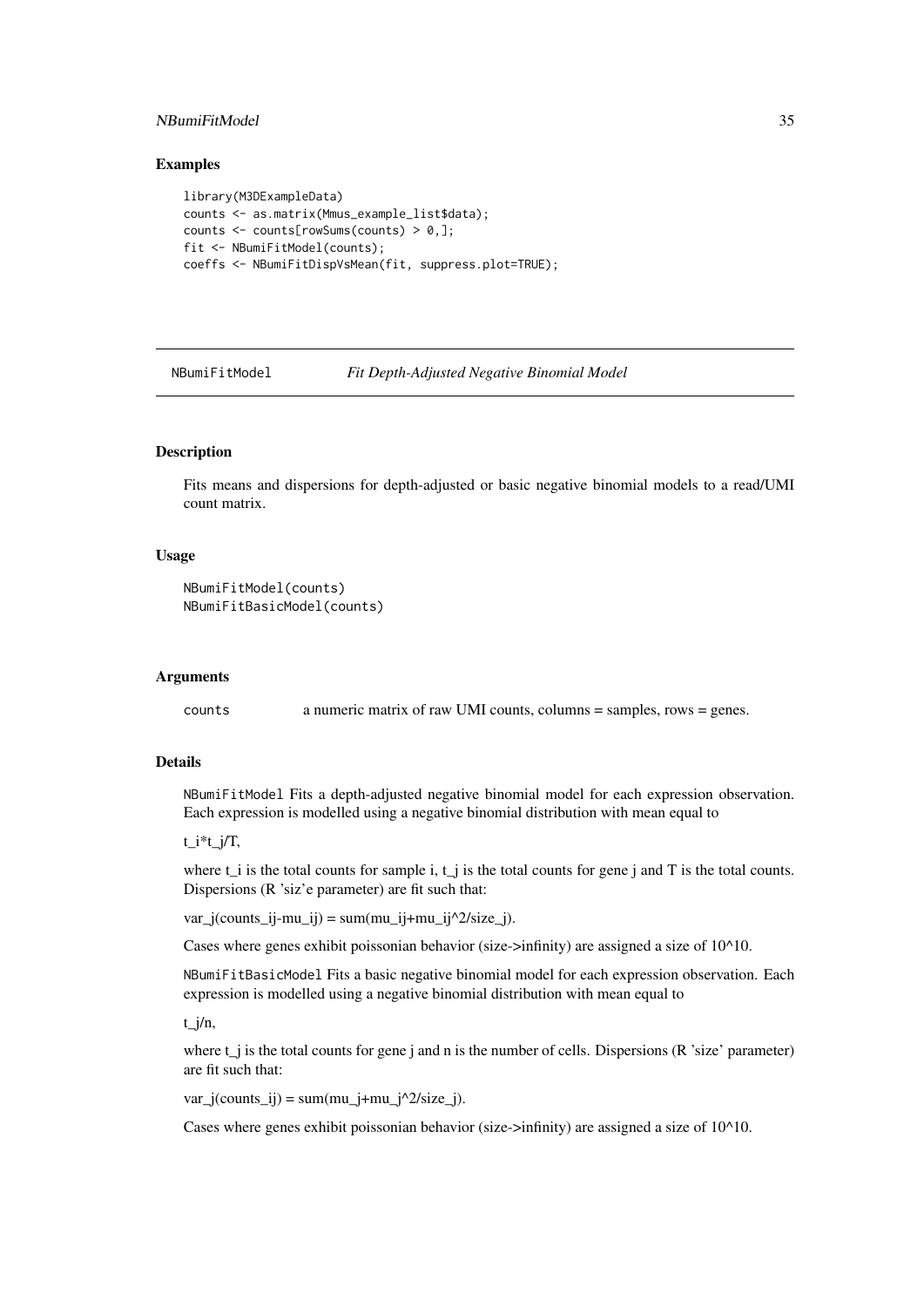### Value

A named list of:

mus = a genes by samples matrix of means for the observation-specific negative binomial

sizes = a vector of dispersions for each gene.

vals = named list of summary statistics of the original count matrix:

- tis = total molecules per cell,
- $t$ js = total molecules per gene,
- $dis = total$  dropouts per cell,
- $\text{d}\mathbf{j}\text{s} = \text{total}$  dropouts per genes,
- total = total molecules in dataset,
- $nc = number of cells,$
- ng = number of genes

#### Examples

```
library(M3DExampleData)
counts <- NBumiConvertData(Mmus_example_list$data)
fit <- NBumiFitModel(counts);
```
NBumiHVG *Variance-based Feature Selection Accounting for Library Size and Sample Variance*

### Description

Tests for significantly high variability in droplet-based datasets.

### Usage

NBumiHVG(counts, fit, fdr\_thresh=0.05, suppress.plot=FALSE, method=c("DANB", "basic"), bioVar=0.5)

### Arguments

| counts        | raw count matrix (e.g. from NBumiConvertData).                   |
|---------------|------------------------------------------------------------------|
| fit           | output from NBumiFitModel or NBumiFitBasicModel.                 |
| fdr_thresh    | multiple testing correction threshold to apply to filter output. |
| suppress.plot | whether to plot mean vs variance & selected features.            |
| method        | whether to use DANB dispersions or raw sample variances.         |
| bioVar        | percent of variability due to biology.                           |

#### Details

Assumes a constant dispersion parameter due to technical noise (see: [1]), which is estimated using linear regression. Gene-specific observed sample variances are compared to their respective expected variances. Significance is evaluated using a Z-test with the expected variance of the sample variance for a Negative Binomial (see: [2]).

The method argument controls whether the expected and observed variances are adjusted to account for uneven library sizes between cells. The default "DANB" option does the adjustment.

<span id="page-35-0"></span>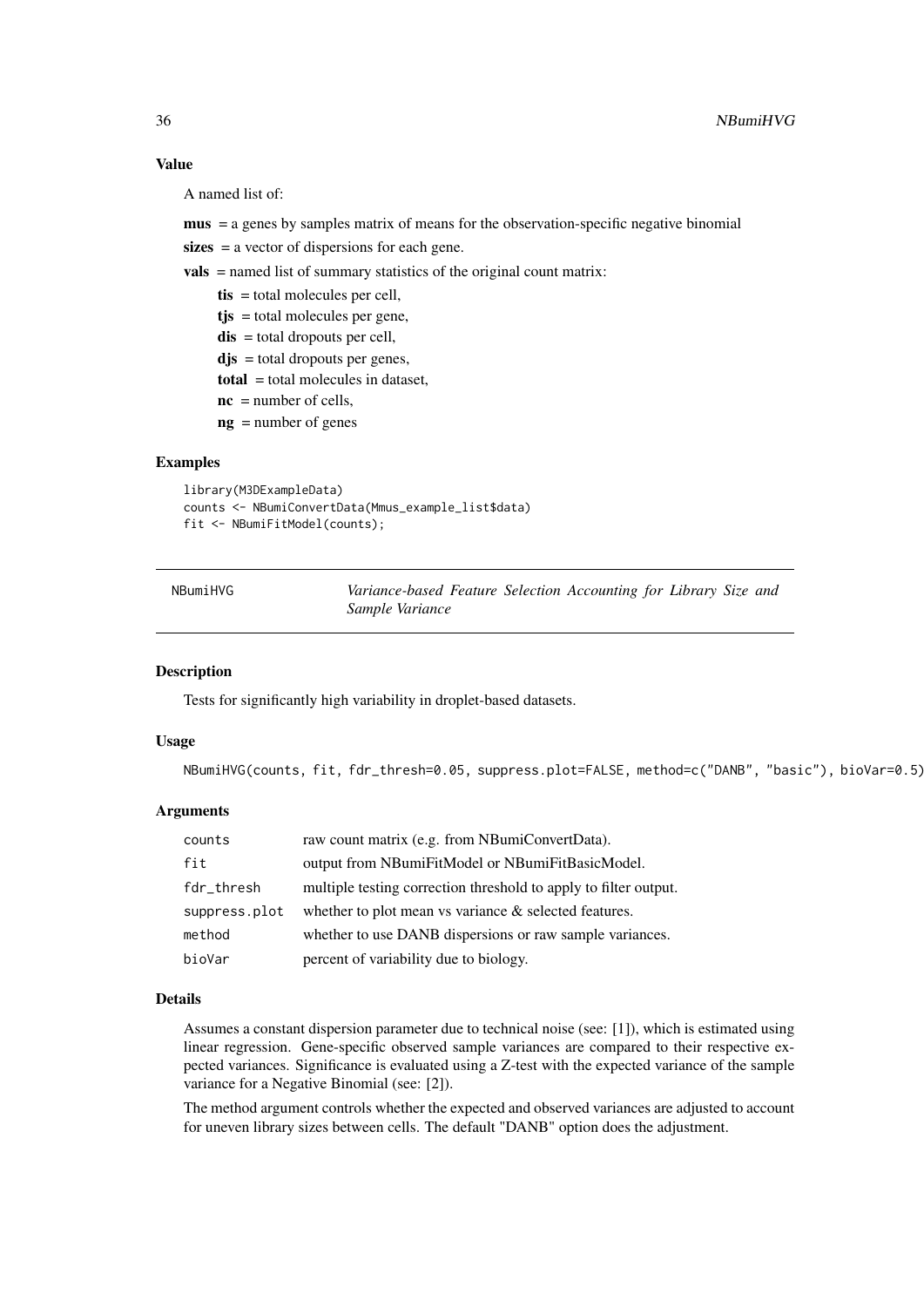<span id="page-36-0"></span>Other Feature Selection Methods 37

### Value

a data.frame with columns: Gene, effect.size, p.value, q.value

#### References

[1] Svensson, V. (2019) Droplet scRNA-seq is not zero-inflated. bioRxiv. doi: https://doi.org/10.1101/582064 [2] Rose, C. and Smith, M. D. Mathematical Statistics with Mathematica. New York: Springer-Verlag, 2002. p264

#### Examples

```
library(M3DExampleData)
counts <- NBumiConvertData(Mmus_example_list$data)
fit <- NBumiFitModel(counts);
HVGs <- NBumiHVG(counts, fit, suppress.plot=TRUE);
HVGs_uncorrected <- NBumiHVG(counts, fit, suppress.plot=TRUE, method="basic");
```
Other Feature Selection Methods *Other Feature Selection Methods*

### Description

Other feature selection methods which only rank genes.

### Usage

```
irlbaPcaFS(expr_mat, pcs=c(2,3))
giniFS(expr_mat, suppress.plot=TRUE)
corFS(expr_mat, dir=c("both", "pos", "neg"), fdr=NULL)
```
### Arguments

| expr_mat      | normalized but not log-transformed gene expression matrix, rows=genes, cols=cells. |
|---------------|------------------------------------------------------------------------------------|
| pcs           | which principle components to use to score genes.                                  |
| suppress.plot | whether to plot the gene expression vs Gini score.                                 |
| dir           | direction of correlation to consider.                                              |
| fdr           | apply an fdr threshold for significant features.                                   |

### Details

irlbaPcaFS Features are ranked by the sum of the magnitude of the loadings for the specified principle components. PCA is performed using the irlba package using sparse matricies for speed. giniFS Fits a loess curve between the maximum expression value and gini-index of each gene. Genes are ranked by p-value from a normal distribution fit to the residuals of the curve. As proposed by GiniClust [1]. corFS Calculates all gene-gene correlations then ranks genes by the magnitude of the most positive or negative correlation. "both" will rank by the average of the magnitudes of the most positive & negative correlation.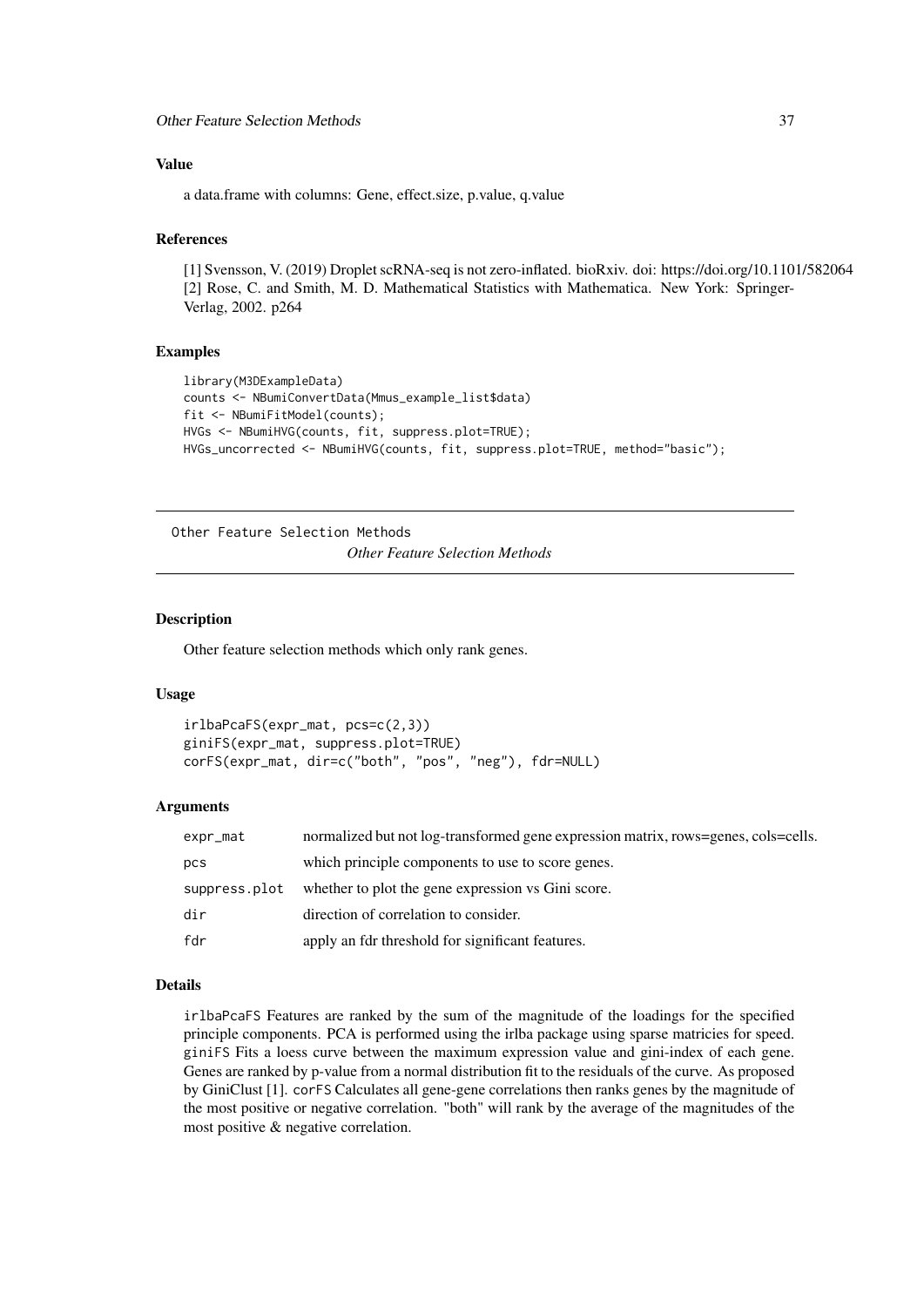### Value

Sorted vector of scores for each gene from best features to worst features.

#### Examples

```
library(M3DExampleData)
norm <- M3DropConvertData(Mmus_example_list$data[1:500,]);
Features_gini <- giniFS(norm, suppress.plot=FALSE);
Features_cor <- corFS(norm);
Features_pca <- irlbaPcaFS(norm);
```
PoissonUMIFeatureSelectionDropouts *Dropout-based Feature Selection*

### Description

Ranks genes by significance of increase in dropouts compared to expectation.

#### Usage

PoissonUMIFeatureSelectionDropouts(fit)

### Arguments

fit output from NBumiFitModel or NBumiFitBasicModel.

### Details

Calculates dropout probability for each observation using depth-adjusted negative binomial means and dispersions equal to the mean (Poisson). Total dropouts per gene are modelled using the normal approximation of the sum of bernoulli variables. And significance is evaluated using a Z-test.

### Value

Sorted vector of p-values

```
library(M3DExampleData)
counts <- as.matrix(Mmus_example_list$data);
counts \leq counts[rowSums(counts) > 0,];
fit <- NBumiFitModel(counts);
Dropout_features <- names(PoissonUMIFeatureSelectionDropouts(fit)[1:2000]);
```
<span id="page-37-0"></span>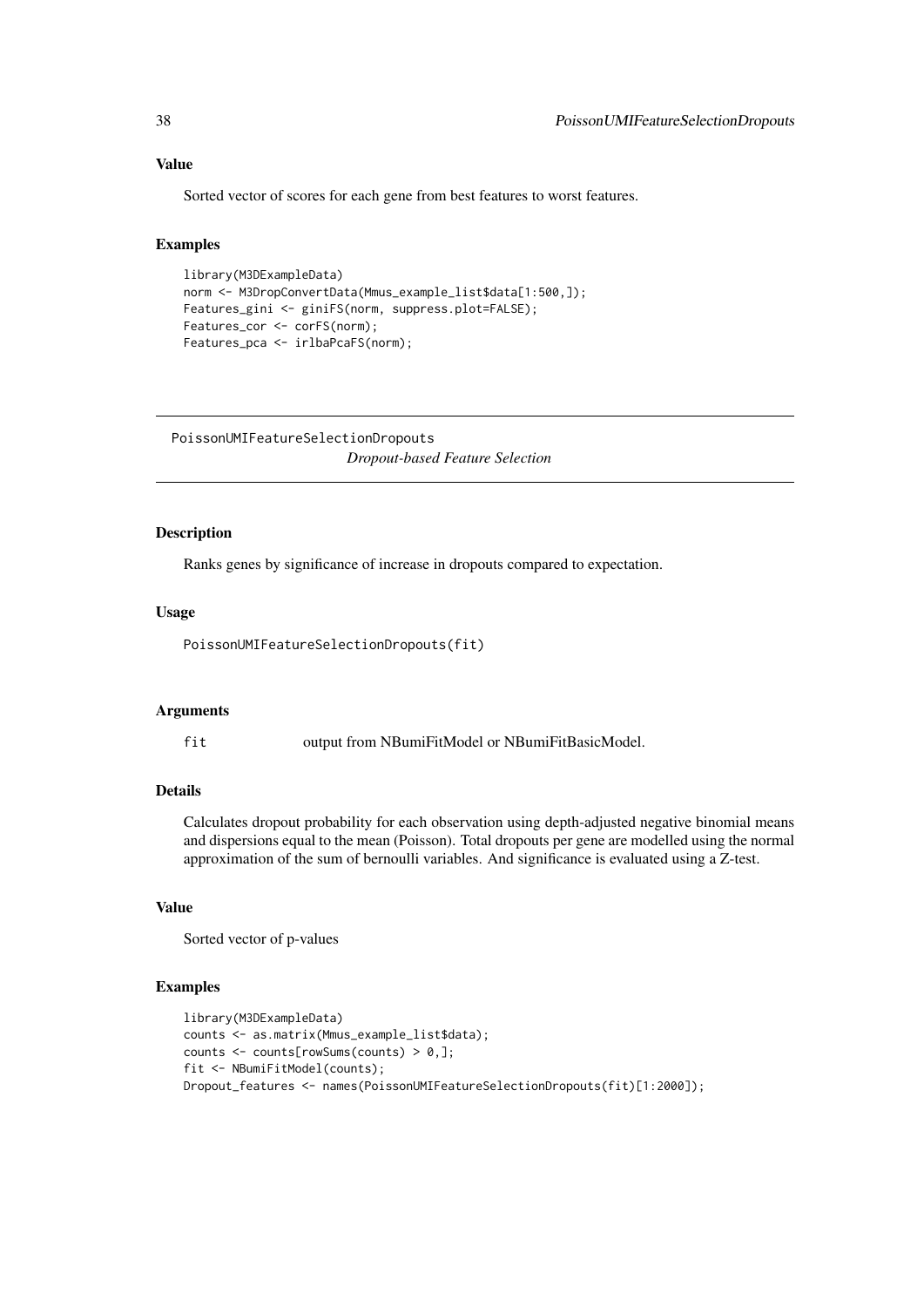<span id="page-38-0"></span>Simulation Trifecta *Make Simulated Data from a provided scRNASeq dataset.*

#### Description

Fits either a zero-inflated negative binomial model (M3Drop) or the depth-adjusted negative binomial model (NBumi) to a provided dataset then simulates data from that model including differentially expressed (DE), differentially variable (DV), or globally unusually variable (HV) genes.

#### Usage

```
M3DropSimulationTrifecta(original_data, n_genes=25000, n_cells=250, sub_pop_prop=0.5)
NBumiSimulationTrifecta(original_data, n_genes=25000, n_cells=250, sub_pop_prop=0.5)
```
#### Arguments

| original_data | the expression matrix of a scRNASeq dataset to base the simulations on. Should<br>be normalized (not log-transformed) values for M3Drop or raw counts for NBumi. |
|---------------|------------------------------------------------------------------------------------------------------------------------------------------------------------------|
| $n$ genes     | number of genes to simulated for each expression matrix.                                                                                                         |
| n_cells       | number of cells to simulate for each condition (total columns of final matrices =<br>$2^*n$ cells).                                                              |
| sub_pop_prop  | proportion of cells in one of the sub-populations.                                                                                                               |

### Details

Generates simulated single-cell gene expression data based on an existing dataset. Three expression matrices are produced each with the same cell and gene-specific parameters but where the log2-fold change is applied to either the mean (DE), or variance (DV) in one half of the cells or is applied to the variance across all the cells (HV).

Mean expression for each simulated gene is drawn from a log-normal distribution fit to the original dataset. These means are then bottom thresholded to ensure all genes have a mean expression >= 10^-5, and top thresholded to ensure no gene has a mean expression greater than the largest mean expression in the original dataset.

M3DropSimulationTrifecta

NBumiSimulationTrifecta : Cell-specific library sizes are drawn from a gamma distribution fit to the original data.

#### Value

a named list of output including: truth - the true log (base 2) fold changes in expression level or variability for each gene. groups - a vector specifying the group ID for each cell for the DE and DV genes ( $1 =$  control,  $2 =$  different). de - the count matrix containing genes differentially expressed across the two groups. dv - the count matrix containing genes with differential variability across the two groups. hv - the count matrix containing genes with globally unusual variability.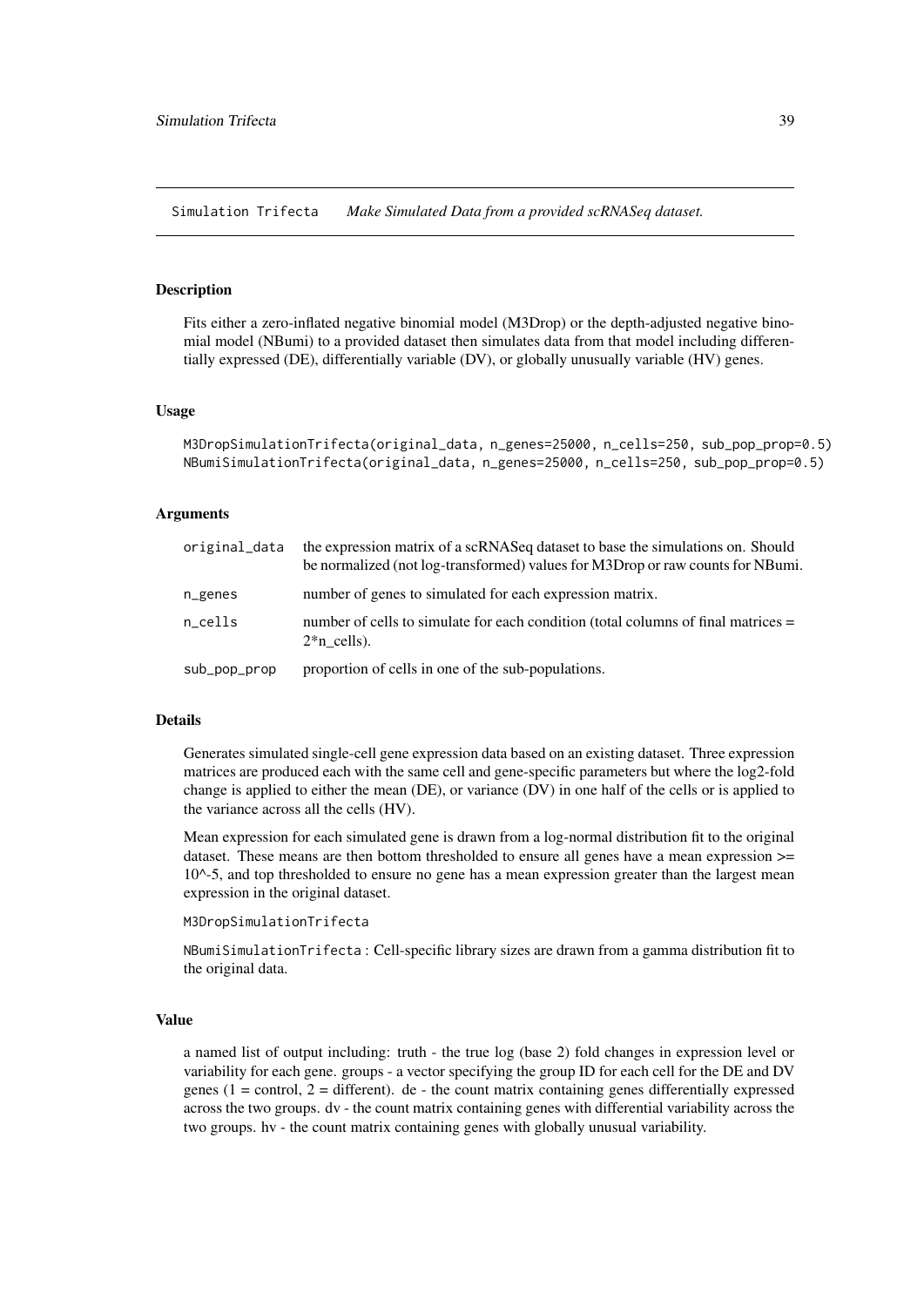```
library(M3DExampleData)
counts <- NBumiConvertData(Mmus_example_list$data)
norm <- M3DropConvertData(Mmus_example_list$data, is.log=FALSE, is.counts=TRUE)
ZINB_sim <- M3DropSimulationTrifecta(norm)
DANB_sim <- NBumiSimulationTrifecta(counts)
```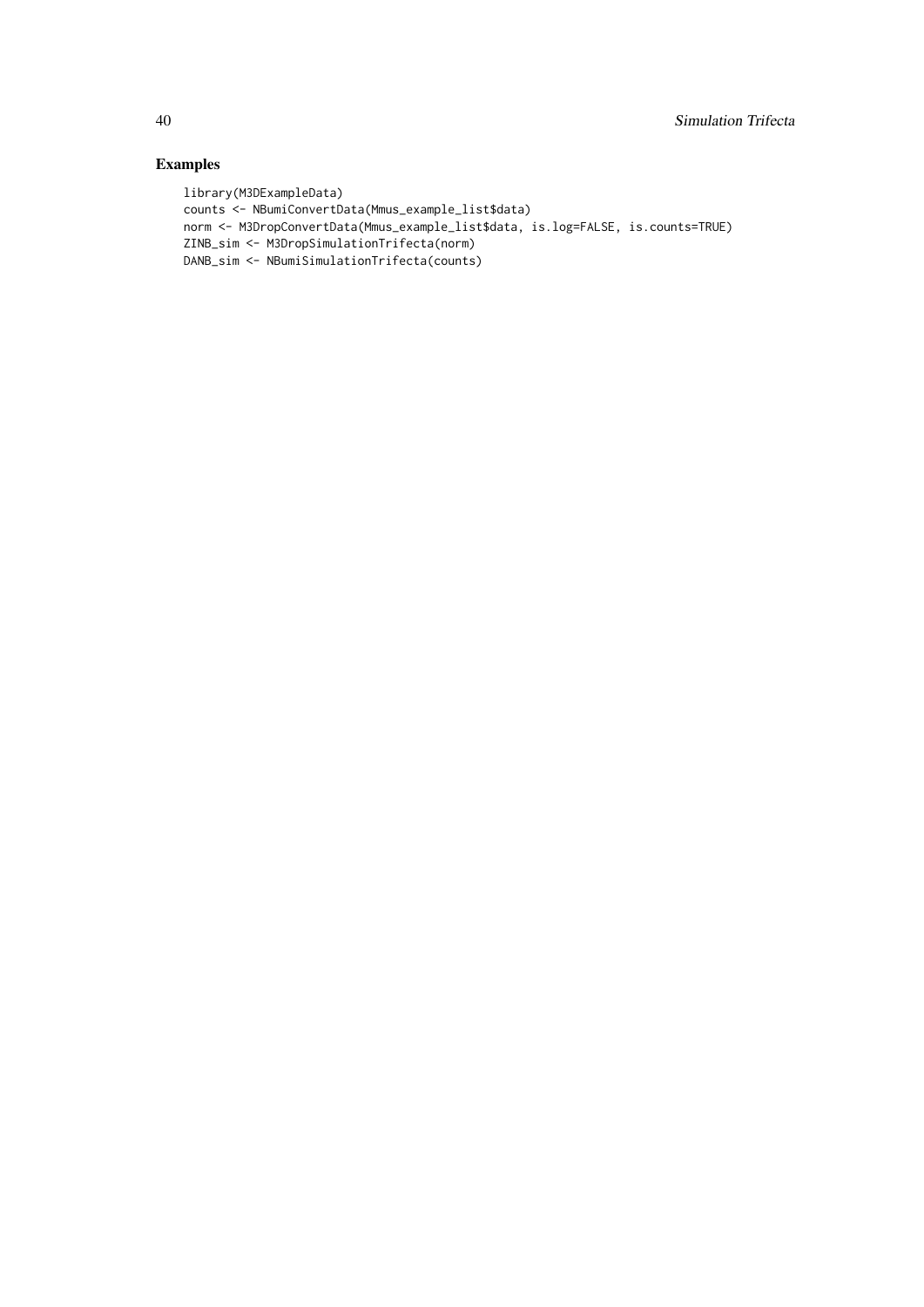# <span id="page-40-0"></span>Index

∗Topic Depth-Adjusted Negative **Binomial** NBumiConvertToInteger, [31](#page-30-0) ∗Topic Michaelis Menten, model fitting Fitting\_Dropout\_Models, [13](#page-12-0) M3DropDropoutModels, [17](#page-16-0) ∗Topic Venn Diagram M3DropThreeSetVenn, [25](#page-24-0) ∗Topic background bg\_\_calc\_variables, [3](#page-2-0) bg\_\_horizontal\_residuals\_MM\_log10, [6](#page-5-0) ∗Topic depth-adjusted negative binomial NBumiCoexpression, [28](#page-27-0) NBumiFeatureSelectionCombinedDrop, [32](#page-31-0) NBumiFeatureSelectionHighVar, [33](#page-32-0) NBumiFeatureSelectionOther, [33](#page-32-0) NBumiHVG, [36](#page-35-0) PoissonUMIFeatureSelectionDropouts, [38](#page-37-0) ∗Topic differential expression bg\_\_nbumiGroupDE, [8](#page-7-0) M3DropFeatureSelection, [19](#page-18-0) M3DropTraditionalDE, [25](#page-24-0) ∗Topic extremes, outliers, residuals M3DropGetExtremes, [20](#page-19-0) ∗Topic feature selection Consensus\_FS, [12](#page-11-0) NBumiCoexpression, [28](#page-27-0) NBumiFeatureSelectionCombinedDrop, [32](#page-31-0) NBumiFeatureSelectionHighVar, [33](#page-32-0) NBumiFeatureSelectionOther, [33](#page-32-0) NBumiHVG, [36](#page-35-0) Other Feature Selection Methods, [37](#page-36-0) PoissonUMIFeatureSelectionDropouts, [38](#page-37-0) ∗Topic heatmap, cluster M3DropGetHeatmapClusters, [21](#page-20-0) ∗Topic heatmap

M3DropExpressionHeatmap, [18](#page-17-0) ∗Topic highly variable genes BrenneckeGetVariableGenes, [11](#page-10-0) ∗Topic markers M3DropGetMarkers, [22](#page-21-0) ∗Topic normalization, quality control M3DropCleanData, [15](#page-14-0) ∗Topic normalization Imputation, [14](#page-13-0) M3DropConvertData, [16](#page-15-0) NBumiConvertData, [29](#page-28-0) ∗Topic plotting, background M3DropPlottingFunctions, [23](#page-22-0) ∗Topic residuals M3DropTestShift, [24](#page-23-0) ∗Topic simulations, differential expression, differential variance bg\_\_MakeSimData, [7](#page-6-0) Simulation Trifecta, [39](#page-38-0) ∗Topic simulations, statistics bg\_\_get\_stats, [6](#page-5-0) ∗Topic simulations, variance, dropouts, differential expression bg\_\_var\_vs\_drop, [10](#page-9-0) ∗Topic simulations bg\_\_default\_mean2disp, [3](#page-2-0) bg\_\_fit\_gamma, [4](#page-3-0) bg\_\_shift\_size, [9](#page-8-0) ∗Topic single cell Consensus\_FS, [12](#page-11-0) Imputation, [14](#page-13-0) NBumiCoexpression, [28](#page-27-0) NBumiFeatureSelectionCombinedDrop, [32](#page-31-0) NBumiFeatureSelectionHighVar, [33](#page-32-0) NBumiFeatureSelectionOther, [33](#page-32-0) NBumiFitModel, [35](#page-34-0) NBumiHVG, [36](#page-35-0) Other Feature Selection Methods, [37](#page-36-0) PoissonUMIFeatureSelectionDropouts, [38](#page-37-0)